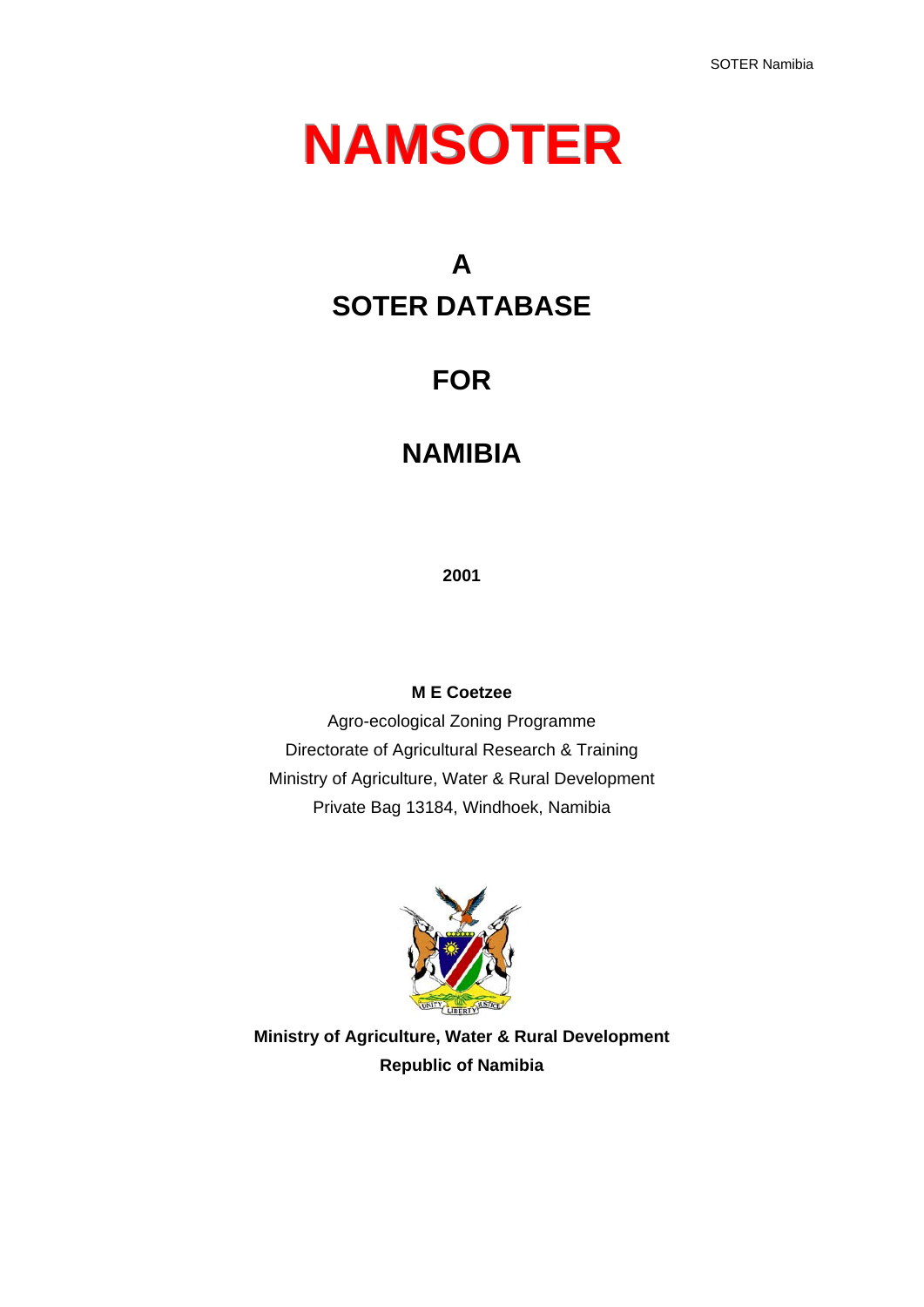| <b>TABLE OF CONTENTS</b>                                                                                                                                                       | Page           |
|--------------------------------------------------------------------------------------------------------------------------------------------------------------------------------|----------------|
| <b>ACKNOWLEDGEMENTS</b><br>i.                                                                                                                                                  | i-1            |
| <b>INTRODUCTION</b><br>1.                                                                                                                                                      | 1              |
| <b>NAMIBIAN FRAMEWORK</b><br>2.                                                                                                                                                | $\overline{2}$ |
| 3. SOIL SURVEY METHODOLOGY                                                                                                                                                     | 3              |
| 4. SOTER MAPPING APPROACH                                                                                                                                                      | 5              |
| 5. NAMSOTER DATABASE                                                                                                                                                           | 6              |
| 6. DATA ENTRY                                                                                                                                                                  | 9              |
| 7. NAMSOTER GEOGRAPHICAL INFORMATION SYSTEM                                                                                                                                    | 9              |
| 8. REFERENCES                                                                                                                                                                  | 11             |
| <b>APPENDICES:</b>                                                                                                                                                             |                |
| A. NAMSOTER TABLES                                                                                                                                                             | $A-1$          |
| <b>B. NAMSOTER CODIFICATION</b>                                                                                                                                                | $B-1$          |
| C. DATA ENTRY FORMS                                                                                                                                                            | $C-1$          |
| D. ANALYTICAL METHODS                                                                                                                                                          | $D-1$          |
| E. ACRONYMS                                                                                                                                                                    | $E-1$          |
| <b>FIGURES:</b>                                                                                                                                                                |                |
| Figure 1. Mapping at 1:1 million, 1:250 000 and 1:100 000 scales                                                                                                               | 2              |
| Figure 2. Soil profiles and augering sites                                                                                                                                     | 3              |
| Figure 3. Position of three best growing period zones                                                                                                                          | 3              |
| Figure 4. Population density                                                                                                                                                   | 4              |
| Figure 5. Grey areas excluded from NSS phase 1                                                                                                                                 | 4              |
| Figure 6. Relational structure of tables in NAMSOTER database                                                                                                                  | 9              |
| Figure 8. Snapshot of a spatial query in ArcView 3.2, illustrating how<br>NAMSOTER tables are linked to one another, and to the map in the<br>geographical information system. | 10             |
| Figure 9. Reference system for 1:1 million scale mapping.                                                                                                                      | 10             |
| Figure 10. TERRAIN data entry form                                                                                                                                             | $C-1$          |
| Figure 11. TERRAIN COMPONENT entry form                                                                                                                                        | $C-1$          |
| Figure 12. TERRAIN COMPONENT DATA entry form                                                                                                                                   | $C-1$          |
| Figure 13. SOIL COMPONENT entry form                                                                                                                                           | $C-2$          |
| Figure 14. PROFILE entry form                                                                                                                                                  | $C-2$          |
| Figure 15. REPHORIZON entry form                                                                                                                                               | $C-2$          |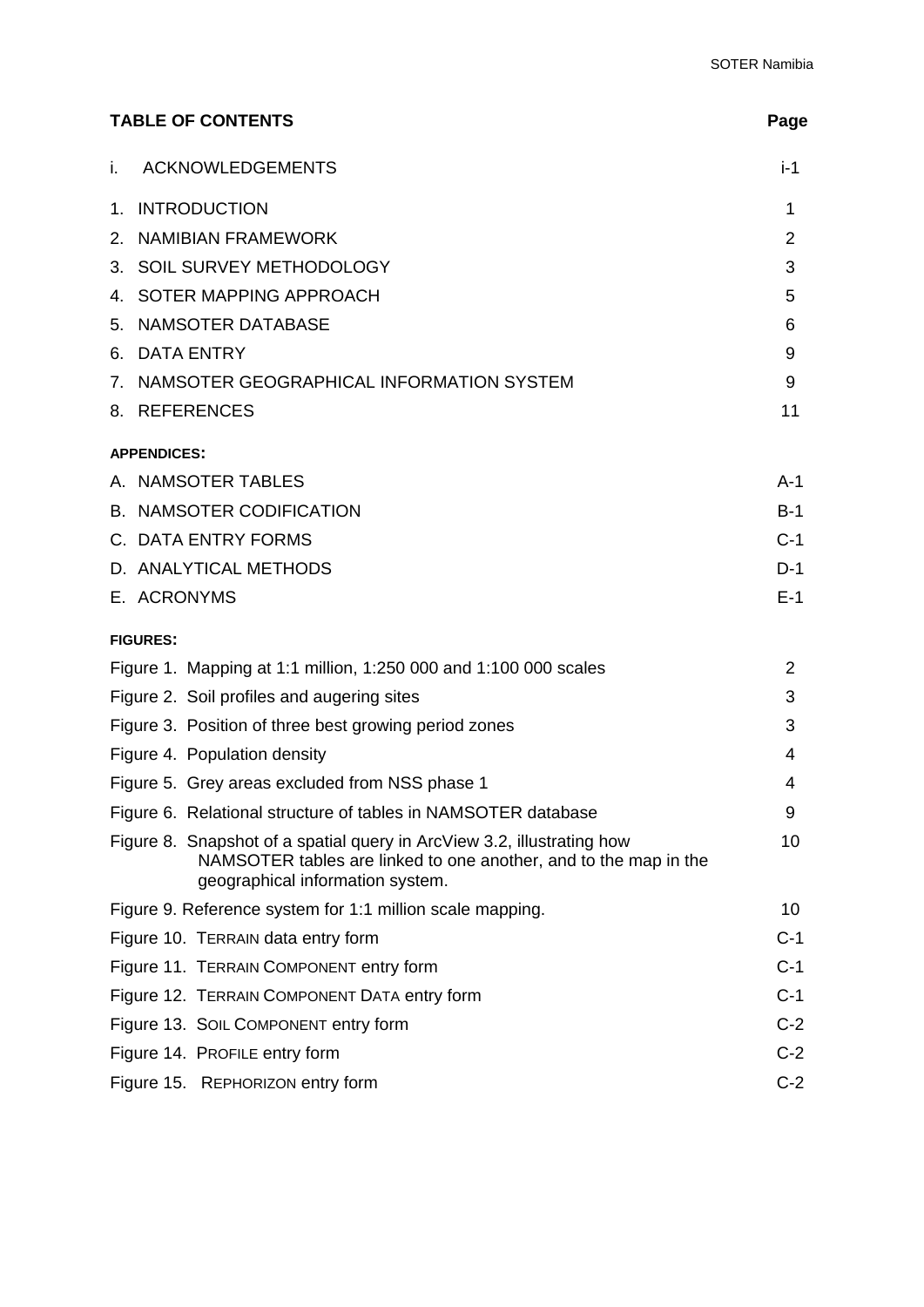### **ACKNOWLEDGEMENTS**

The author would like to acknowledge the roles played by a large number of people in carrying out phase I of the National Soil Survey of Namibia (ICC/MAWRD, 2000), and converting these data into the Namibian SOTER Database ('NAMSOTER'):

#### **MAWRD STAFF**

The AEZ Team consists of Albert Calitz (Researcher), Louis du Pisani (Agrometeorologist), Heleon Beukes (Chief Technician), Heiner Mouton, Josephat Kutuahupira and Serafia Ashipala (Technicians) and the author.

Joleen Pretorius (former Technical Assistant) and Meriam Endjala (Clerical Assistant) supported the team administratively.

In the Agricultural Laboratory, Albertha Dausas and Malvern (Torevasai) Kachote (Technicians), Elaine Strong (former Researcher), Negamba Sheya, Ester Nambili and Ditriend Hiwete (Technical Assistants), Sara Nanus and Elizabeth Kondombolo (Workhands) carried out the thousands of analyses necessary to characterize the soils and build up a complete database. Michael Rowell (former Researcher) and Willi Nauhaus (Researcher) compiled the Standard Operating Procedures ('SOP's') for analytical methods as part of the Agricultural Laboratory's Quality System.

Nico de Klerk and Hans Venter (former Director: Agricultural Research and Training and former Deputy Director: Plant Production Research respectively, both now retired) gave their unstinting support to the AEZ Programme and specifically the SOTER Project.

Ben Strohbach and Tuhafeni Sheuyange from the National Botanical Research Institute, MAWRD, tested our work in the field and gave very valuable feedback. Sylvia Thompson, Willi Struckmeier, Hartmut Strub and Uwe Schäffer were our sounding-boards when it came to GIS- and remote sensing problems.

#### **ICC STAFF**

The National Soil Survey of Namibia (phase I) was carried out with technical assistance from the Cartographic Institute of Catalonia (ICC), Barcelona, Spain.

This support project was headed by Antoni Roca i Adrover and co-ordinated in Barcelona by Pere Oller i Figueras.

The field staff in Namibia consisted of Emilio Ascaso Sastrón (Long-term expert), Juan Francisco García Ruíz and Gustavo Carrillo Mahiques (Team leaders), with Paulus Amukwaya Festus and Gabriel Ngungaa Hangara (two Namibians employed as soil survey technicians for the duration of the project). Database development and GIS integration were carried out by Jordi Marturià Alavedra (Short-term expert)

The ICC field staff was supported from Barcelona by a large contingent, all contributing in some way to the final products:

Roman Arbiol Bertran (Head), Fernando Perez Aragues (Research and Development Technician) and Matilde Vinya Lobo (Remote sensing operator) from the Remote Sensing Unit;

Maria Pla Toldrà (Head), Blanca Baella Borderas and Anna Bayona Huguet (both Automatic Cartography), Margarita Sanchez Fernandez and Joan Mulero Pruna (both Automatic Design) from the Automatic Cartography Unit;

Assumpció Termens Perarnau, responsible for Geodesic Development;

Anna Lleopart Grau (Head) and Inma Menacho Morales (Elevations Data Bases) from the Data Base Information and Development Unit;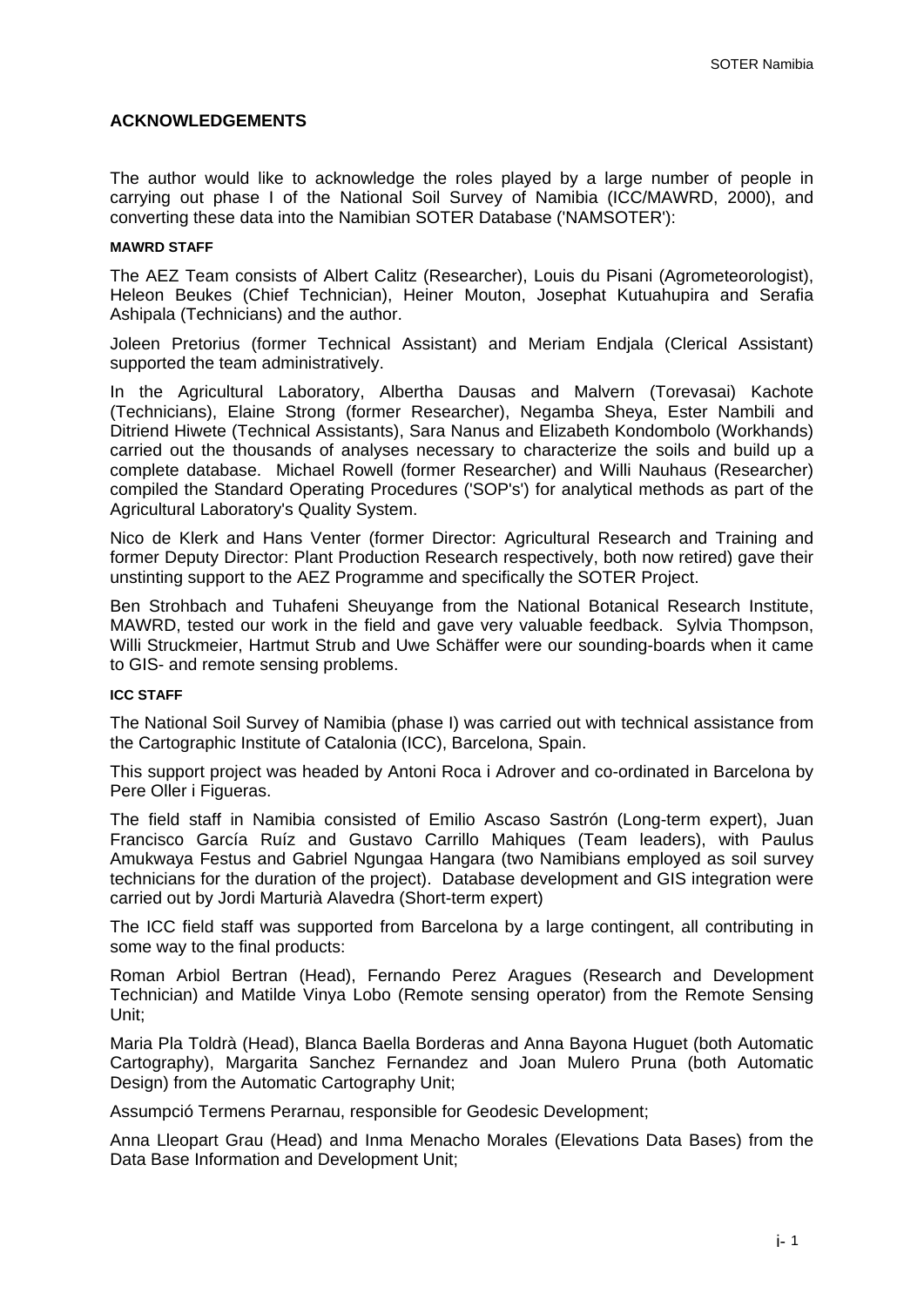Joaquim Oller Villagrasa (Data Management) and Nuria Rodriguez Budia (Data Management Technician) from the Data Management Unit;

Eulàlia Pujal i Arbués (Administrator) and Georgina Arnó i Pons (Operator).

Professor Jaume Boixadera i Llobet from the University of Lleida lent scientific support, by acting as an external moderator for the project.

### **AECI**

The National Soil Survey of Namibia (phase I) was supported financially by the 'Cooperacion Española' (Spanish Co-operation Agency). In Windhoek, assistance was provided by Carlos Rubio Basabe and Juan Arroyo Fernández (former and current Head of Spanish Cooperation Office, respectively), Harald Eichlseder and Roelof Kunst (former and current accountant of the Spanish Cooperation Office, respectively).

### **SARDEP**

Tom Kroll, project manager of the Sustainable Animal and Range Development Programme, and his colleagues Norbert Neumann and Marilyn Klaaste, provided administrative assistance for carrying out the Namibian SOTER project.

#### **ISRIC**

Vincent van Engelen and his colleagues at the International Soil Reference and Information Centre provided the SOTER database structure, trained Namibian staff and assisted whenever we got stuck.

### **FAO**

Freddy Nachtergaele and colleagues of the Food and Agriculture Organisation entrusted the AEZ Programme team with the task to compile a SOTER database for Namibia and gave all the assistance and advice we asked for.

### **OTHER**

We thank Johan van Rensburg (Geo Business Solutions) for his continuing support in GIS.

The AEZ Team is dedicated to development of our country, Namibia's, natural resources in a sustainable way and is proud of playing a small part in collecting and collating the required baseline data. Ultimately, as committed Christians, we accepted this task as part of our responsibility as stewards of earth for our Lord, Jesus Christ.

*Marina Coetzee* 

*April 2001 Windhoek, Namibia*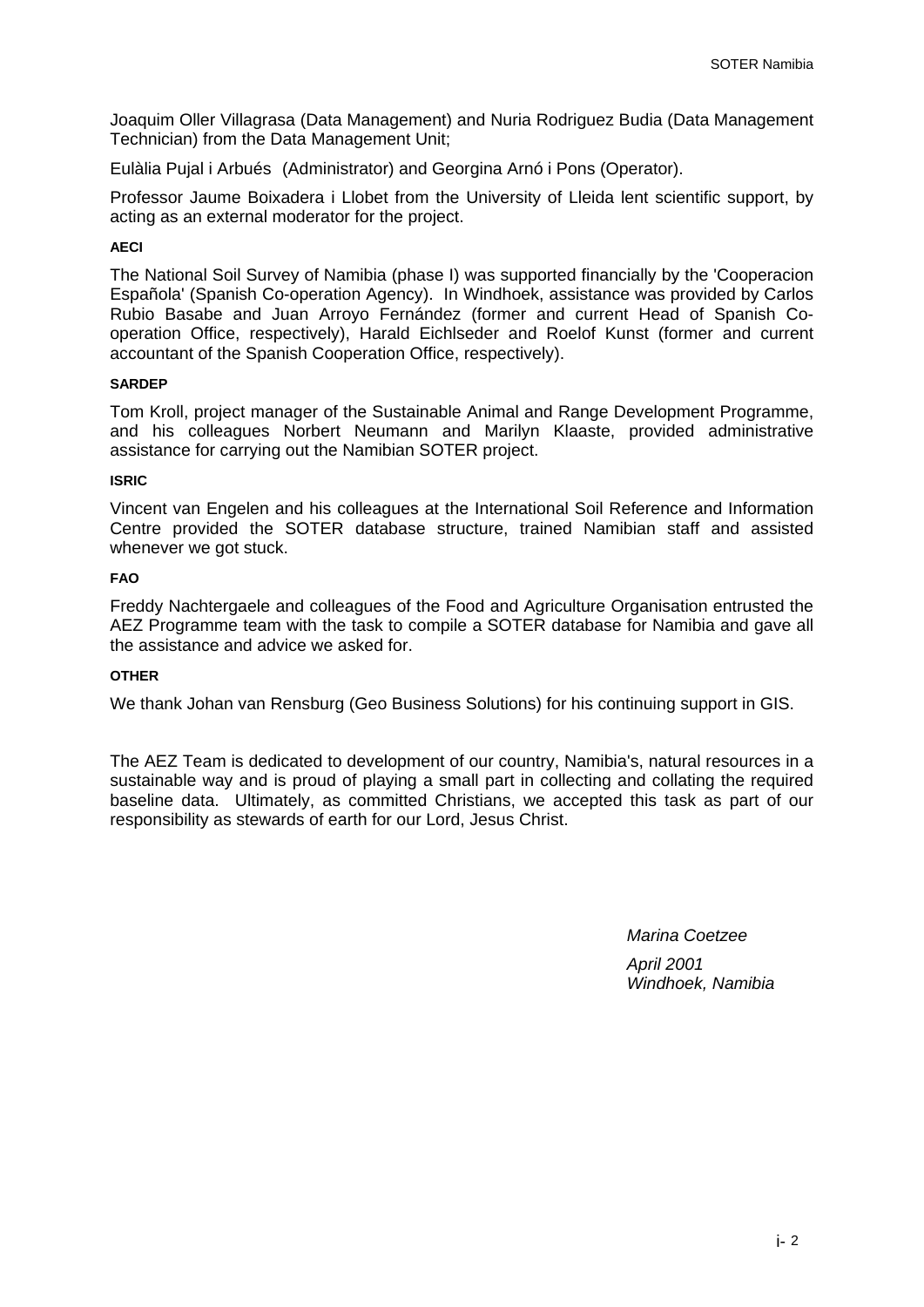### **1. INTRODUCTION**

All over the world environmental and agricultural researchers, policy-makers and decisionmakers need baseline information on natural resources. There is strong and increasing pressure on the natural resources of earth. Nowadays, many tools are available to make upto-date information easily accessible for informed decision-making. One of these is a georeferenced natural resources information system using an internationally standardised format, called SOTER, the World Soils and Terrain Digital Database. It has many strengths, one of which is the capability of transforming soil and terrain data from individual countries, collected and stored at different scales and in different formats, into a world-wide system. It is for just this purpose that the Agro-Ecological Zoning Programme of the Namibian Ministry of Agriculture, Water and Rural Development compiled national-level data into the 1:1 million scale NAMSOTER, the Namibian version of SOTER. This will form part of the 'WORLD-SOTER' to be compiled by FAO.

The SOTER structure allows storage and retrieval of soil and terrain data collected at various scales, for use in applications at various scales. SOTER stores geographic and attribute data in two different ways:

- The location and topology of terrain-soil mapping units, known as SOTER units, are stored and handled by geographical information system (GIS) software, e.g. ArcView.
- The non-mappable SOTER unit characteristics, or attribute data, are stored in a set of attribute files handled by relational database management system (RDMS) software, e.g. MS-Access. The two sets of data are linked through a unique key for each SOTER unit.

The basic concept of this agro-ecological geo-referenced database is the delineation of areas of land with a distinctive pattern of landform, surface form, slope, parent material and soils. Differentiating criteria are applied in a stepwise manner, following a hierarchical structure. At the first level of differentiation, major landforms are identified and quantified. Each landform can be further divided according to parent material. At this stage terrain components may be too complex to allow individual mapping at the 1:1 million scale. In such cases, the percentage of occurrence of these non-mappable terrain components in the mapped SOTER unit is indicated in the terrain component table, while the attributes of these non-mappable terrain components are stored in the terrain component data table. Finally, soil components are identified within each terrain component. As with terrain components, these soil components can be mappable or non-mappable. Most likely any terrain component comprises a number of soil associations or soil complexes. The percentage of occurrence within the mapped unit is indicated in the soil component table, while the attributes are stored in the soil profile and soil horizon data tables.

The characteristics entered into the database are quantifiable visual observations made in the field or chemical/physical measurements made in a laboratory. Description and coding of these attributes are done according to the Guidelines for Soil Profile Description (FAO, 1990) and the SOTER Procedures Manual (Van Engelen & Wen, 1995).

SOTER also allows entry of 'non-core' data (in the sense of not being terrain or soils data) on climate, vegetation and land-use. When SOTER is used as the input for other applications, these non-core data become essential.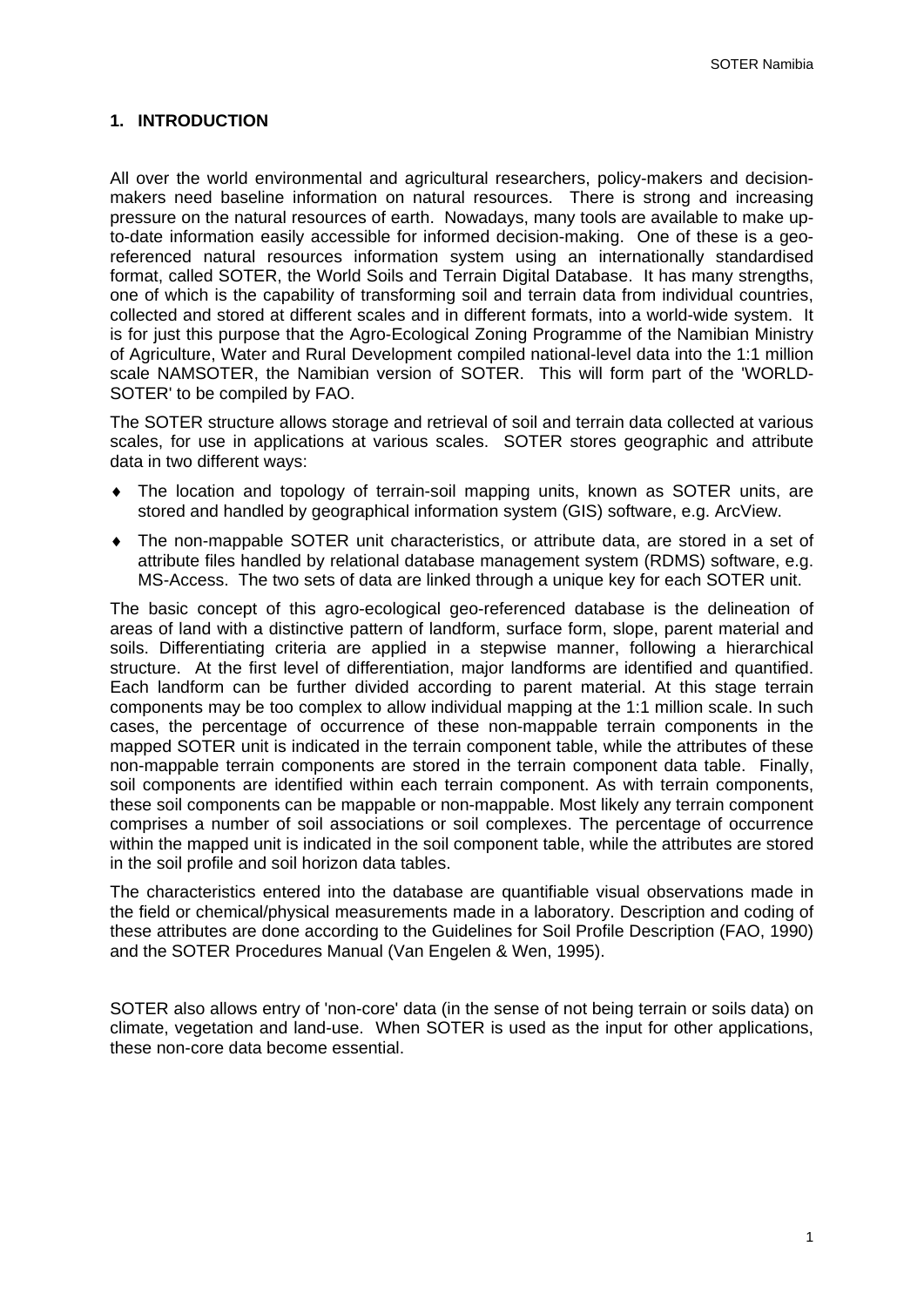### **2. NAMIBIAN FRAMEWORK**

The Namibian Ministry of Agriculture, Water and Rural Development (MAWRD) has been involved since 1993 in a programme to inventorise, computerise, process and analyse the agricultural resources of the country, with the aid of computer databases and geobases, in a geographical information system. This exercise is known as the '**NATIONAL AGRO-ECOLOGICAL ZONING (AEZ) PROGRAMME**'. It encompasses several projects, such as a National Vegetation Survey, National Soil Survey, preliminary agro-ecological zoning (completed in 1997/8), climate analysis, erosion hazard assessment, inventory of crop/cultivar requirements, land evaluation for selected land uses, crop yield modelling and (possibly) seasonal biomass production estimation, final agro-ecological zoning. In all these cases the objective is production and distribution of databases and both digital and printed maps with accompanying documentation, to serve as planning tools for decision-makers in the agricultural industry. The databases are linked with a geographical information system, and are collectively known as the Namibian Agricultural Resources Information System, **NARIS**.

During the period September 1998 until August 2000, phase I of a **NATIONAL SOIL SURVEY** was carried out as one of the projects of the AEZ Programme (ICC/MAWRD, 2000). The Kingdom of Spain supported the AEZ Programme financially. The survey was carried out by the Cartographic Institute of Catalonia and the AEZ team of MAWRD. Some of the objectives were:

- Pedo-morphological mapping at 1:100 000 scale along the Kavango river (area with relatively high climatological potential for cropping) & north central Namibia (area with high population density and degradation)
- Pedo-morphological mapping at 1:250 000 scale in north-eastern Namibia, corresponding roughly with a growing period zone of more than 60 days and mean annual rainfall of more than 500 mm;
- Pedo-morphological mapping at 1:1 000 000 scale of the remainder of the country. (SEE FIGURE 1)



Figure 1. Mapping at 1:1 million (light gray), 1:250 000 (medium gray) and 1:100 000 (dark gray) scales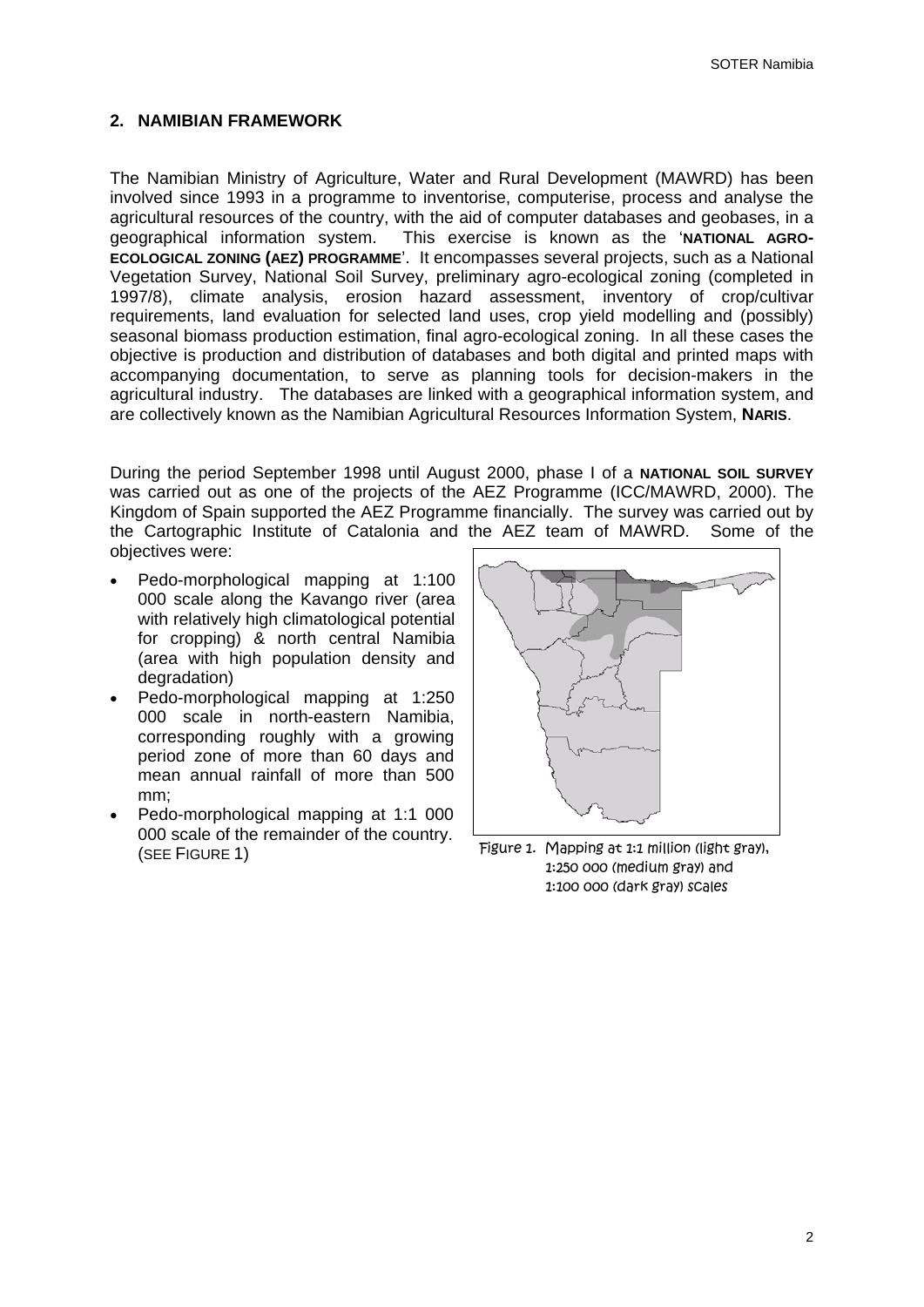### **3. SOIL SURVEY METHODOLOGY** (ICC/MAWRD, 2000)

In the methodology of soil surveying the soil-landscape model has been applied, according to which properties of soils vary from place to place, but this variation is not random. Natural soil bodies are the result of climate and living organisms acting on parent material, with topography or local relief exerting a modifying influence and with time required for soilforming processes to act. For the most part, soils are the same wherever all elements of the five factors are the same. This regularity permits prediction of the location of many different kinds of soils by assuming that there is a pattern or order in the spatial distribution of soil characteristics.

Mapping at 1:1 000 000 and 1:250 000 scales made use of Landsat Thematic Mapper satellite images, taken in the dry season and processed for delineation and identification of physiographic units. The Landsat 5 and 7 images were processed by the Cartographic Insitute of Catalonia in Barcelona. These images were plotted to serve as base-maps for fieldwork.

In the field, 1655 profile pits and 645 augerings were described according to the FAO Guidelines for Soil Description (FAO, 1990) (SEE FIGURE 2).

| <b>SURVEY</b>              | <b>SCALE</b> | No of PROFILES | No of AUGERINGS |
|----------------------------|--------------|----------------|-----------------|
| Kavango river area         | 1:100 000    | 73             | 645             |
| Northern Central Namibia   | 1:100 000    | 319            |                 |
| Growing period zones 2 & 3 | 1:250 000    | 435            |                 |
| Remainder of Namibia       | 1:1 000 000  | 828            |                 |
| <b>TOTAL</b>               |              | 1655           | 645             |

The distribution of observation points seems very lopsided, but one should keep in mind that Namibia is a very arid country and mostly used for extensive grazing.



Figure 3. Position of three best growing period zones



Figure 2. Soil profiles and augering sites

Only 2 % of the country is suitable (Growing Period Zone 1), and another 6 % (Growing Period Zone 2) is considered to be moderately suitable for dryland (rainfed) cropping (SEE FIGURE 3). The Kavango river

terrace is one of Namibia's few areas with enough water and reasonably good soils for irrigation, if Namibia, Angola and Botswana can agree on water extraction quotas.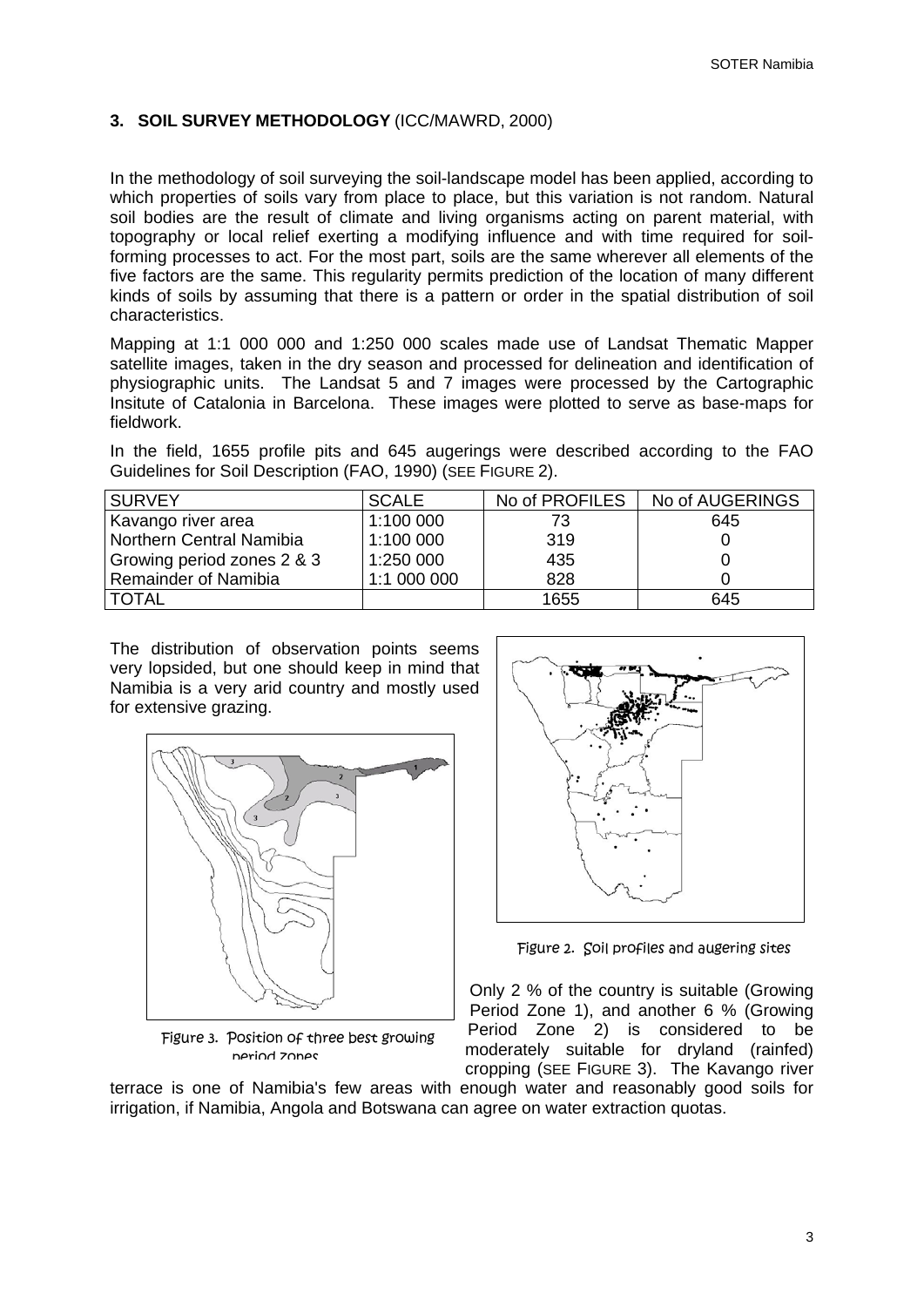Furthermore, the north-central area (former 'Owambo') houses almost two-thirds of Namibia's entire population and is intensely used for dryland farming of pearl millet ('mahangu') and grain sorghum, as well as grazing for cattle, goats and donkeys (SEE FIGURE 4). Hence the emphasis on the Kavango river terrace and north-central Namibia.

The eastern Caprivi, which is in Growing Period Zone 1, received less attention for several reasons: very poor sandy soils, frequent flooding, distance from Windhoek (as usual, the project had a strict deadline) and, mainly, an unstable political situation at the time of fieldwork. This is one area that will receive priority attention in phase II of the National Soil Survey.



Figure 4. Population density 1 dot = 10 persons/ $km^2$ 

While fieldwork was in progress, soil samples were analysed by the Agricultural Laboratory of the Namibian Ministry of Agriculture, Water and Rural Development.

The taxonomic units are the soil units of the World Reference Base. Classification has been performed to the level of soil sub-units (WRB, 1998). In order to facilitate correlation with previous work, the taxonomic units have also been classified according to the Revised Legend of FAO (FAO, 1988) and the Soil Taxonomy System (SSS, 1996). The map units consist of associations and complexes of taxonomic units. Furthermore, in the more detailed maps, phases (slope, texture of the superficial horizon, salinity and sodicity) have been used in order to give more relevant information to evaluate the agriculture potential of units.

All information has been recorded in digital format by digitizing the soil map and typing the attribute data in databases. In the case of the surveys at scale E=1:250.000 and 1:1.000.000 this basically followed the SOTER structure (Van Engelen & Wen, 1995). In the case of the 1:100 000 maps, the SOTER structure was adapted and extended to allow more detail.

Entry, storage, processing and analysis of geographical data were done with ArcView 3.2. The ICC also made use of ArcInfo. Attribute data, linked to geographical data, were stored and processed in MSAccess-2000.

The final maps were printed on mosaics of the satellite images.

Three areas of Namibia were excluded from phase I of the National Soil Survey (FIGURE 5):

- ETOSHA NATIONAL PARK was mapped previously by Dr Manfred Buch and students from the University of Regensburg, Germany. Their map and profile data must still be adapted to the SOTER format.
- The DIAMOND AREA in the south-west of Namibia is forbidden terrain for the general public. We should be able to obtain permission to survey there, but it will be at the leisure of the diamond company, Namdeb, and with their staff accompanying us. This is planned for phase II.
- The SKELETON COAST in the north-west of Namibia is a concession area. We also need special permission and must be accompanied by officials of the Ministry of Environment and Tourism to work in that area. This is another



Figure 5. Grey areas excluded from NSS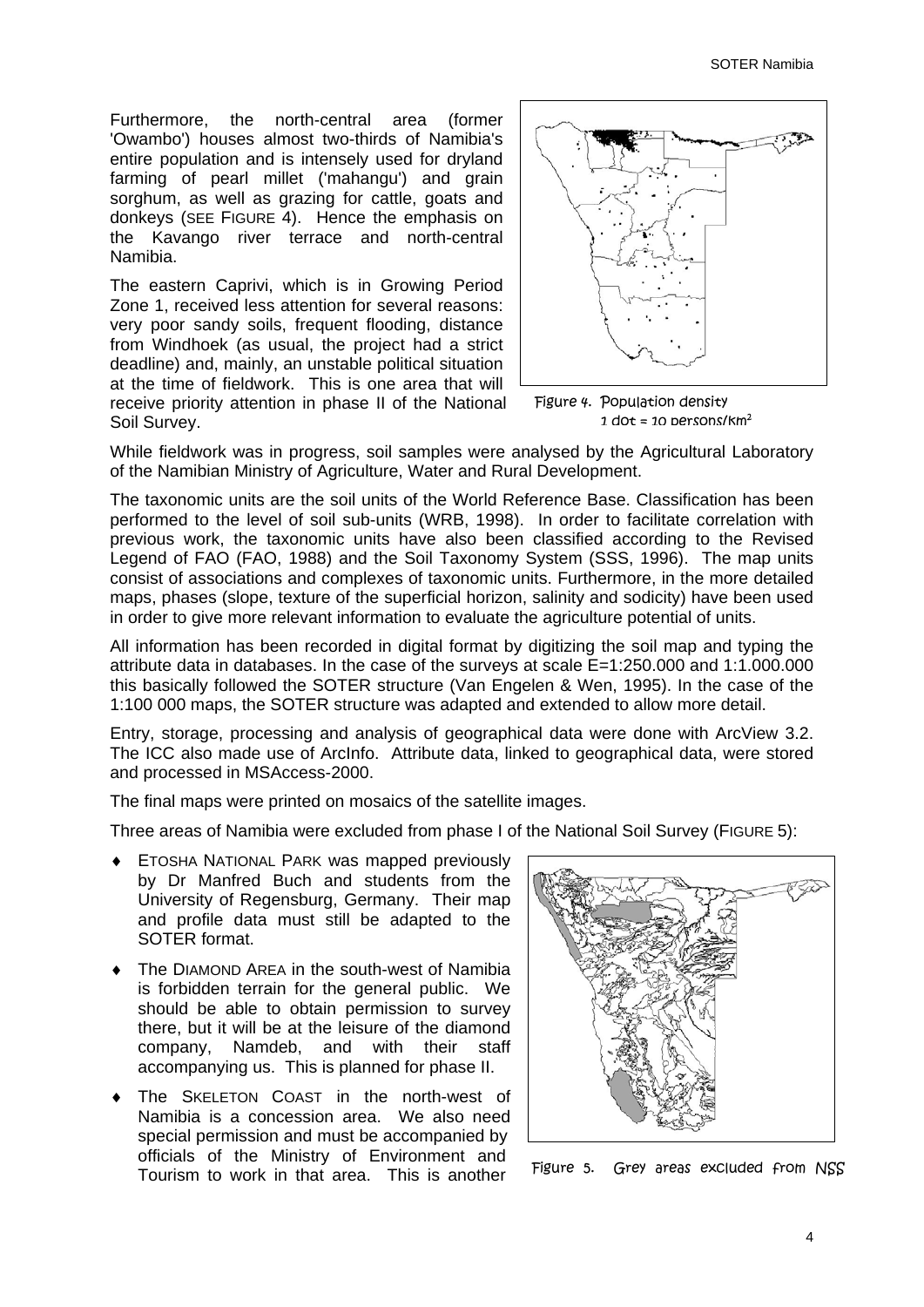project for phase II of the NSS.

No cross-border mapping was carried out with soil or SOTER maps of neighbouring countries. This is another aim of phase II.

The products of the 1:1 million and 1:250 000 scale mapping described above served as direct input for the establishment of **a NAMIBIAN SOTER DATABASE AND GIS COVERAGE**. It is envisaged that further larger scale mapping (phase II of the National Soil Survey) will improve the accuracy and completeness of NAMSOTER. We thus consider the current product as 'version 1' and intend to continually improve upon it.

### **4. SOTER MAPPING APPROACH**

A basic principle of the SOTER methodology is the identification of areas of land with a distinctive, often repetitive, pattern of landform, lithology, surface form, slope parent material and soil. Tracts of land distinguished in this manner are named SOTER units. Each SOTER unit thus represents one unique combination of terrain and soil characteristics. It resembles physiographic soil mapping. The SOTER methodology applies certain hierarchically structured differentiating criteria step by step to reach an accurate identification. Thus, **the SOTER unit progressively obtains its definition in terms of terrain, terrain components and soil components:**

- **TERRAIN** is described in physiographic terms as **major landforms**, based on the **dominant gradient** of their slopes and their **relief intensity**. First and second level landforms are further delineated using **hypsometry** (absolute elevation above sea-level) and **degree of dissection**. These physiographic units are then subdivided according to **lithology** (parent material). In SOTER context, terrain is thus defined as a particular combination of landform and lithology that characterises an area.
- Terrain is further partitioned into **TERRAIN COMPONENTS** with a particular **surface form**, **slope**, **mesorelief** and, in areas covered by unconsolidated material, **texture** of parent material. Terrain components are often not mappable at 1:1 million scale, due to the complexity of their occurrence in a terrain and are thus entered into the attribute database, but not represented as individual units on the map. The percentage of each terrain component within the terrain is recorded.
- **SOIL COMPONENTS** are identified within each terrain component. At 1:1 million scale, the soil components within a terrain component are often not mappable and traditionally would have been described as a soil association or soil complex. The percentage of each soil component within each terrain component is recorded, as is its relative position and relationship with other soil components. Soil components are characterised by representative soil profiles and their respective horizons.
- For each soil component at least one fully described and analysed reference profile ought to be available. One of these reference profiles is selected to be the **REPRESENTATIVE PROFILE** of that soil component and typed into the relevant SOTER table. The format follows the Guidelines for Soil Profile Description (FAO, 1990) very closely.
- Individual **HORIZONS** of the representative profile are described in terms of chemical and physical properties.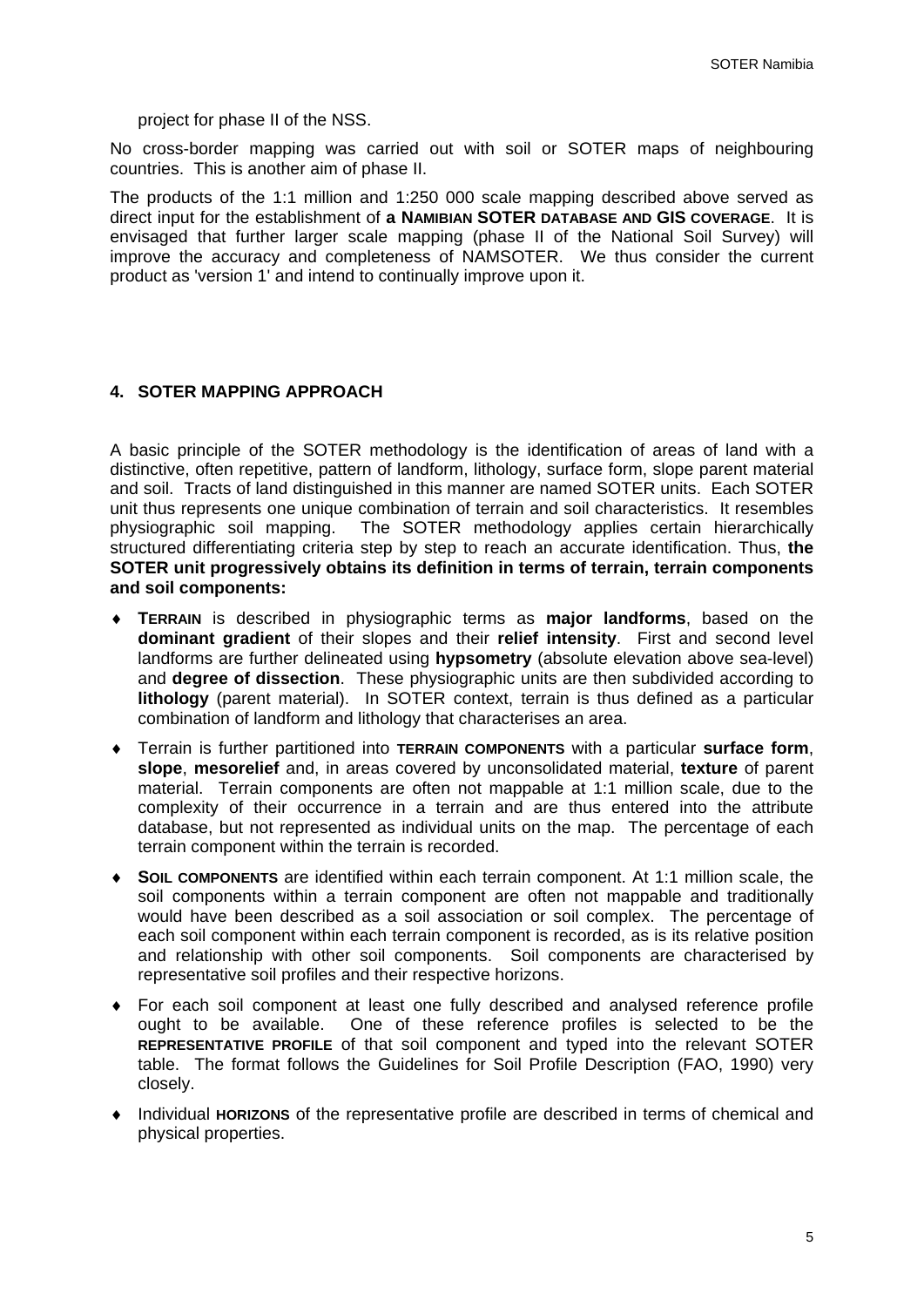### **5. NAMSOTER DATABASE**

The database consists of a number of tables in a relational database system, in accordance with the mapping approach described above (SEE FIGURE 6). The complete SOTER table structures and codification are described in APPENDICES A and B. A summary of the most important elements is given below.

### **TERRAIN**

The TERRAIN TABLE contains the country code, SOTER unit ID, year of data collection, map ID, elevation information, slope gradient and relief intensity, major landform, regional slope hypsometry, degree of dissection, general lithology and permanent water surface, where applicable.

NAMSOTER contains 89 terrain units and, consequently, 89 SOTER units.

#### **TERRCOMP**

The TERRAIN COMPONENT TABLE contains the SOTER unit ID (which links this table to the Terrain table), terrain component number, proportion of the SOTER unit covered by the specific terrain component, and a terrain component data ID to provide a link to the Terrain Component Data table.

NAMSOTER contains 114 terrain components.

#### **TCDATA**

The actual quantification or description of each terrain component is found in the TERRAIN COMPONENT DATA TABLE. It contains fields for characteristics of slope (angle, length and form), flooding (frequency, duration, start), local surface features (form, height, coverage), depth to bedrock and groundwater, surface drainage and texture group, if the parent material is non-consolidated.

#### **SOILCOMP**

The SOIL COMPONENT TABLE links to the Terrain Component Table through the SOTER unit ID and terrain component ID, as well as to its representative profile in the Profile table through the profile ID field. It contains the ID of each soil component and the percentage that each one covers per SOTER unit, the number of reference profiles, position in the terrain component, information on surface rockiness and stoniness, erosion (type, area, degree), sensitivity to capping, rootable depth and relation with other soil components.

NAMSOTER contains 262 soil components.

#### **REPPROFILES**

The PROFILE TABLE links to both the Soil Component table and Representative Horizon table through the representative profile ID. The table contains location data (latitude, longitude, elevation), sampling date and the ID of the laboratory that analysed the soil, information on drainage and infiltration and various fields related to classification.

NAMSOTER contains 50 representative profiles

#### **REPHORIZONS**

The Representative Horizon table links to the Profile table through the representative profile ID, and to the Minimum and Maximum Horizon tables through the horizon number. This table contains descriptors of the horizon's position within the profile, diagnostic properties, physical and chemical characteristics. It contains all the analytical data from the laboratory.

NAMSOTER contains 147 horizons of representative profiles.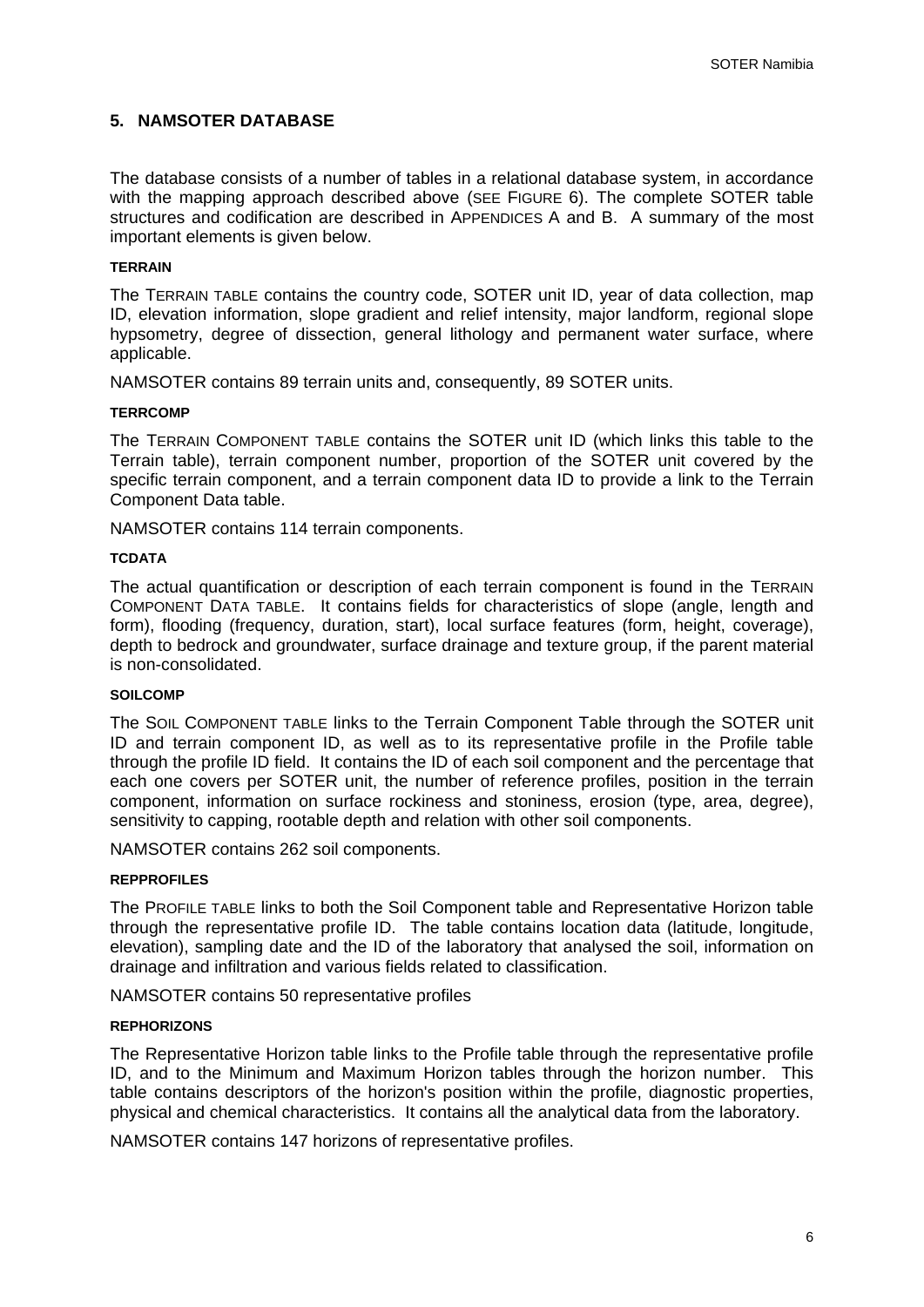#### **ALLPROFILES**

The ALLPROFILES TABLE links to the ALLHORIZONS tables through the reference profile ID's. The table contains location data (latitude, longitude, elevation), sampling date and the ID of the laboratory that analysed the soil, information on drainage and infiltration and various fields related to classification.

NAMSOTER contains 2157 reference profiles

#### **ALLHORIZONS**

The ALLHORIZONS table links to the ALLPROFILES table through the reference profile ID. This table contains descriptors of the horizon's position within the profile, diagnostic properties, physical and chemical characteristics. It contains all the analytical data from the laboratory.

NAMSOTER contains 6208 horizons of reference profiles.

#### **LABNAME**

The Laboratory Name table assigns a laboratory ID to every laboratory that carries out analyses for the survey. The laboratory ID links it to the Profile table.

NAMSOTER contains the names of three regional laboratories, although only the Agricultural Laboratory of the Namibian Ministry of Agriculture, Water & Rural Development carried out analyses for this project.

#### **LABMETH**

As different analytical methods can be followed for any given analyte, e.g. the Ohlsen and Bray-I methods for phosphorus, the LABORATORY METHOD TABLE provides the site to specify the ID of the method used. It also contains the date this type of analysis was first carried out by the particular laboratory, and the ID of the laboratory.

### **ANAMETH**

The actual description of the method can be found in the ANALYTICAL METHOD TABLE (see also APPENDIX D of report), which is linked to the Laboratory Method table through the method ID.

These tables described above constitute the core of the SOTER Database. There are some supporting tables, but they are not mandatory for basic applications of SOTER and some are not yet completed in the current version of NAMSOTER:

### **CLIMSTAT**

The CLIMATE STATION TABLE identifies each climate station by name, ID, latitude, longitude and altitude. Though not required by SOTER, NAMSOTER also contains fields on computer number, SA Weather Bureau number and magisterial district, for internal use.

NAMSOTER contains 1012 climate stations, although data are not included for all stations. Stations with short or inefficient record lengths were included in this table, but the data excluded from the Climdat table.

#### **CLIMDAT**

The CLIMATE DATA TABLE links to the Climate Station table through the climate station ID. This table contains monthly and annual means or medians of different climate elements, which are identified in each case. It also has some data on start, end and length of records. At present the Namibian SOTER database only contains climate data that is in the possession of the MAWRD, namely 1835 records. It will be expanded once a thorough evaluation of other data sources had been completed.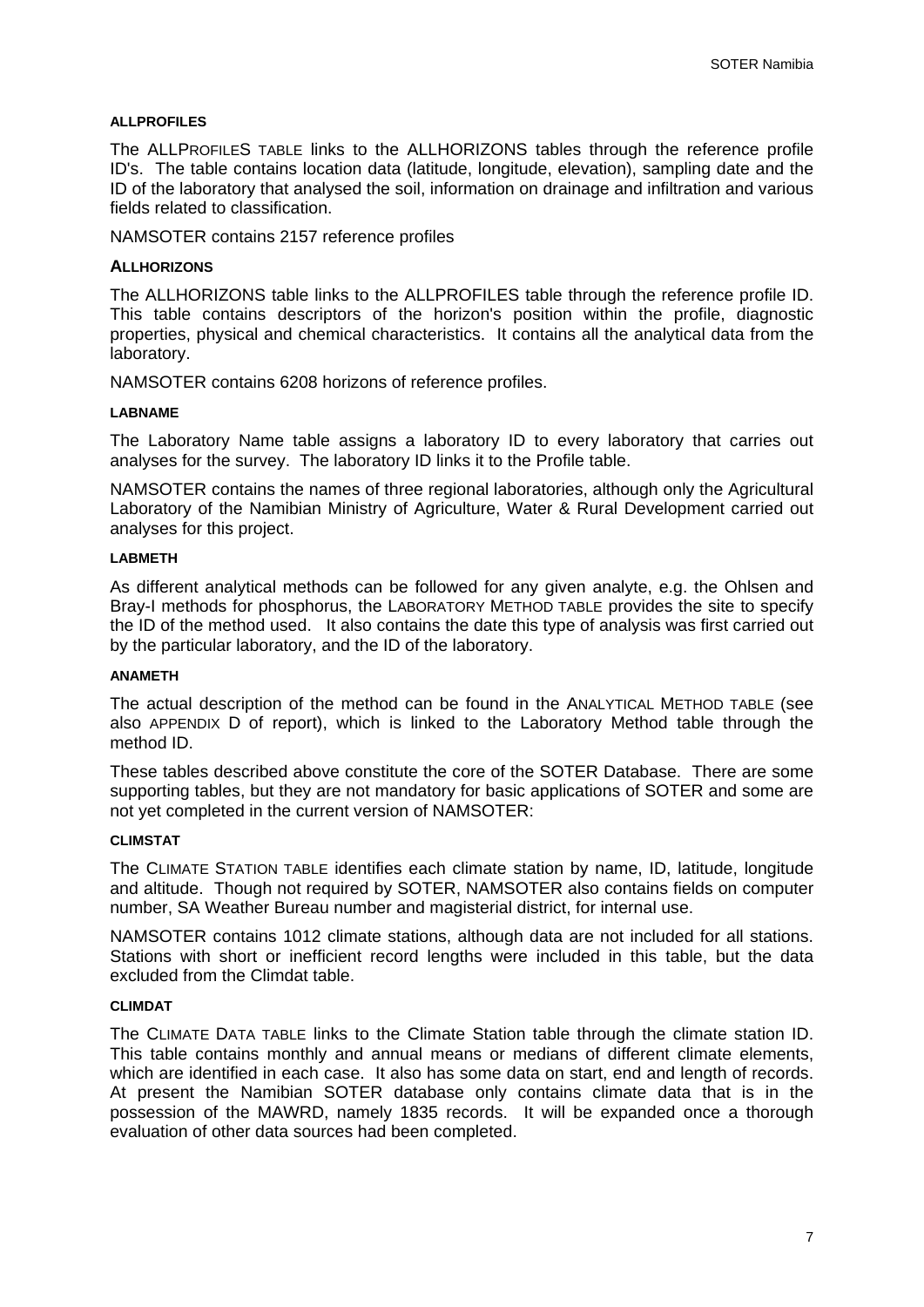### **CLIMSOUR**

The CLIMATE DATA SOURCE TABLE identifies the source name and ID of climate data.

### **VEGETAT**

The VEGETATION TABLE links to the Terrain table through the SOTER unit ID and contains information on vegetation type and proportion of SOTER unit covered by it, as well as observation date.

### **LANDUSE**

The LAND USE TABLE links to the Terrain table through the SOTER unit ID and contains information on land use type and observation date. The proportion of SOTER unit covered by it, as required by the SOTER format, had not been completed in NAMSOTER.

#### **MINHORIZ & MAXHORIZ**

The Horizon Minimum Value table and Horizon Maximum table give a certain degree of variability of physical and chemical horizon properties by giving the maximum and minimum values occurring within other reference profiles. These tables are empty in NAMSOTER.



Figure 6. Relational structure of tables in NAMSOTER database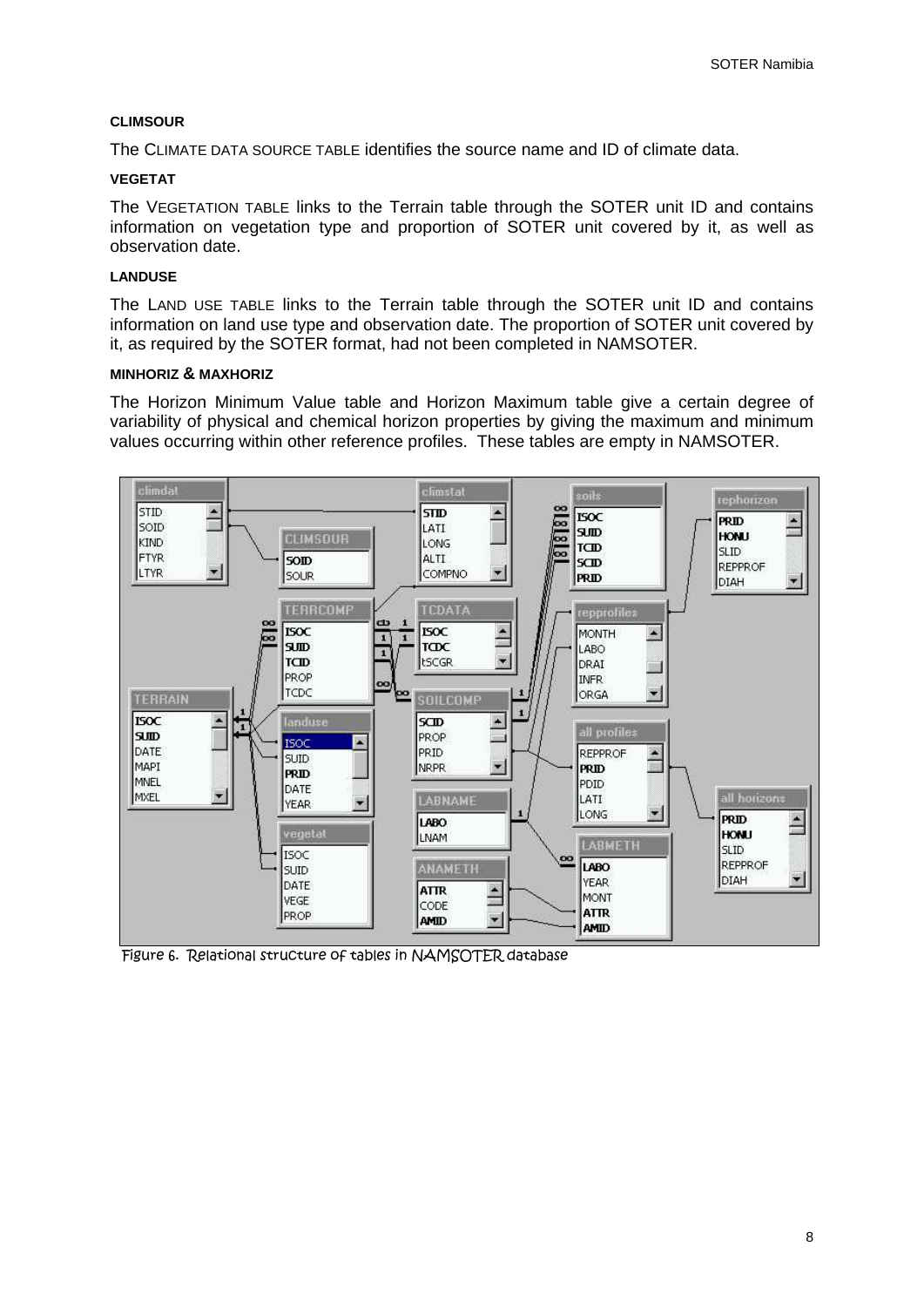### **6. DATA ENTRY**

Data entry was simplified by using customised data entry forms with pull-down menus to minimise typing errors. These forms are illustrated in APPENDIX C. Some data were typed in directly from field forms, some came from laboratory reports and the remainder was deduced from the soil maps.

### **7. NAMSOTER GEOGRAPHICAL INFORMATION SYSTEM**

The SOTER mapping units can be displayed and queried by using GIS software. In the case of NAMSOTER we made use of ArcView 3.2. Once the SOTER units had been hand-drawn on plots of the rectified satellite images, digital delineation was done by on-screen digitizing. Next the individual tables in NAMSOTER were exported from the MSAccess database in dBase format. These were added to ArcView. There is no direct link between these tables in ArcView and those in MSAccess. Hence, any changes done in MSAccess will require that the relevant table is first re-exported in dBase format and that the original dBase file is overwritten. The change will then appear automatically in ArcView. Some small modifications were made to the codification of tables in ArcView, to allow easier linkage with the original soil map.

By linking all the tables in ArcView, a spatial query on the actual map can be reflected in all the tables. In the example below (FIGURE 8), SOTER unit 47 was selected from the map displayed in the View. The terrain and soil data corresponding to that unit are visible in each of the TERRAIN, TERRAIN COMPONENT, TERRAIN COMPONENT DATA, SOIL COMPONENT, PROFILE AND REPRESENTATIVE HORIZON tables. It indicates that SOTER unit 47 has two terrain components (TCID1 &TCID2), each one of those has one soil component (SCID 1 and 1). SOTER unit (SUID) 47, Terrain Component (TCID) 1, Soil Component (SCID) 1 is characterised by a representative profile with the ID (PRID) NAM-663. SOTER unit (SUID) 47, Terrain Component (TCID) 2, Soil Component (SCID) 1 is characterised by a representative profile PRID NAM-31. Lastly, one can see that NAM-663 has 2 horizons, while NAM-31 has 3 horizons. It is thus possible to view and query all the mappable and non-mappable data from NAMSOTER in the geographical information system.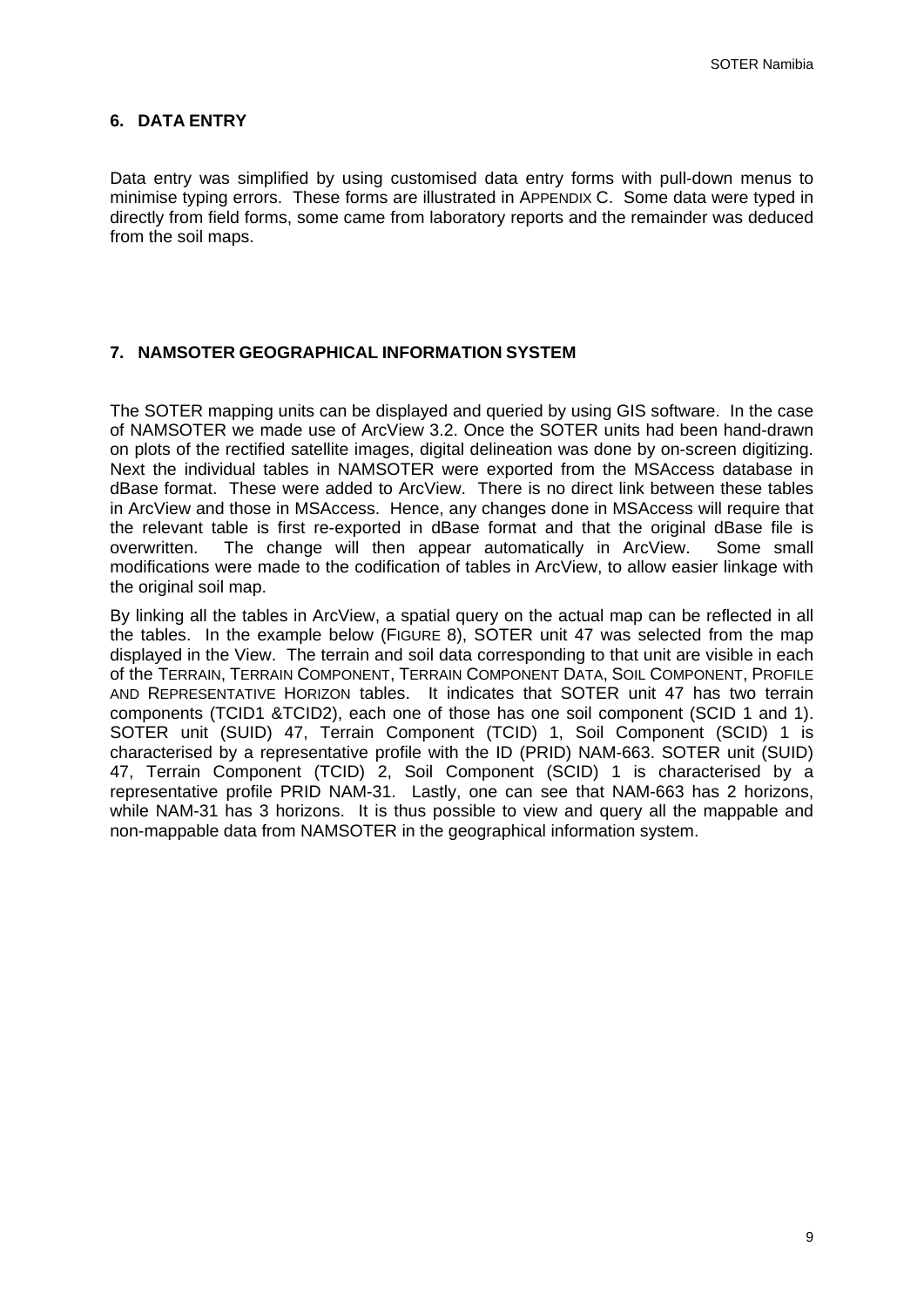| ArcView GIS 3.2                                                                                               |                                               |                                |                                      |                          |                          |                                 |                            |                                                                                        | $\Box$ D $\times$                   |
|---------------------------------------------------------------------------------------------------------------|-----------------------------------------------|--------------------------------|--------------------------------------|--------------------------|--------------------------|---------------------------------|----------------------------|----------------------------------------------------------------------------------------|-------------------------------------|
| Edit Table<br>Field Window<br>Help<br><b>File</b>                                                             |                                               |                                |                                      |                          |                          |                                 |                            |                                                                                        |                                     |
| the second<br>jsc:<br>n<br>$\hat{c}$<br>M<<br>圓<br>R <sub>b</sub><br>E<br>$\mathbf{h}$                        | I<br>E                                        | $\ \Sigma\ $<br>IL.            | $\blacktriangleright$ ?              |                          |                          |                                 |                            |                                                                                        |                                     |
| $2$ of<br>114 selected                                                                                        | NINO                                          |                                |                                      |                          |                          |                                 |                            |                                                                                        |                                     |
| $ \Box$ $\times$<br><b>2</b> Soilmap                                                                          | tedata.dbf                                    |                                |                                      | <b>EDX</b>               |                          |                                 | Attributes of Soil1000.shp |                                                                                        | $ \Box$ $\times$                    |
|                                                                                                               | Todo                                          | Segr Sed Schn Mrs              | Afrah                                |                          |                          | Shape Epigraph Id               | Sund                       | /80                                                                                    | Date                                |
| $\blacktriangledown$ $\blacktriangle$                                                                         | F<br>Km<br>46/1                               |                                |                                      | ۸                        | Polygon                  | CP <sub>D</sub> 1<br>226        |                            | 47                                                                                     | $2000($ $\triangle$                 |
| ✔                                                                                                             | F<br>Km<br>47/1<br>G<br>47/2                  | $Dm$ $U$                       |                                      |                          | Polygon<br>Polygon       | 227<br>CPk1<br>CEr1<br>228      |                            | 48<br>67                                                                               | 2000.0<br>2000.0                    |
|                                                                                                               | $\overline{F}$<br>Km<br>48/1                  |                                |                                      |                          | Polygon                  | CEr1<br>229                     |                            | 67                                                                                     | 2000.0                              |
|                                                                                                               | F<br>49/1<br>Km                               |                                |                                      |                          | Polygon                  | 230<br>CP <sub>k1</sub>         |                            | 48                                                                                     | 2000.0                              |
| ✔                                                                                                             | G<br>49/2<br>H <sub>m</sub><br>F<br>5/1<br>Km |                                |                                      |                          | Polygon                  | CFf2<br>231<br>232              |                            | 65<br>65                                                                               | 2000.0                              |
|                                                                                                               | 50/1<br>T                                     | $Dm$ :                         |                                      |                          | Polygon<br>Polygon       | CFf2<br>KF <sub>v2</sub><br>233 |                            | 28                                                                                     | 2000.0<br>1999.0                    |
|                                                                                                               | 51/1<br>T                                     | $Hm$                           |                                      |                          | Polygon                  | CF <sub>s1</sub><br>234         |                            | 63                                                                                     | $2000.1 -$                          |
|                                                                                                               | $\left  \cdot \right $                        |                                |                                      | П                        |                          |                                 |                            |                                                                                        |                                     |
|                                                                                                               | $\mathbf{D}$<br>soilcomp.dbf                  |                                |                                      | $ \Box$ $\times$         | <sup>2</sup> terrain.dbf |                                 |                            |                                                                                        | $ \Box$ $\times$                    |
|                                                                                                               | Teid<br>152<br><b>Sind</b>                    | Scid                           | <b>Frop</b>                          | <b>Frid</b>              | Sund<br>/3               |                                 | $D$ afe                    | M <sub>3C</sub>                                                                        |                                     |
|                                                                                                               | 47<br>$\vert$ 1                               | $\mathbf{1}$                   | 85.00000 NAM-663                     |                          | 47                       |                                 |                            | 2000.00000 Soil survey (1:1.000.000) of t =                                            |                                     |
|                                                                                                               | 47<br>$\overline{c}$                          | $\mathbf{1}$                   | 15.00000 NAM-31                      |                          | 48                       |                                 |                            | 2000.00000 Soil survey (1:1.000.000) of f                                              |                                     |
|                                                                                                               | 48<br>$\mathbf{1}$<br>49<br>$\mathbf{1}$      | $\mathbf{1}$<br>$\mathbf{1}$   | 100.00000 TWO-4<br>65.00000 NAM-968  |                          | 49                       |                                 |                            | 2000.00000 Soil survey (1:1.000.000) of f                                              |                                     |
|                                                                                                               | $\mathbf{1}$<br>49                            | $\overline{c}$                 | 25.00000 NAM-842                     |                          | 50<br>51                 |                                 |                            | 2000.00000 Soil survey (1:1.000.000) of f<br>2000.00000 Soil survey (1:1.000.000) of f |                                     |
|                                                                                                               | $\overline{2}$<br>49                          | $\mathbf{1}$                   | 10.00000 NAM-884                     |                          | 52                       |                                 |                            | 2000.00000 Soil survey (1:1.000.000) of f                                              |                                     |
|                                                                                                               | 50<br>$\mathbf{1}$                            | 1                              | 70.00000 ROCK                        |                          | 53                       |                                 |                            | 2000.00000 Soil survey (1:1.000.000) of f                                              |                                     |
|                                                                                                               | 50<br>$\mathbf{1}$<br>51<br>$\mathbf{1}$      | $\overline{2}$<br>$\mathbf{1}$ | 30.00000 NAM-684<br>60.00000 NAM-663 |                          | 54                       |                                 |                            | 2000.00000 Soil survey (1:1.000.000) of f                                              |                                     |
| $ \Box$ $\times$<br>rephoniz dbf<br>質                                                                         | ¥                                             |                                |                                      | ۰<br>×                   | 55                       |                                 |                            | 2000.00000 Growing period zones 2 and                                                  |                                     |
| Phit<br>Honu Dish Diap<br>Hode                                                                                | <b>O</b> profile dbf                          |                                |                                      | $ \Box$ $\times$         |                          |                                 |                            |                                                                                        |                                     |
| A<br><b>NAM-31</b><br>110C<br>≛                                                                               | Frid                                          | <b>Fitat</b>                   | $L$ afr                              | Lana                     | Q.<br>152<br>Suit        | terrcomp.dbf<br>Text            | <b>Prip</b>                | Tede                                                                                   | $  \vert$ $\alpha$ $\vert$ $\times$ |
| $\overline{2}$<br>Bw1<br><b>NAM-31</b>                                                                        | <b>NAM-31</b>                                 |                                | $-21.81500$                          |                          | 47                       | $\mathbf{1}$                    |                            | 80.00000 47/1                                                                          |                                     |
| Bw2<br><b>NAM-31</b><br>$\overline{3}$<br><b>NAM-663</b><br>110C<br>A                                         | <b>NAM-663</b>                                |                                | $-24.51300$                          |                          | 47                       | $\overline{2}$                  |                            | 20.00000   47/2                                                                        |                                     |
| <b>NAM-663</b><br>$\overline{2}$<br>R (QUARTZITE)                                                             | <b>ACTIVE SAND</b>                            |                                | 0.00000                              |                          | 48                       | $\mathbf{1}$                    |                            | 100.00000 48/1                                                                         |                                     |
| <b>NAM-119</b><br>110C<br>A                                                                                   | LEPTOSOL<br><b>NAM-119</b>                    |                                | 0.00000<br>$-21.30740$               |                          | 49                       | $\mathbf{1}$                    |                            | 75.00000 49/1                                                                          |                                     |
| <b>NAM-119</b><br>$\overline{2}$<br>C (GRAVELS)                                                               | <b>NAM-157</b>                                |                                | $-21.36590$                          |                          | 49<br>50                 | $\overline{c}$                  |                            | 25.00000 49/2<br>100.00000 50/1                                                        |                                     |
| $\overline{3}$<br><b>NAM-119</b><br>R (GRANITE)                                                               | <b>NAM-20</b>                                 |                                | $-21.34220$                          |                          | 51                       | $\mathbf{1}$<br>$\mathbf{1}$    |                            | 100.00000 51/1                                                                         |                                     |
| <b>NAM-157</b><br>1 00<br>A<br>۰<br>×                                                                         | NAM-219                                       |                                | $-22.07030$                          |                          | 52                       | 1                               |                            | 100.00000 52/1                                                                         |                                     |
| Ø                                                                                                             | NAM-372                                       |                                | $-20.34490$                          |                          | 53                       | $\mathbf{1}$                    |                            | 100.00000 53/1                                                                         |                                     |
| B D X <br><b>C</b> soil1000.apr                                                                               | $\blacksquare$                                |                                |                                      | $\overline{\phantom{1}}$ |                          |                                 |                            |                                                                                        | IT                                  |
|                                                                                                               |                                               |                                |                                      |                          |                          |                                 |                            |                                                                                        | HH                                  |
| Start   Q Exploring -   Sheal Jukebox   Man Up Net   O Inbox - Micr   W Microsoft    ArcView    W Microsoft P |                                               |                                |                                      |                          |                          |                                 |                            | <b>◆ BO少 ●■の過ぎ → 11:28</b>                                                             |                                     |

Figure 8. Snapshot of a spatial query in ArcView 3.2, illustrating how NAMSOTER tables are linked to one another,

For normal viewing and querying of the geobase, one does not need to be overly concerned with data projection. However, when overlaying satellite images, digital elevation models, grid files or other referenced image files, it becomes imperative to know in what reference system the data were captured. This is also a prerequisite for joining maps from different sources.

| <b>Projection:</b>                                  | <b>Albers Equal Area Conic</b>   |
|-----------------------------------------------------|----------------------------------|
| Spheroid:                                           | <b>Bessel (Schwarzeck Datum)</b> |
| <b>Central Meridian:</b>                            | 18:30 E of Greenwich             |
| <b>Reference Latitude:</b>                          | 22 S                             |
| <b>Standard Parallel 1:</b>                         | 20S                              |
| <b>Standard Parallel 2:</b>                         | 26S                              |
| <b>False Easting:</b><br>0.0<br>False Northing: 0.0 |                                  |

Figure 9. Reference system for 1:1 million scale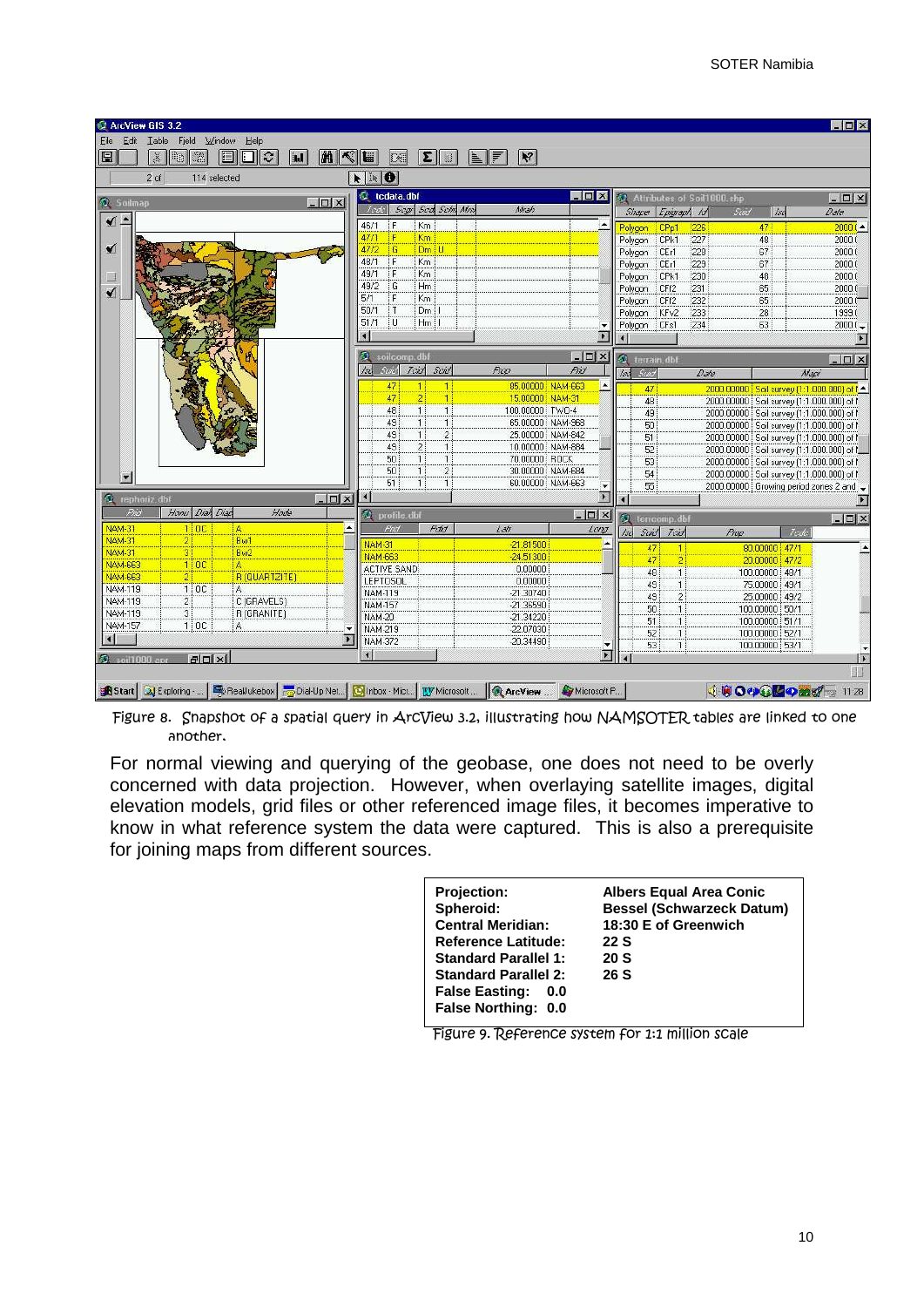### **8. REFERENCES**

FAO. 1990. **Guidelines for Soil Profile Description**. 3rd Edition (revised). AGLS, FAO. Rome.

ICC/MAWRD. 2000. **Project to Support the Agro-Ecological Zoning Programme (AEZ) in Namibia**. Cooperation Project between the Ministry of Agriculture Water and Rural Development of Namibia, the Cartographic Institute of Catalonia and the Spanish Agency for International Cooperation. Main Report, 243 pp. Annexes, 224 pp. 79 maps.

Van Engelen VWP, Wen TT (eds). 1995. **Global and National Soils and Terrain Digital Databases (SOTER) - Procedures Manual** (revised version). FAO World Soil Reference Report 74. UNEP/ISSS/ISRIC/FAO. Rome.

 $\overline{0}$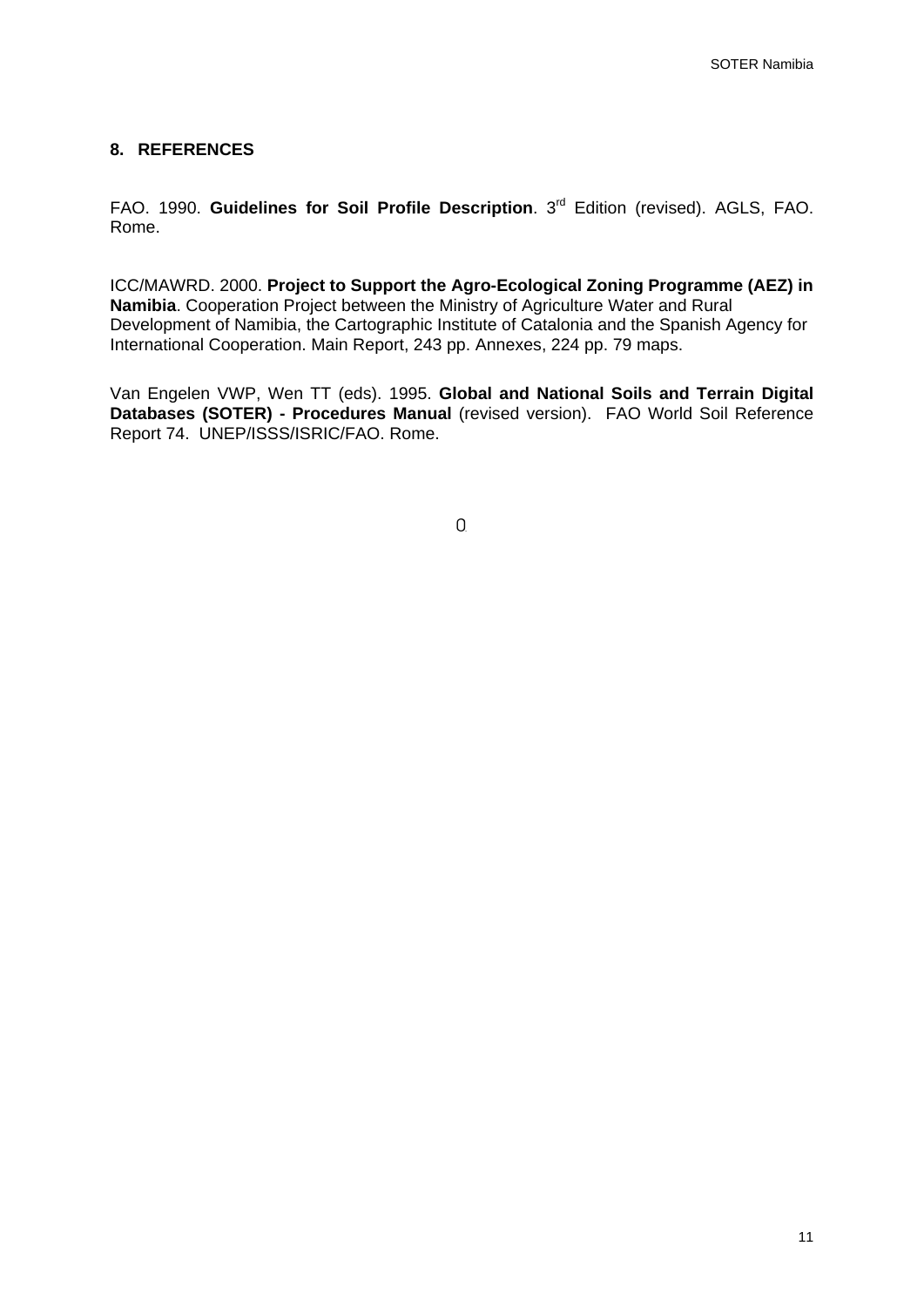### **A. ATTRIBUTE FIELD CODES AND -DESCRIPTIONS OF NAMSOTER TABLES**

Primary key fields are in **bold** and indexed fields in *italics*. In cases where a characteristic is represented by both a class (text field) and a number (number field), they are denoted by a 't' or 'n' in front of the fieldname.

### **TERRAIN TABLE**

| <b>ATTRIBUTE FIELD</b> | <b>ATTRIBUTE DESCRIPTION</b>    |
|------------------------|---------------------------------|
| <b>ISOC</b>            | Country code                    |
| <b>SUID</b>            | SOTER unit ID                   |
| <b>DATE</b>            | Year of data collection         |
| <b>MAPI</b>            | Map ID                          |
| <b>MNEL</b>            | Minimum elevation               |
| MXEL                   | Maximum elevation               |
| tGSLP                  | Slope gradient, class/interval  |
| nGSLP                  | Slope gradient, % (empty)       |
| tRELF                  | Relief intensity, class         |
| nRELf                  | Relief intensity, value (empty) |
| <b>LNDF</b>            | Major landform                  |
| <b>RSLO</b>            | Regional slope                  |
| <b>HYPS</b>            | Hypsometry                      |
| <b>DISS</b>            | <b>Dissection</b>               |
| LITH                   | General lithology               |
| PWAT                   | Permanent water surface         |

### **TERRCOMP (terrain components) TABLE**

| <b>ATTRIBUTE FIELD</b> | <b>ATTRIBUTE DESCRIPTION</b> |
|------------------------|------------------------------|
| <b>ISOC</b>            | country code                 |
| <b>SUID</b>            | <b>SOTER unit ID</b>         |
| <b>TCID</b>            | terrain component ID         |
| <b>PROP</b>            | proportion of SOTER unit     |
| TCDC                   | terrain component data ID    |

### **TCDATA (terrain components data) TABLE**

| <b>ATTRIBUTE FIELD</b> | <b>ATTRIBUTE DESCRIPTION</b> |
|------------------------|------------------------------|
| <b>ISOC</b>            | Country code                 |
| <b>TCDC</b>            | Terrain component data code  |
| tSCGR                  | Dominant slope, class        |
| nSCGR                  | Dominant slope, % (empty)    |
| tSCDL                  | Length of slope, class       |
| nSCDL                  | Length of slope, m (empty)   |
| <b>SCFM</b>            | Form of slope                |
| <b>MRSF</b>            | Local surface form           |
| <b>MRAH</b>            | Average height (empty)       |
| <b>MRPR</b>            | Coverage (empty)             |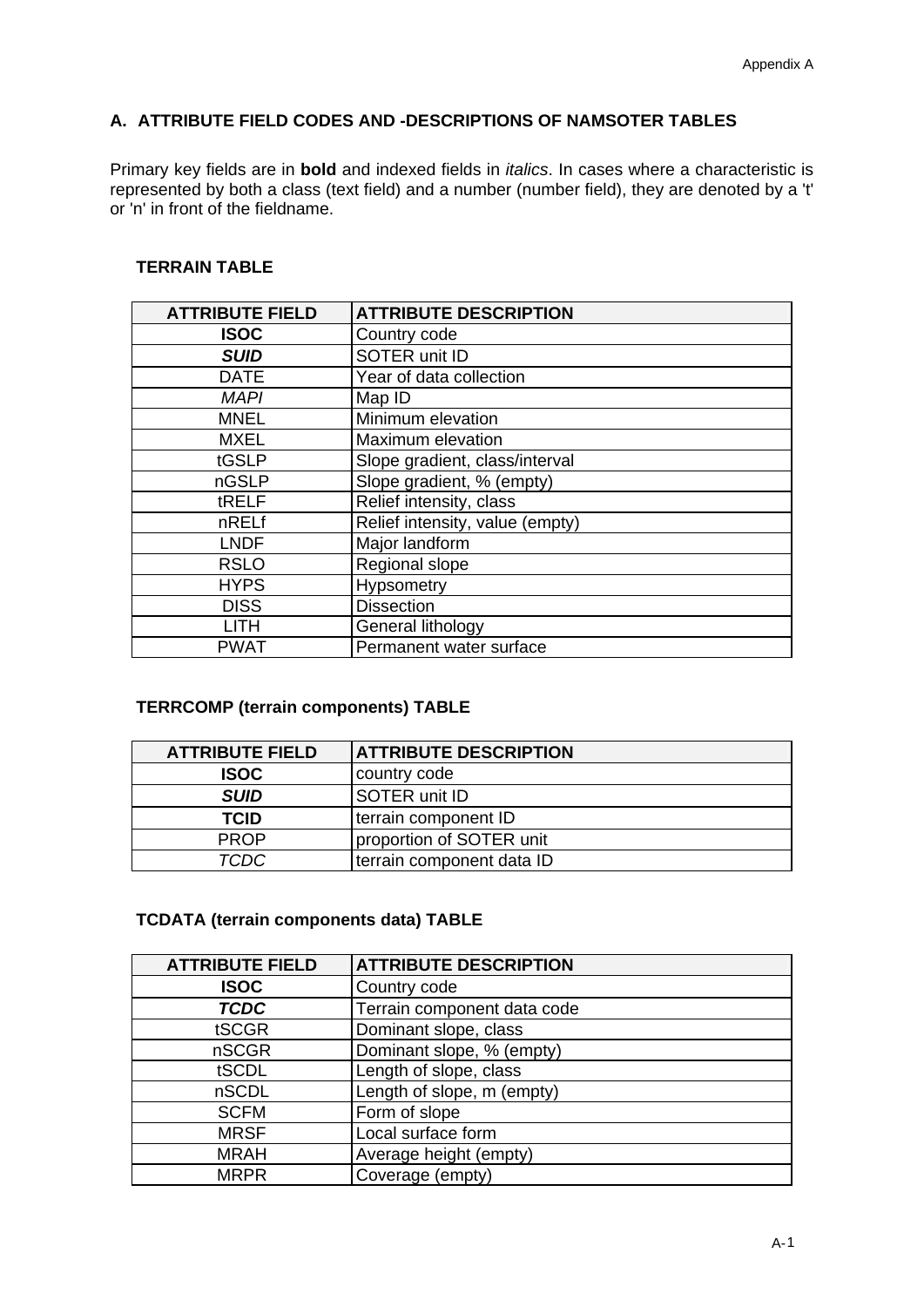| LITH         | Surface lithology                           |
|--------------|---------------------------------------------|
| <b>TEXT</b>  | Texture of non-consolidated parent material |
| tBEDR        | Depth to bedrock, class                     |
| <b>nBEDR</b> | Depth to bedrock, m (empty)                 |
| <b>SDRA</b>  | Surface drainage                            |
| <b>GWAT</b>  | Depth to groundwater, m (empty)             |
| <b>FLFR</b>  | Frequency of flooding                       |
| <b>FLDU</b>  | Duration of flooding                        |
| <b>FLST</b>  | Start of flooding                           |

### **SOILCOMP (soil components) TABLE**

| <b>ATTRIBUTE FIELD</b> | <b>ATTRIBUTE DESCRIPTION</b>        |
|------------------------|-------------------------------------|
| <b>ISOC</b>            | Country code                        |
| <b>SUID</b>            | SOTER unit ID                       |
| <b>TCID</b>            | Terrain component ID                |
| <b>SCID</b>            | Soil component ID                   |
| <b>PROP</b>            | Proportion of SOTER unit            |
| <b>PRID</b>            | Representative profile ID           |
| <b>NRPR</b>            | Number of reference profiles        |
| <b>POSI</b>            | Position in terrain component       |
| <b>RKSC</b>            | Surface rockiness                   |
| <b>STSC</b>            | Surface stoniness                   |
| <b>ERTY</b>            | Types of erosion/deposition         |
| <b>ERAA</b>            | Area affected by erosion            |
| <b>ERDE</b>            | Degree of erosion                   |
| <b>SCAP</b>            | Sensitivity to capping              |
| <b>RDEP</b>            | Rootable depth, class               |
| RELA                   | Relation with other soil components |

### **ALL PROFILES (all reference profiles) and REP PROFILES (representative profiles only) TABLES**

| <b>ATTRIBUTE FIELD</b> | <b>ATTRIBUTE DESCRIPTION</b>  |
|------------------------|-------------------------------|
| <b>PRID</b>            | Representative profile ID     |
| <b>PDID</b>            | ID of profile database owner  |
| LATI                   | Latitude, decimal degrees     |
| <b>LONG</b>            | Longitude, decimal degrees    |
| <b>ELEV</b>            | Elevation, m                  |
| <b>DATE</b>            | Sampling date                 |
| <b>YEAR</b>            | Year of sampling              |
| <b>MONTH</b>           | Month of sampling             |
| <b>LABO</b>            | ID of Laboratory              |
| <b>DRAI</b>            | Drainage                      |
| <b>INFR</b>            | Infiltration rate             |
| <b>ORGA</b>            | Surface organic matter        |
| <b>CLAF</b>            | Classification                |
| <b>CLAV</b>            | <b>Classification version</b> |
| <b>PHAS</b>            | Phase                         |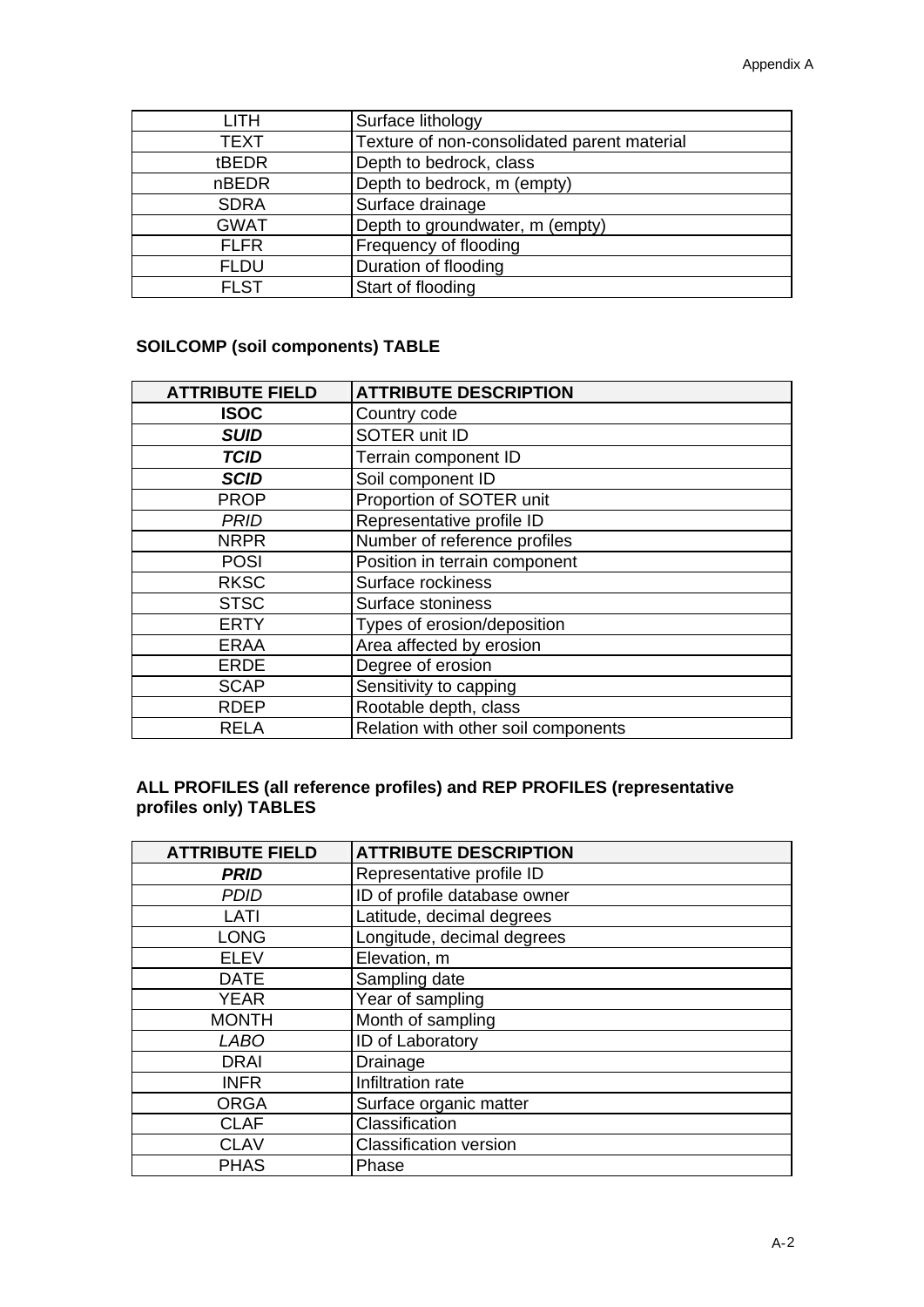| .AN<br>ັ                   | National classification |
|----------------------------|-------------------------|
| .TAY<br>$\mathcal{L}$<br>ື | Soil<br>taxonomy        |

### **ALL HORIZONS (from all reference profiles) and REP HORIZONS (only from representative profiles) TABLES**

| <b>ATTRIBUTE FIELD</b> | <b>ATTRIBUTE DESCRIPTION</b>                                                                    |
|------------------------|-------------------------------------------------------------------------------------------------|
| <b>PRID</b>            | Representative profile ID                                                                       |
| <b>HONU</b>            | Horizon number                                                                                  |
| <b>SLID</b>            | Sample laboratory ID (for internal use)                                                         |
| <b>DIAH</b>            | Diagnostic horizon                                                                              |
| <b>DIAP</b>            | Diagnostic property                                                                             |
| <b>HODE</b>            | Horizon designation                                                                             |
| <b>HBDE</b>            | Lower depth of horizon                                                                          |
| <b>HBDI</b>            | Distinctness of transition                                                                      |
| <b>SCMO</b>            | Moist colour                                                                                    |
| <b>SCDR</b>            | Dry colour (empty)                                                                              |
| <b>STGR</b>            | Grade of structure                                                                              |
| <b>STSI</b>            | Size of structure elements                                                                      |
| <b>STTY</b>            | Type of structure                                                                               |
| <b>MINA</b>            | Abundance of coarse fragments                                                                   |
| <b>MINS</b>            | Size of coarse fragments                                                                        |
| <b>SDVC</b>            | Very coarse sand (empty)                                                                        |
| <b>SDCO</b>            | Coarse sand (empty)                                                                             |
| <b>SDME</b>            | Medium sand (empty)                                                                             |
| <b>SDFI</b>            | Fine sand (empty)                                                                               |
| <b>SDVF</b>            | Very fine sand (empty)                                                                          |
| <b>SDTO</b>            | Total sand, %                                                                                   |
| <b>STPC</b>            | Silt, %                                                                                         |
| <b>CLPC</b>            | Clay, %                                                                                         |
| <b>PSCL</b>            | Particle size class                                                                             |
| <b>BULK</b>            | Bulk density, kg/dm <sup>3</sup>                                                                |
| MCT <sub>1</sub>       | Moisture at tension 1 (empty)                                                                   |
| TEN <sub>2</sub>       | Tension 2 (empty)                                                                               |
| MCT <sub>2</sub>       | Moisture at tension 2 (empty)                                                                   |
| TEN <sub>3</sub>       | Tension 3 (empty)                                                                               |
| MCT <sub>3</sub>       | Moisture at tension 3 (empty)                                                                   |
| TEN4                   | Tension 4 (empty)                                                                               |
| MCT4                   | Moisture at tension 4 (empty)                                                                   |
| MCT <sub>5</sub>       | Moisture at tension 5 (empty)                                                                   |
| <b>HYDC</b>            | Hydraulic conductivity (empty)                                                                  |
| <b>INFI</b>            | Infiltration rate (empty)                                                                       |
| <b>PHAQ</b>            | pH H <sub>2</sub> O, 1:2.5 soil-water mixture                                                   |
| <b>PHKC</b>            | pH KCI, 1:2.5 soil-KCI mixture (empty)                                                          |
| EL25Us/cm              | Electrical conductivity of supernatant of 1:2.5 soil-water<br>mixture, uS/cm (for internal use) |
| <b>EL25</b>            | Electrical conductivity of supernatant of 1:2.5 soil-water<br>mixture, dS/m                     |
| ELCOuS/cm              | Electrical conductivity of saturation extract, uS/cm (for<br>internal use)                      |
| <b>ELCO</b>            | Electrical conductivity of saturation extract, dS/m                                             |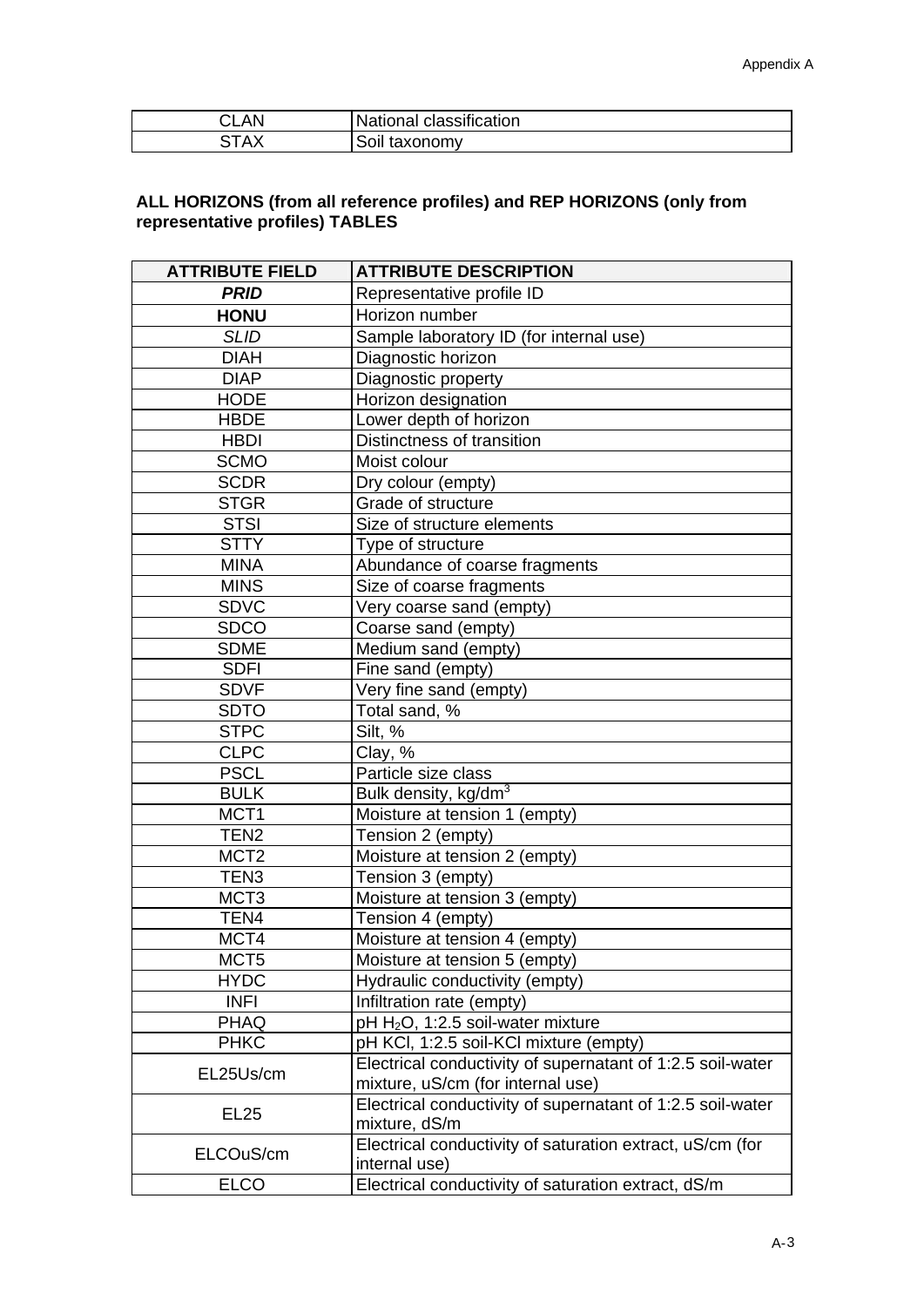| <b>SONA</b>      | Soluble sodium, meq/l                          |
|------------------|------------------------------------------------|
| <b>SOCA</b>      | Soluble calcium, meq/l                         |
| <b>SOMG</b>      | Soluble magnesium, meq/l                       |
| <b>SOLK</b>      | Soluble potassium, meq/l                       |
| <b>SOCL</b>      | Soluble chloride, meq/l                        |
| <b>SSO4</b>      | Soluble Sulphate, ppm                          |
| HCO <sub>3</sub> | Soluble carbonate, meq/l                       |
| SCO <sub>3</sub> | Soluble bicarbonate, meq/l                     |
| <b>EXCA</b>      | Exchangeable calcium, cmol(+)/kg               |
| <b>EXMG</b>      | Exchangeable magnesium, cmol(+)/kg             |
| <b>EXNA</b>      | Exchangeable sodium, cmol(+)/kg                |
| <b>EXCK</b>      | Exchangeable potassium, cmol(+)/kg             |
| <b>EXAL</b>      | Exchangeable aluminium, cmol(+)/kg (empty)     |
| <b>EXAC</b>      | Exchangeable acidity, cmol(+)/kg (empty)       |
| <b>CECS</b>      | CEC soil, cmol(+)/kg                           |
| <b>TCEQ</b>      | Total carbonate equivalent, g/kg               |
| <b>GYPS</b>      | Gypsum, g/kg                                   |
| <b>TOTC</b>      | Total carbon, g/kg                             |
| <b>TOTNppm</b>   | Total nitrogen, mg/kg = ppm (for internal use) |
| <b>TOTN</b>      | Total nitrogen, g/kg                           |
| P                | Phosphorus, mg/kg = ppm (for internal use)     |
| P2O <sub>5</sub> | Diphosphor pentoxide, mg/kg = ppm              |
| <b>PRET</b>      | Phosphate retention (empty)                    |
| <b>FEDE</b>      | Fe dithionite (empty)                          |
| <b>FEPE</b>      | Fe pyrophosphate (empty)                       |
| <b>ALDE</b>      | Al dithionite (empty)                          |
| <b>ALPE</b>      | Al pyrophosphate (empty)                       |
| <b>CLAY</b>      | Clay mineralogy (empty)                        |

### **CLIMSTAT (climate stations) TABLE**

| <b>ATTRIBUTE FIELD</b> | <b>ATTRIBUTE DESCRIPTION</b>                           |
|------------------------|--------------------------------------------------------|
| <b>STID</b>            | Climate station ID                                     |
| <b>SUID</b>            | SOTER unit ID                                          |
| <b>STNA</b>            | Climate station name                                   |
| LATI                   | Latitude                                               |
| <b>LONG</b>            | Longitude                                              |
| ALTI                   | Altitude                                               |
| <b>COMPNO</b>          | Computer number (for internal use)                     |
| <b>WBNO</b>            | South African Weather Bureau number (for internal use) |
| <b>DIST</b>            | Magisterial district, SA stations (for internal use)   |

### **CLIMDAT (climate data) TABLE**

| <b>ATTRIBUTE FIELD</b> | <b>ATTRIBUTE DESCRIPTION</b>                          |
|------------------------|-------------------------------------------------------|
| <b>STID</b>            | <b>Climate station ID</b>                             |
| <b>KIND</b>            | Climate element (rainfall, maximum temperature, etc.) |
| <b>SOID</b>            | Climate data source ID                                |
| <b>FTYR</b>            | First year                                            |
| I TYR                  | Last year                                             |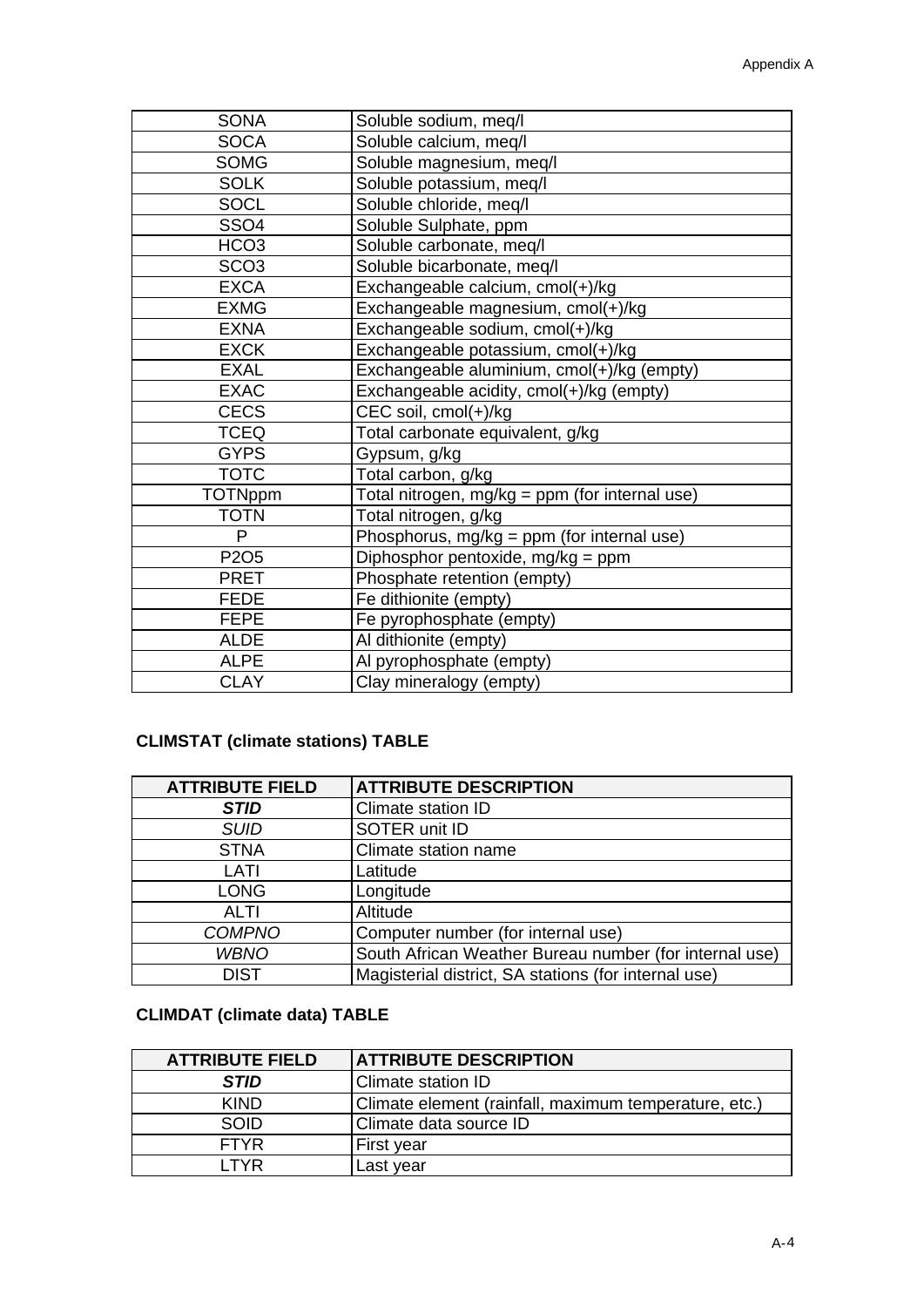| <b>NYRS</b> | Number of years |
|-------------|-----------------|
| <b>JANU</b> | January         |
| <b>FEBR</b> | February        |
| <b>MARC</b> | March           |
| <b>APRI</b> | April           |
| <b>MAY</b>  | May             |
| <b>JUNE</b> | June            |
| <b>JULY</b> | July            |
| <b>AUGU</b> | August          |
| <b>SEPT</b> | September       |
| <b>OCTO</b> | October         |
| <b>NOVE</b> | November        |
| <b>DECE</b> | December        |
| <b>ANNU</b> | Annual value    |

### **CLIMSOUR (climate data sources) TABLE**

| <b>ATTRIBUTE FIELD</b> | <b>ATTRIBUTE DESCRIPTION</b> |
|------------------------|------------------------------|
| <b>SOID</b>            | Climate data source ID       |
| SOUR                   | Source name                  |

### **LABNAME (laboratory name) TABLE**

| <b>ATTRIBUTE FIELD</b> | <b>ATTRIBUTE DESCRIPTION</b> |
|------------------------|------------------------------|
| LABO                   | Laboratory ID                |
| ∟NAM                   | Laboratory name              |

### **LABMETH (laboratory methods) TABLE**

| <b>ATTRIBUTE FIELD</b> | <b>ATTRIBUTE DESCRIPTION</b>                    |
|------------------------|-------------------------------------------------|
| <b>LABO</b>            | Laboratory ID                                   |
| <b>YFAR</b>            | Year method was first introduced in laboratory  |
| <b>MONT</b>            | Month method was first introduced in laboratory |
| <b>ATTR</b>            | Attribute (analyte ID)                          |
| <b>AMID</b>            | Method of analysis ID                           |

### **ANAMETH (analytical methods )TABLE**

| <b>ATTRIBUTE FIELD</b> | <b>ATTRIBUTE DESCRIPTION</b>                                  |
|------------------------|---------------------------------------------------------------|
| <b>AMID</b>            | Method of analysis                                            |
| <b>ATTR</b>            | Attribute (analyte ID)                                        |
| <b>CODE</b>            | Code used in Rephorizon and Allhorizons tables for<br>analyte |
| AMET                   | Description of method                                         |
| <b>ANA</b>             | Analyte; short neme of attribute (for internal use)           |
| <b>SOP</b>             | Standard operating procedure number (for internal use)        |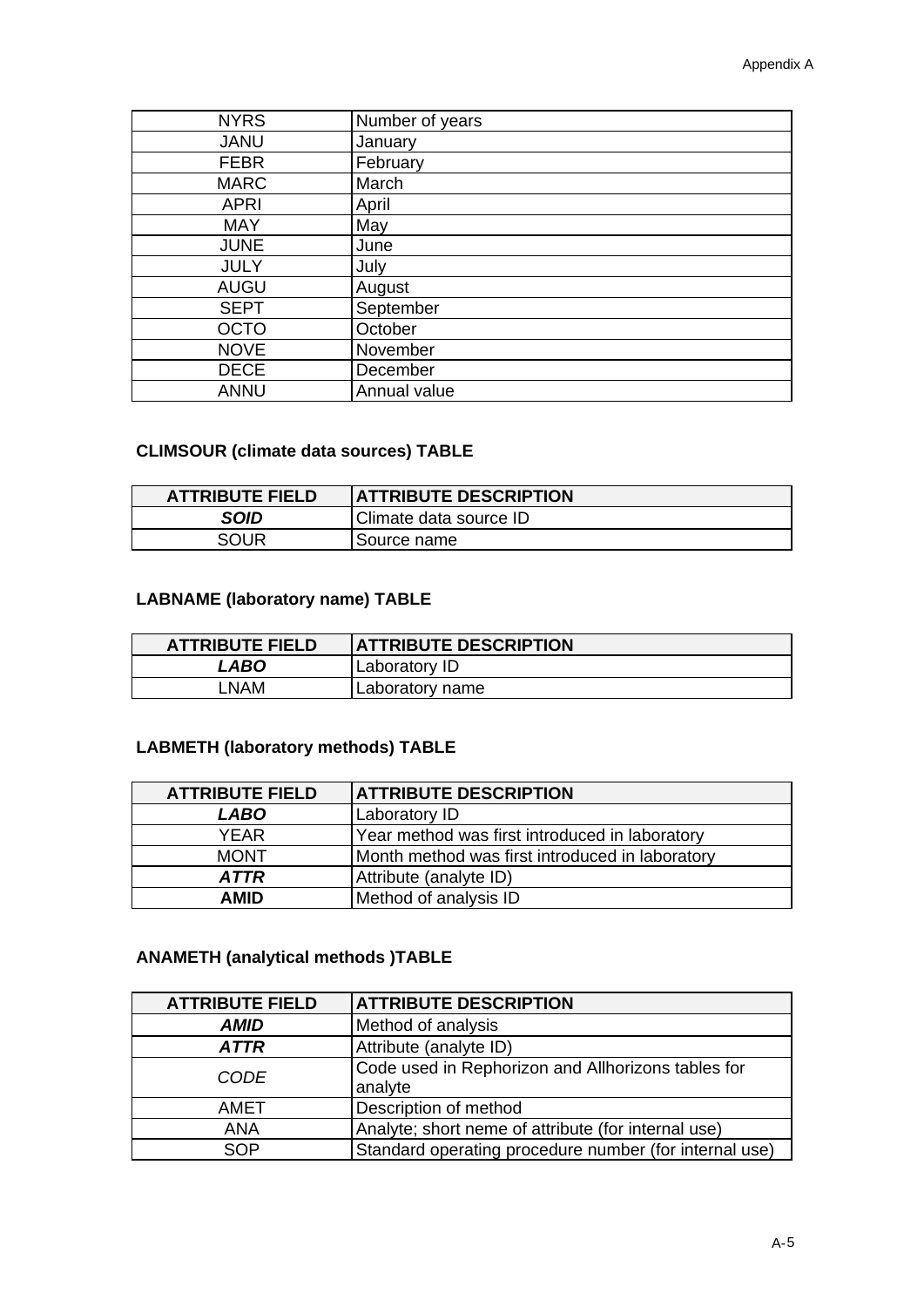### **ISOCODE (country code) TABLE**

| <b>ATTRIBUTE FIELD</b> | <b>ATTRIBUTE DESCRIPTION</b> |
|------------------------|------------------------------|
| <b>ISOC</b>            | Country code                 |
| <b>COUNTRY</b>         | Country name                 |

### **PROFILEDB (profile database identification) TABLE**

| <b>ATTRIBUTE FIELD</b> | <b>ATTRIBUTE DESCRIPTION</b>                      |
|------------------------|---------------------------------------------------|
| PDID                   | Profile database ID                               |
| <b>DOWN</b>            | Description of database owner (Name of institute) |

### **SOURCMAP (source of soil & terrain data) TABLE**

| <b>ATTRIBUTE FIELD</b> | <b>ATTRIBUTE DESCRIPTION</b> |
|------------------------|------------------------------|
| <b>MAPI</b>            | Map ID                       |
| TITL                   | Map title                    |
| <b>YEAR</b>            | Year                         |
| <b>SCAL</b>            | Scale (as decimal fraction)  |
| <b>MLAT</b>            | Minimum latitude             |
| <b>MLON</b>            | Minimum longitude            |
| <b>XLAT</b>            | Maximum latitude             |
| <b>XLON</b>            | Maximum longitude            |
| <b>TYPE</b>            | Type of map                  |

### **SOILS (relationships) TABLE** (to help with GIS linkage)

| <b>ATTRIBUTE FIELD</b> | <b>ATTRIBUTE DESCRIPTION</b> |
|------------------------|------------------------------|
| <b>ISOC</b>            | Country code                 |
| <b>SUID</b>            | <b>SOTER unit ID</b>         |
| <b>TCID</b>            | Terrain component ID         |
| <b>SCID</b>            | Soil component ID            |
| PRID                   | Representative profile ID    |

### **LANDUSE TABLE**

| <b>ATTRIBUTE FIELD</b> | <b>ATTRIBUTE DESCRIPTION</b>                                  |
|------------------------|---------------------------------------------------------------|
| <b>ISOC</b>            | Country code                                                  |
| <b>SUID</b>            | SOTER unit ID                                                 |
| <b>PRID</b>            | Profile ID                                                    |
| <b>DATE</b>            | Date of observation                                           |
| <b>YEAR</b>            | Year of observation                                           |
| <b>MONTH</b>           | Month of observation                                          |
| <b>LUSE</b>            | Land use                                                      |
| <b>PROP</b>            | Proportion of SOTER unit occupied by land use type<br>(empty) |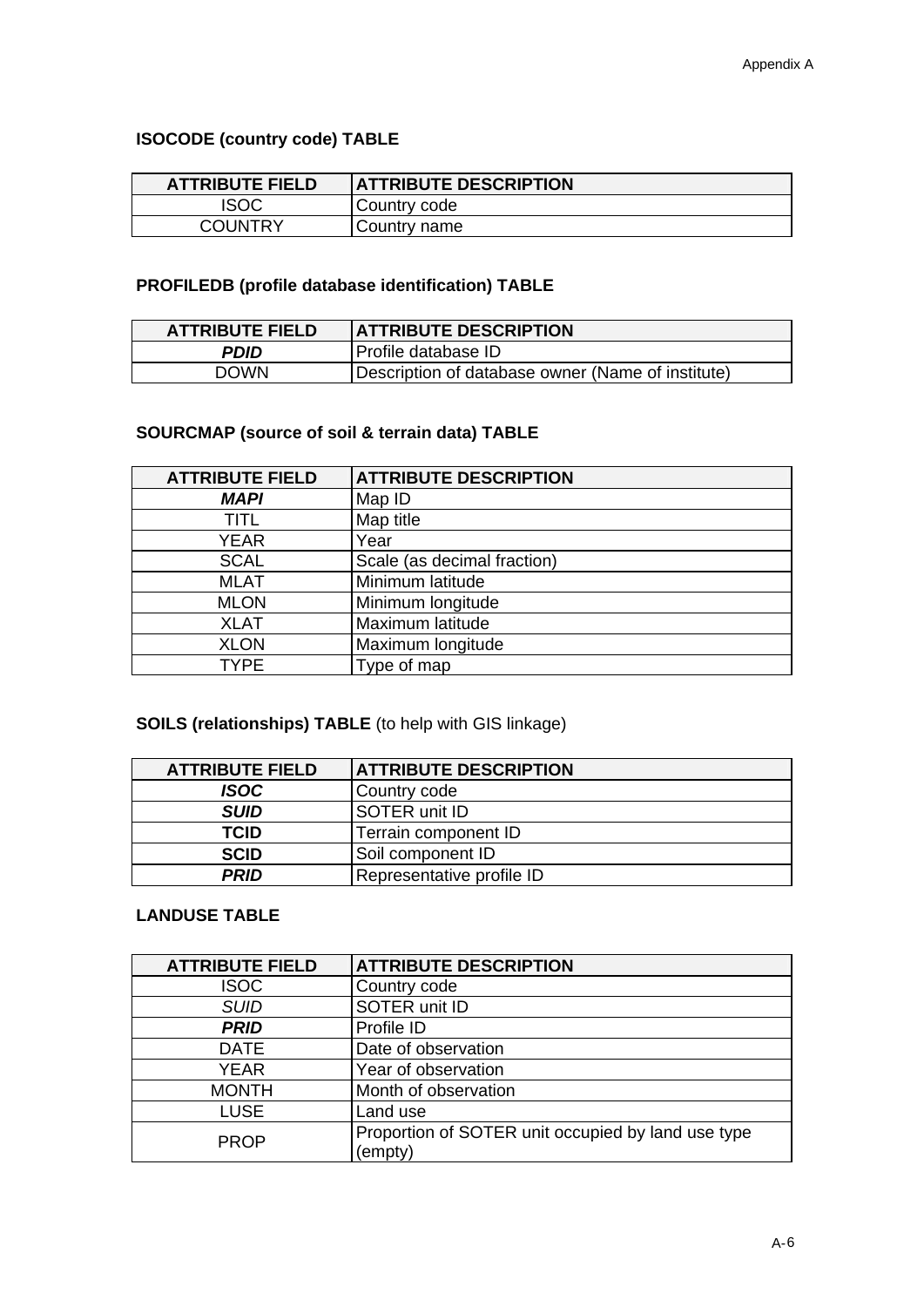**VEGETAT (vegetation) TABLE** (partially filled in, using non-SOTER codes – to be revised)

| <b>ATTRIBUTE FIELD</b> | <b>ATTRIBUTE DESCRIPTION</b>     |
|------------------------|----------------------------------|
| <b>ISOC</b>            | Country code                     |
| <b>SUID</b>            | <b>SOTER unit ID</b>             |
| <b>DATE</b>            | Date of observation              |
| VEGE                   | Vegetation (non-SOTER codes)     |
| <b>PROP</b>            | Proportion of SOTER unit (empty) |

**MAXHORIZON TABLE** (fields similar to REPHORIZON, empty)

**MINHORIZON TABLE** (fields similar to REPHORIZON, empty)

 $\mathbf{0}$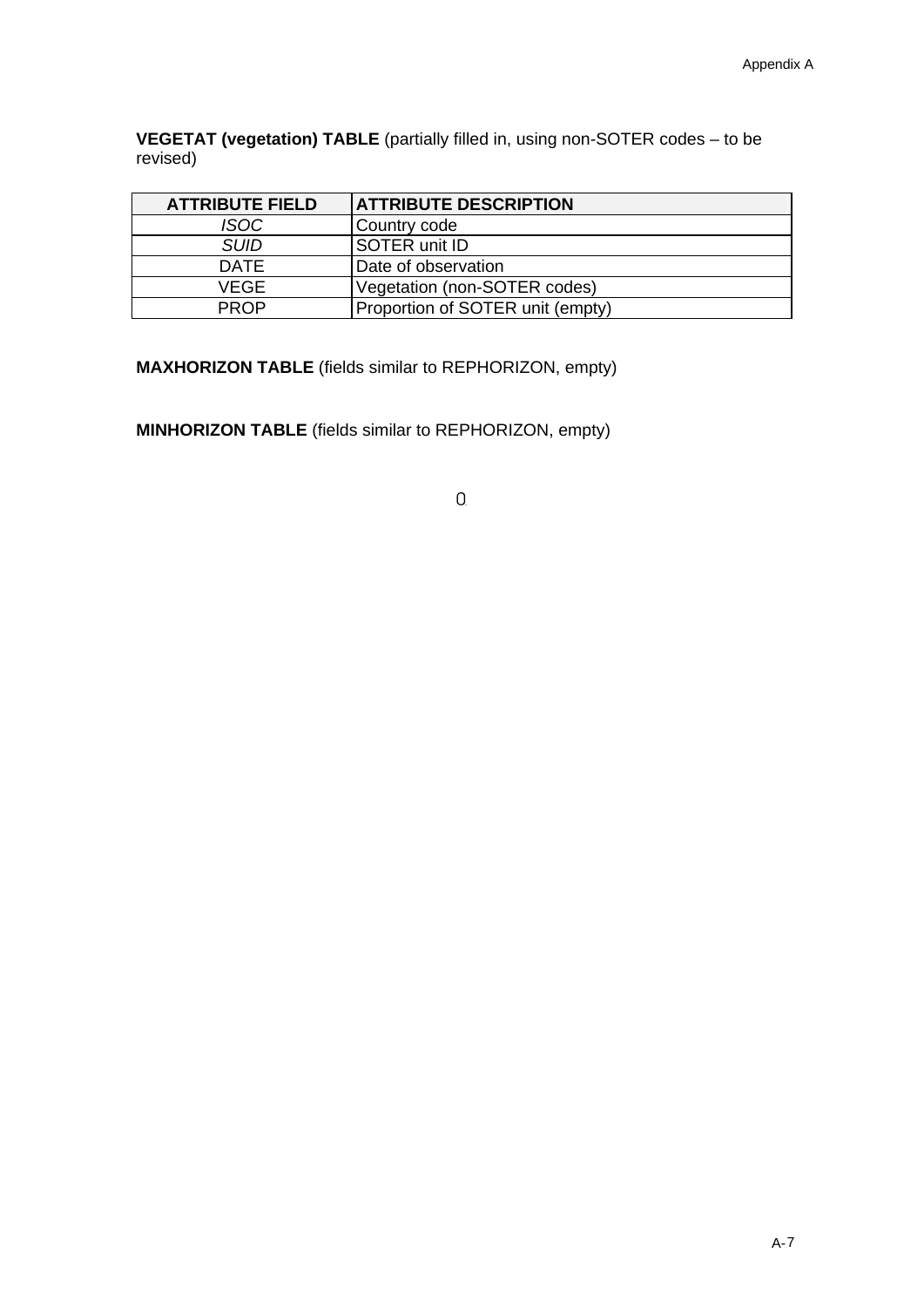### **B. NAMSOTER CODIFICATION**

In order to construct the entry form and facilitate database implementation, dictionary tables were created with this structure:

- FIELDNAME
- $\triangleleft$  CODE
- ◆ DESCRIPTION

### **TERRAIN TABLE**

| <b>FIELDNAME</b> | CODE                | <b>DESCRIPTION</b>                                                     |
|------------------|---------------------|------------------------------------------------------------------------|
| <b>LNDF</b>      | <b>LP</b>           | Plain                                                                  |
| <b>LNDF</b>      | LL                  | Plateau                                                                |
| <b>LNDF</b>      | LD                  | Depression                                                             |
| <b>LNDF</b>      | LF                  | Low-gradient footslope                                                 |
| <b>LNDF</b>      | <b>LV</b>           | Valley floor                                                           |
| <b>LNDF</b>      | <b>SM</b>           | Medium-gradient mountain                                               |
| <b>LNDF</b>      | <b>SH</b>           | Medium-gradient hill                                                   |
| <b>LNDF</b>      | <b>SP</b>           | Dissected plain                                                        |
| <b>LNDF</b>      | TM                  | High-gradient mountain                                                 |
| <b>LNDF</b>      | <b>CV</b>           | Valley                                                                 |
| <b>RSLO</b>      |                     | Not described                                                          |
| <b>RSLO</b>      | W                   | 0-2% flat, wet                                                         |
| <b>RSLO</b>      | F                   | 0-2% flat                                                              |
| <b>RSLO</b>      | G                   | 2-5% gently undulating                                                 |
| <b>RSLO</b>      | U                   | 5-8% undulating                                                        |
| <b>RSLO</b>      | R                   | 8-15% rolling                                                          |
| <b>RSLO</b>      | $\mathsf S$         | 15-30% moderately steep                                                |
| <b>RSLO</b>      | T                   | 30-60% steep                                                           |
| <b>RSLO</b>      | <b>TE</b>           | Terraced                                                               |
| <b>RSLO</b>      | IN                  | Inselberg covered (at least 1% of level land)                          |
| <b>RSLO</b>      | <b>DU</b>           | Dune-shaped                                                            |
| <b>RSLO</b>      |                     | Not described                                                          |
| <b>HYPS</b>      | 1                   | < 300 m (level & sloping lands, relief intensity                       |
|                  |                     | <50m/slope unit)                                                       |
| <b>HYPS</b>      | $\overline{2}$      | 300-600 m (level & sloping lands, relief intensity                     |
|                  |                     | < 50m/slope unit)                                                      |
| <b>HYPS</b>      | 3                   | 600-1500 m (level & sloping lands, relief intensity                    |
|                  |                     | < 50m/slope unit)                                                      |
| <b>HYPS</b>      | 4                   | 1500-300 m (level & sloping lands, relief intensity                    |
|                  |                     | <50m/slope unit)                                                       |
| <b>HYPS</b>      | 6                   | < 200 m (sloping lands, relief intensity > 50m/slope unit)             |
| <b>HYPS</b>      | 8                   | > 400 m (sloping lands, relief intensity > 50m/slope unit)             |
| <b>HYPS</b>      | 9                   | 600-1500 m (steep & sloping lands, relief intensity                    |
|                  |                     | $>600$ m/2 km)<br>1500-3000 m (steep & sloping lands, relief intensity |
| <b>HYPS</b>      | 10                  | > 600 m/2 km)                                                          |
| <b>HYPS</b>      |                     | Not described                                                          |
| <b>DISS</b>      |                     | Slightly dissected $< 10$ km/km <sup>2</sup>                           |
| <b>DISS</b>      | 1<br>$\overline{2}$ | Dissected 10-25 km/km <sup>2</sup>                                     |
| <b>DISS</b>      | 3                   | Strongly dissected < 10 km/km <sup>2</sup>                             |
| <b>DISS</b>      |                     | Not described                                                          |
|                  |                     |                                                                        |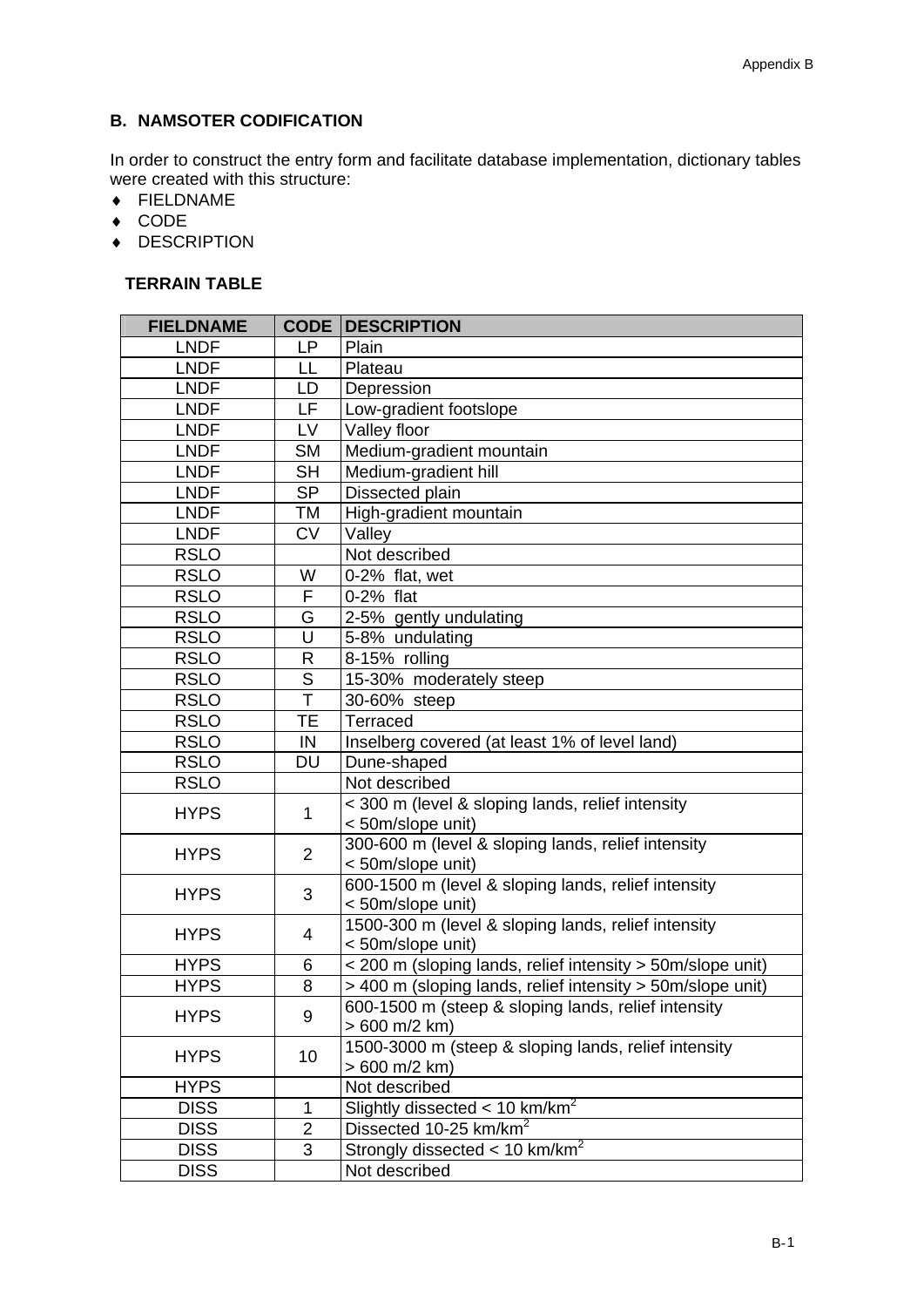| <b>LITH</b> | ΙA        | Acid igneous rock                  |
|-------------|-----------|------------------------------------|
| <b>LITH</b> | IB.       | Basic igneous rock                 |
| <b>LITH</b> | M         | Metamorphic rock                   |
| <b>LITH</b> | MA        | Acid metamorphic rock              |
| <b>LITH</b> | MВ        | Basic metamorphic rock             |
| <b>LITH</b> | <b>SC</b> | <b>Clastic sediments</b>           |
| <b>LITH</b> | <b>SO</b> | Organic (sedimentary rock)         |
| <b>LITH</b> | UF        | <b>Fluvial</b>                     |
| <b>LITH</b> | UL        | Unconsolidated lacustrine material |
| <b>LITH</b> | <b>UC</b> | Unconsolidated colluvial material  |
| <b>LITH</b> | UE        | Unconsolidated eolian material     |
|             |           | Not described                      |

### **TERRAIN COMPONENT DATA TABLE**

| <b>FIELDNAME</b> | <b>CODE</b>       | <b>DESCRIPTION</b>                                                |
|------------------|-------------------|-------------------------------------------------------------------|
| tSCGR            | F                 | Flat, 0-0.5%                                                      |
| tSCGR            | A                 | Almost flat, 0.5-2 % (no records)                                 |
| tSCGR            | G                 | Gently undulating, 2-5 %                                          |
| tSCGR            | U                 | Undulating, 5-10 %                                                |
| tSCGR            | $\mathsf{R}$      | Rolling, 10-15 %                                                  |
| tSCGR            | H                 | Hilly, 15-30 % (no records)                                       |
| tSCGR            | S                 | Steep,>30 %, moderate elevation                                   |
| tSCDL            | Km                | Slope length in the order of kilometers                           |
| tSCDL            | Hm                | Slope length in the order of hundreds of meters                   |
| tSCDL            | Dm                | Slope length in the order of tens of meters                       |
| <b>SCFM</b>      | U                 | Uniform / straight slope                                          |
| <b>SCFM</b>      | C                 | Concave                                                           |
| <b>SCFM</b>      | $\overline{\vee}$ | Convex                                                            |
| <b>SCFM</b>      | I                 | Irregular slope                                                   |
| <b>SCFM</b>      |                   | Not described                                                     |
| <b>MRSF</b>      | Н                 | Hummocky                                                          |
| <b>MRSF</b>      | $\overline{S}$    | Strongly dissected (drainage density $> 25$ km/km <sup>2</sup> )  |
| <b>MRSF</b>      | D                 | Dissected areas with drainage density $> 10$ km/km <sup>2</sup> ) |
| <b>MRSF</b>      | L                 | Slightly dissected (drainage density $<$ 10 km/km <sup>2</sup> )  |
| <b>MRSF</b>      |                   | Not described                                                     |
| <b>LITH</b>      | IA                | Acid igneous rock                                                 |
| <b>LITH</b>      | IB                | Basic igneous rock                                                |
| <b>LITH</b>      | IB <sub>2</sub>   | <b>Basalt</b>                                                     |
| <b>LITH</b>      | M                 | Metamorphic rock                                                  |
| <b>LITH</b>      | MA                | Acid metamorphic rock                                             |
| <b>LITH</b>      | MA1               | Quartzite                                                         |
| <b>LITH</b>      | MB                | Basic metamorphic rock                                            |
| <b>LITH</b>      | <b>SC</b>         | <b>Clastic sediments</b>                                          |
| <b>LITH</b>      | <b>SO</b>         | Organic (sedimentary rock)                                        |
| <b>LITH</b>      | SO <sub>1</sub>   | Limestone, other carbonate rocks                                  |
| <b>LITH</b>      | UF                | Fluvial                                                           |
| <b>LITH</b>      | UL                | Unconsolidated lacustrine material                                |
| <b>LITH</b>      | <b>UC</b>         | Unconsolidated colluvial material                                 |
| <b>LITH</b>      | UE                | Unconsolidated eolian material                                    |
| <b>LITH</b>      |                   | Not described                                                     |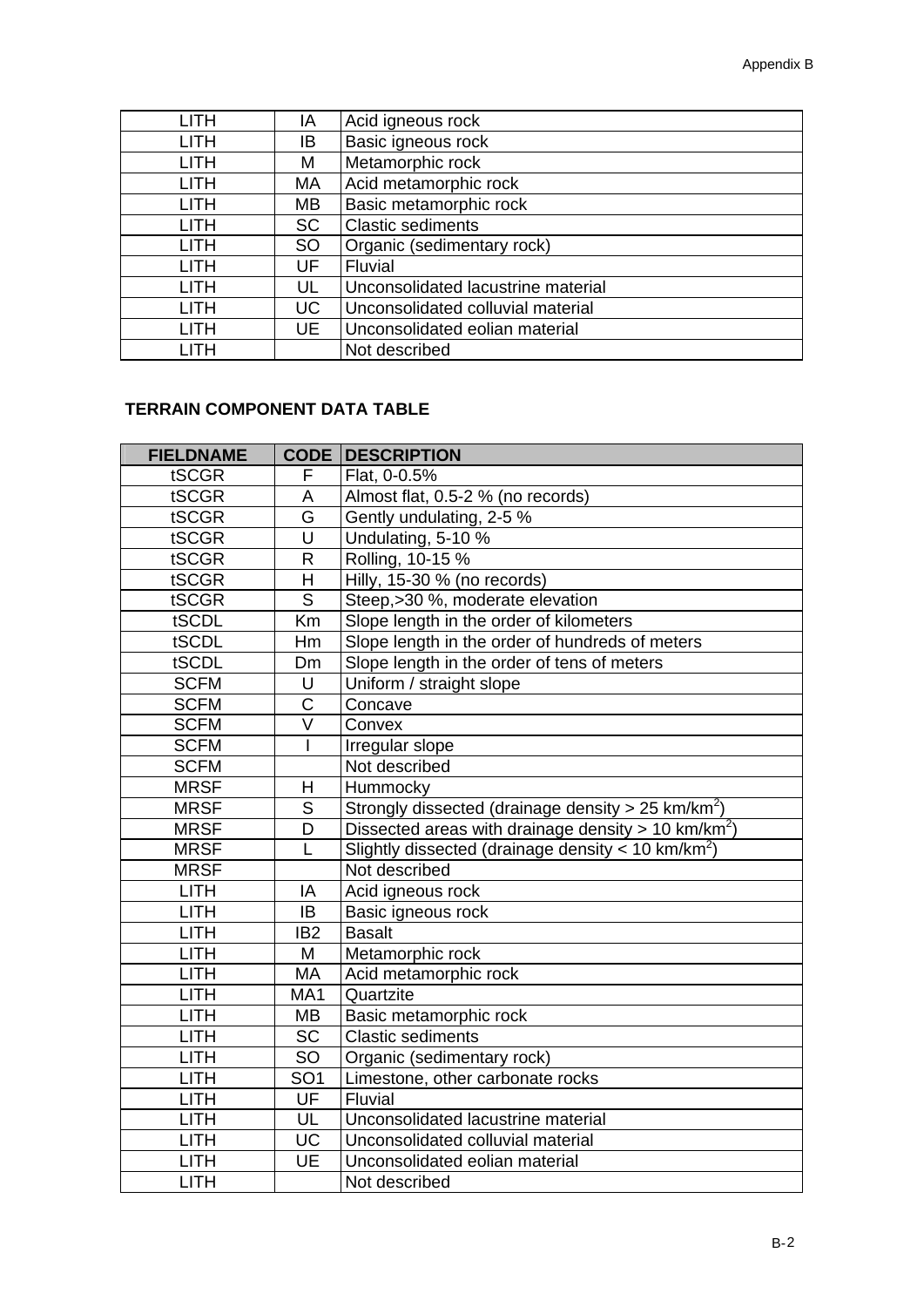| <b>TEXT</b>  | L              | Loamy                                   |
|--------------|----------------|-----------------------------------------|
| <b>TEXT</b>  | S              | Sandy                                   |
| <b>TEXT</b>  | X              | <b>Extremely sandy</b>                  |
| <b>TEXT</b>  |                | Not described                           |
| tBEDR        | D              | Deep, > 100 cm                          |
| tBEDR        | М              | Moderately deep, 50-100 cm              |
| tBEDR        | S              | Shallow, 30-50 cm                       |
| TBEDR        | V              | Very shallow, 15-30 cm                  |
| <b>TBEDR</b> | X              | Extremely shallow, < 15 cm              |
| <b>SDRA</b>  | E              | <b>Extremely slow</b>                   |
| <b>SDRA</b>  | S              | Slow                                    |
| <b>SDRA</b>  | W              | Well                                    |
| <b>SDRA</b>  | R              | Rapid                                   |
| <b>SDRA</b>  | V              | Very rapid                              |
| <b>SDRA</b>  |                | Not described                           |
| <b>FLFR</b>  | N              | None                                    |
| <b>FLFR</b>  | A              | Annually                                |
| <b>FLFR</b>  | F              | Once every 2-5 years                    |
| <b>FLFR</b>  | R              | Rare (less than once in every 10 years) |
| <b>FLFR</b>  |                | Not described                           |
| <b>FLDU</b>  | $\overline{2}$ | $1-15$ days                             |
| <b>FLDU</b>  | 3              | 15-30 days                              |
| <b>FLDU</b>  | 4              | 30-90 days                              |
| <b>FLDU</b>  |                | Not described                           |
| <b>FLST</b>  | 1              | Flooding starts in January              |
| <b>FLST</b>  | 12             | Flooding starts in December             |

### **SOIL COMPONENT TABLE**

| <b>FIELDNAME</b> |        | <b>CODE DESCRIPTION</b> |
|------------------|--------|-------------------------|
| <b>POSI</b>      | H      | High                    |
| <b>POSI</b>      | Μ      | Middle                  |
| <b>POSI</b>      | L      | Low                     |
| <b>POSI</b>      | D      | Lowest                  |
| <b>POSI</b>      | A      | All                     |
| <b>POSI</b>      |        | Not described           |
| <b>RKSC</b>      | N      | None (0%)               |
| <b>RKSC</b>      | $\vee$ | Very few (0-2%)         |
| <b>RKSC</b>      | F      | Few (2-5%)              |
| <b>RKSC</b>      | C      | Common (5-15%)          |
| <b>RKSC</b>      | M      | Many (15-40%)           |
| <b>RKSC</b>      | A      | Abundant (40-80%)       |
| <b>RKSC</b>      | D      | Dominant (> 80%)        |
| <b>RKSC</b>      |        | Not described           |
| <b>STSC</b>      | N      | None (0%)               |
| <b>STSC</b>      | V      | Very few (0-2%)         |
| <b>STSC</b>      | F      | Few (2-5%)              |
| <b>STSC</b>      | C      | Common (5-15%)          |
| <b>STSC</b>      | M      | Many (15-40%)           |
| <b>STSC</b>      | A      | Abundant (40-80%)       |
| <b>STSC</b>      | D      | Dominant (> 80%)        |
| <b>STSC</b>      |        | Not described           |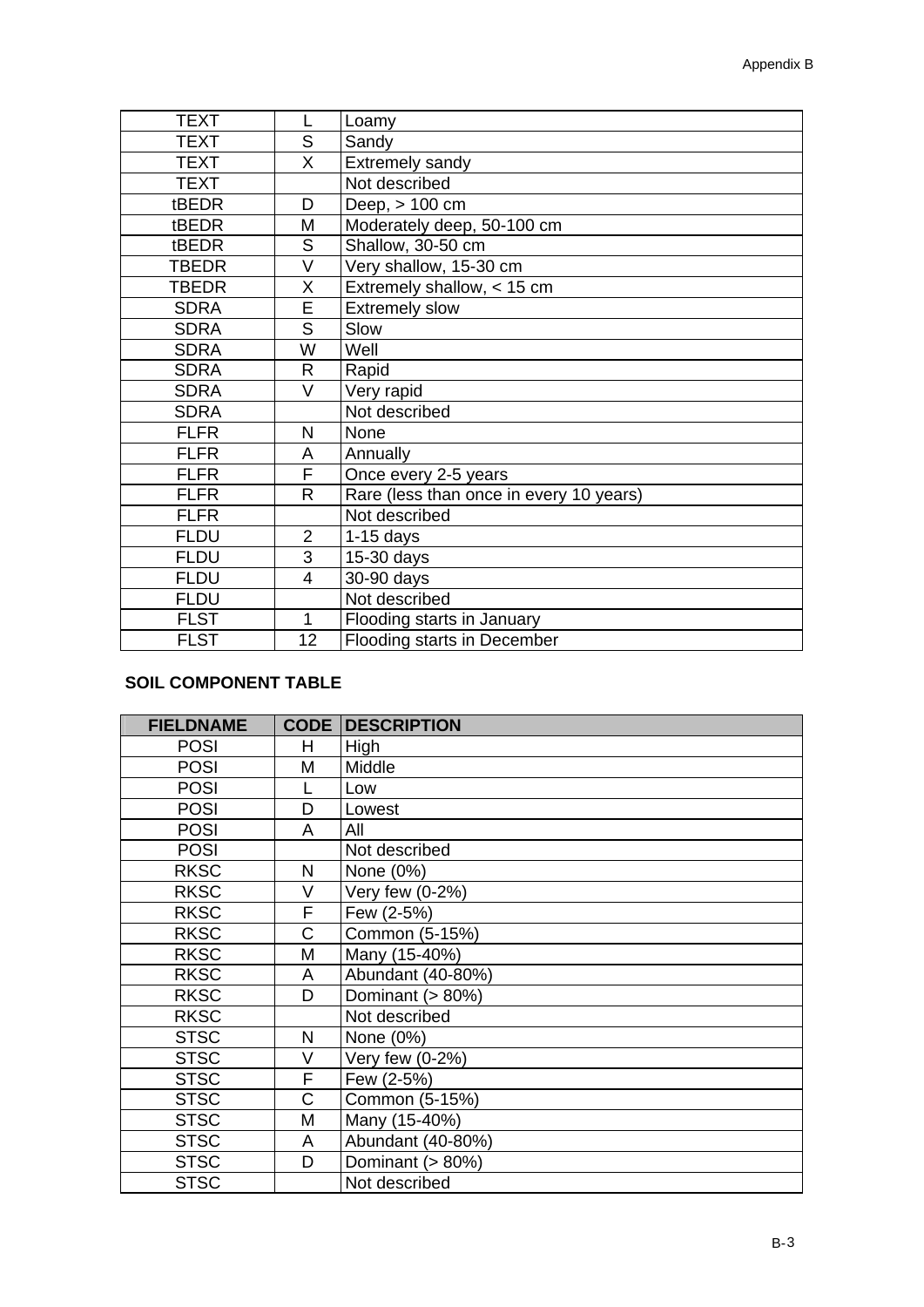| <b>ERTY</b> | N              | No visible evidence of erosion |
|-------------|----------------|--------------------------------|
| <b>ERTY</b> | S              | Sheet erosion                  |
| <b>ERTY</b> | R              | Rill erosion                   |
| <b>ERTY</b> | G              | Gully erosion                  |
| <b>ERTY</b> | P              | Deposition by water            |
| <b>ERTY</b> | W              | Water and wind erosion         |
| <b>ERTY</b> | L              | Wind deposition                |
| <b>ERTY</b> | A              | Wind erosion and deposition    |
| <b>ERTY</b> | D              | Shifting sand                  |
| <b>ERTY</b> |                | Not described                  |
| <b>ERAA</b> | 1              | $0 - 5%$                       |
| <b>ERAA</b> | $\overline{2}$ | 5-10%                          |
| <b>ERAA</b> | 3              | 10-25%                         |
| <b>ERAA</b> | 4              | 25-50%                         |
| <b>ERAA</b> | 5              | > 50%                          |
| <b>ERAA</b> | $\overline{0}$ | Not described                  |
| <b>ERDE</b> | S              | Slight                         |
| <b>ERDE</b> | M              | Moderate                       |
| <b>ERDE</b> | V              | Severe                         |
| <b>ERDE</b> |                | Not described                  |
| <b>SCAP</b> | N              | None                           |
| <b>SCAP</b> | W              | Weak                           |
| <b>SCAP</b> | S              | Strong                         |
| <b>SCAP</b> |                | Not described                  |
| <b>RDEP</b> | V              | Very shallow $(30 \text{ cm})$ |
| <b>RDEP</b> | S              | Shallow (30-50 cm)             |
| <b>RDEP</b> | M              | Moderately deep (50-100 cm)    |
| <b>RDEP</b> | D              | Deep (100-150 cm)              |
| <b>RDEP</b> | X              | Very deep (> 150 cm)           |
| <b>RDEP</b> |                | Not described                  |

### **ALL PROFILES TABLE AND REPPROFILES TABLE**

| <b>FIELDNAME</b> |    | <b>CODE DESCRIPTION</b>           |
|------------------|----|-----------------------------------|
| <b>REPPROF</b>   | Y  | Is a representative profile       |
| <b>REPPROF</b>   | N  | Is not a representative profile   |
| <b>DRAI</b>      | E. | Excessively well drained          |
| <b>DRAI</b>      | S  | Somewhat excessively well drained |
| DRAI             | W  | Well drained                      |
| <b>DRAI</b>      | M  | Moderately well drained           |
| <b>DRAI</b>      |    | Imperfectly drained               |
| DRAI             | P  | Poorly drained                    |
| <b>DRAI</b>      | V  | Very poorly drained               |
| <b>DRAI</b>      |    | Not described                     |

### **REPHORIZ TABLE**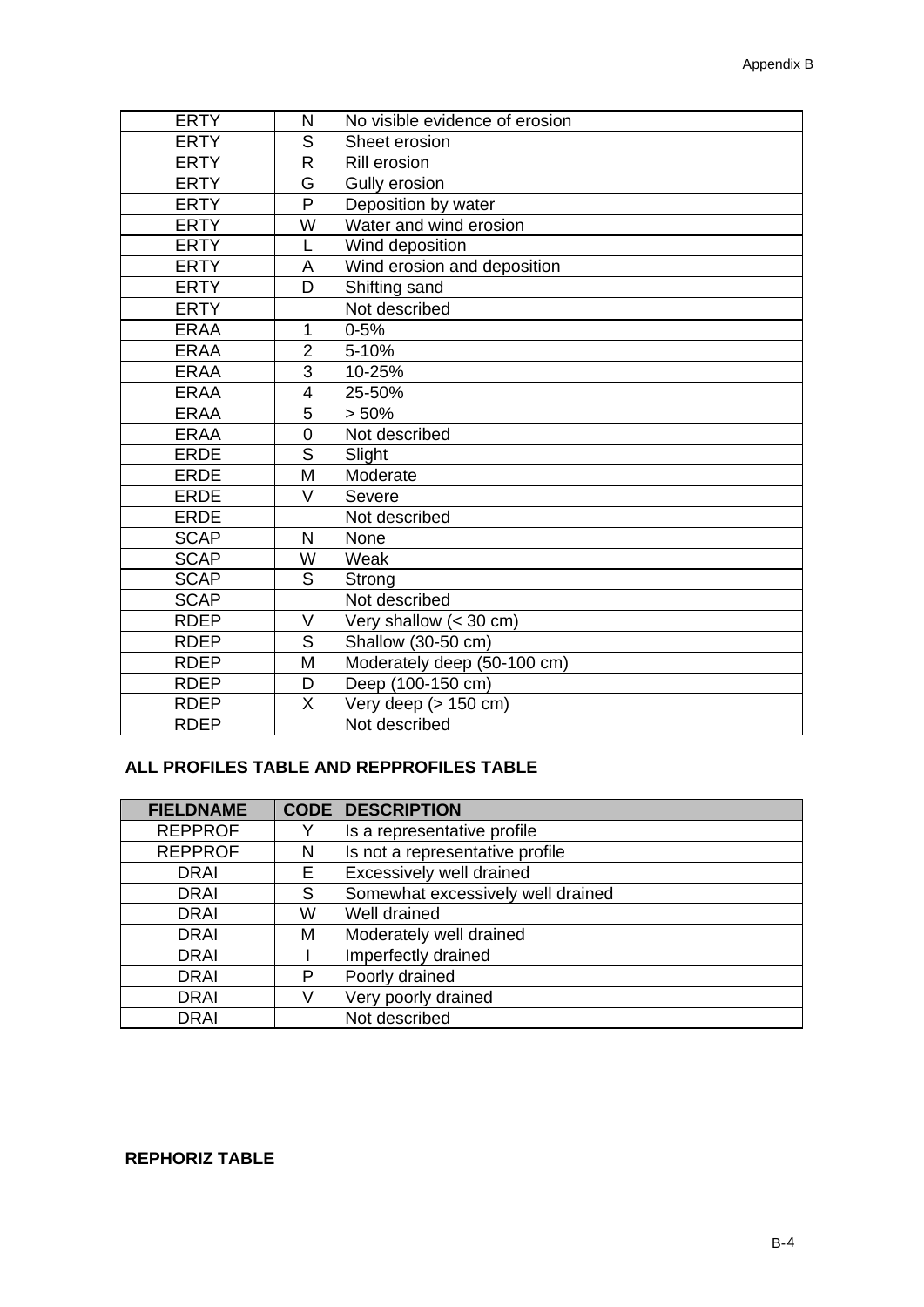| <b>FIELDNAME</b> | <b>CODE</b>                | <b>DESCRIPTION</b>   |
|------------------|----------------------------|----------------------|
| <b>DIAH</b>      | <b>AL</b>                  | Albic                |
| <b>DIAH</b>      | <b>AR</b>                  | Argic                |
| <b>DIAH</b>      | CA                         | Calcic               |
| <b>DIAH</b>      | <b>CB</b>                  | Cambic               |
| <b>DIAH</b>      | GY                         | Gypsic               |
| <b>DIAH</b>      | HC                         | Hypercalcaric        |
| <b>DIAH</b>      | H <sub>l</sub>             | <b>Histic</b>        |
| <b>DIAH</b>      | LE                         | Leptic               |
| <b>DIAH</b>      | <b>MO</b>                  | Mollic               |
| <b>DIAH</b>      | OC                         | Ochric               |
| <b>DIAH</b>      | PC                         | Petrocalcic          |
| <b>DIAH</b>      | PG                         | Petrogypsic          |
| <b>DIAH</b>      | <b>VE</b>                  | Vertic               |
| <b>DIAP</b>      | CO                         | Calcareous           |
| <b>DIAP</b>      | CA                         | Calcaric             |
| <b>DIAP</b>      | <b>RO</b>                  | Continuous hard rock |
| <b>DIAP</b>      | FA                         | Ferralic properties  |
| <b>DIAP</b>      | F1                         | Ferric properties    |
| <b>DIAP</b>      | $\overline{FL}$            | Fluvic properties    |
| <b>DIAP</b>      | $\overline{GY}$            | Gypsiferous          |
| <b>DIAP</b>      | N <sub>l</sub>             | Nitic properties     |
| <b>DIAP</b>      | <b>SA</b>                  | Salic properties     |
| <b>DIAP</b>      | SO                         | Sodic properties     |
| <b>DIAP</b>      | <b>VE</b>                  | Vertic properties    |
| <b>DIAP</b>      |                            | Not described        |
| <b>HBDI</b>      |                            | Abrupt: 0-2 cm       |
| <b>HBDI</b>      | A<br>$\overline{\text{c}}$ | Clear: 2-5 cm        |
|                  | G                          |                      |
| <b>HBDI</b>      | D                          | Gradual: 5-15 cm     |
| <b>HBDI</b>      |                            | Diffuse: ≥15 cm      |
| <b>HBDI</b>      |                            | Not described        |
| <b>STGR</b>      | N                          | <b>Structureless</b> |
| <b>STGR</b>      | W                          | Weak                 |
| <b>STGR</b>      | M                          | Moderate             |
| <b>STGR</b>      | S                          | Strong               |
| <b>STGR</b>      |                            | Not described        |
| <b>STSI</b>      | $\vee$                     | Very fine            |
| <b>STSI</b>      | F                          | Fine                 |
| <b>STSI</b>      | M                          | Medium               |
| <b>STSI</b>      | $\mathsf C$                | Coarse               |
| <b>STSI</b>      | $\sf X$                    | Very coarse          |
| <b>STSI</b>      |                            | Not described        |
| <b>STTY</b>      | ${\sf P}$                  | Platy                |
| <b>STTY</b>      | R                          | Prismatic            |
| <b>STTY</b>      | C                          | Columnar             |
| <b>STTY</b>      | A                          | Angular blocky       |
| <b>STTY</b>      | $\overline{\mathsf{S}}$    | Subangular blocky    |
| <b>STTY</b>      | $\overline{\mathsf{G}}$    | Granular             |
| <b>STTY</b>      | M                          | Massive              |
| <b>STTY</b>      | $\mathsf{N}$               | Single grain         |
| <b>STTY</b>      |                            | Not described        |
| <b>MINA</b>      | $\mathsf{N}$               | None: 0%             |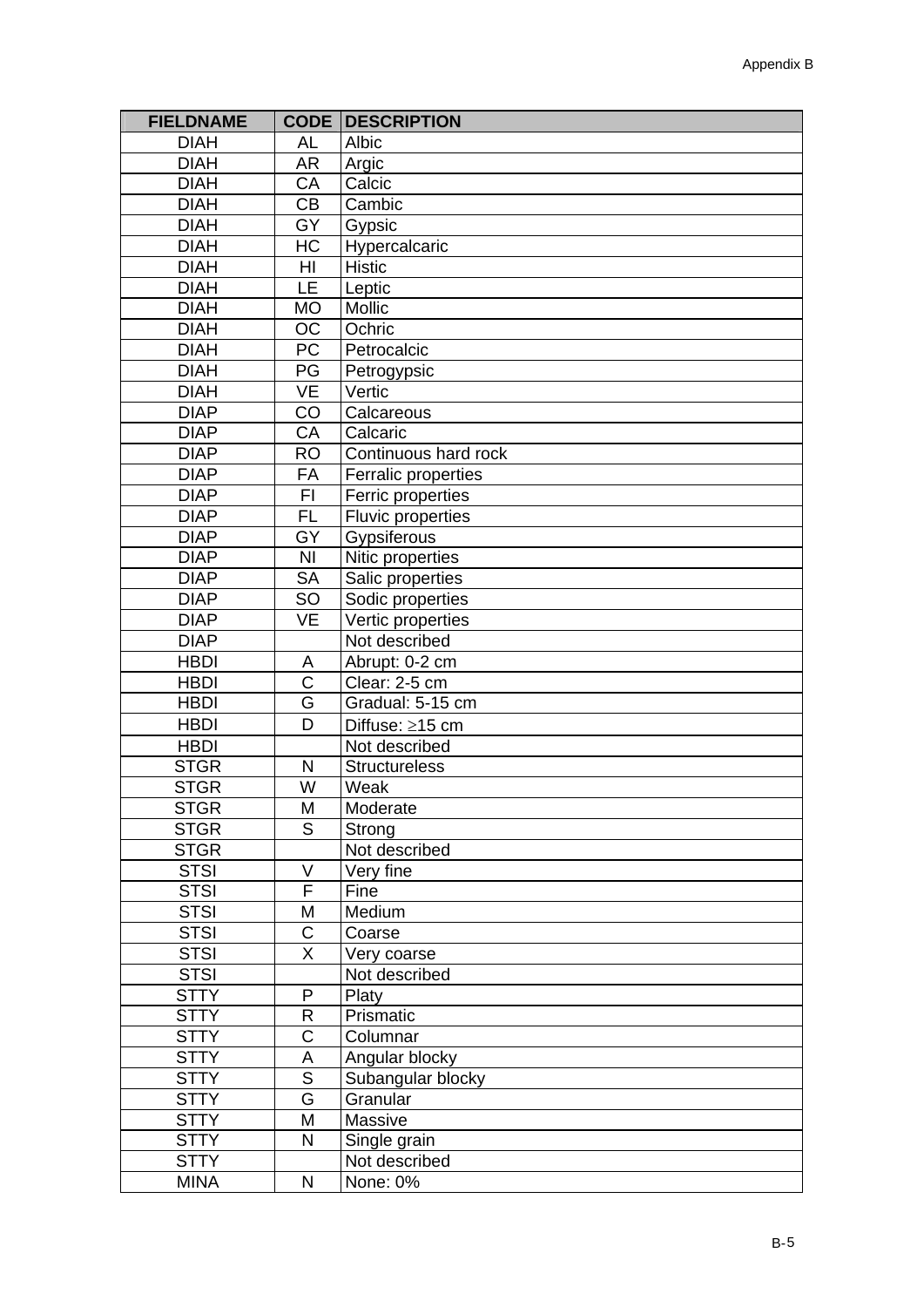| <b>MINA</b> | V          | Very few: 0-2%    |
|-------------|------------|-------------------|
| <b>MINA</b> | F          | Few: 2-5%         |
| <b>MINA</b> | C          | Common: 5-15%     |
| <b>MINA</b> | М          | Many: 15-40%      |
| <b>MINA</b> | A          | Abundant: 40-80%  |
| <b>MINA</b> | D          | Dominant:> 80%    |
| <b>MINA</b> |            | Not described     |
| <b>MINS</b> | V          | Very fine: <2 mm  |
| <b>MINS</b> | F          | Fine: $2-6$ mm    |
| <b>MINS</b> | М          | Medium: 6-20 mm   |
| <b>MINS</b> | C          | Coarse: $> 20$ mm |
| <b>MINS</b> |            | Not described     |
| <b>PSCL</b> | C          | Clay              |
| <b>PSCL</b> | <b>CL</b>  | Clay Ioam         |
| <b>PSCL</b> |            | Loam              |
| <b>PSCL</b> | LS.        | Loamy sand        |
| <b>PSCL</b> | S          | Sand              |
| <b>PSCL</b> | <b>SC</b>  | Sandy clay        |
| <b>PSCL</b> | <b>SCL</b> | Sandy clay loam   |
| <b>PSCL</b> | <b>SL</b>  | Sandy loam        |
| <b>PSCL</b> | <b>SiC</b> | Silty clay        |
| <b>PSCL</b> | SiL        | Silty loam        |
| <b>PSCL</b> |            | Not described     |

### **LANDUSE TABLE**

| <b>FIELDNAME</b> | <b>CODE</b>     | <b>DESCRIPTION</b>                          |
|------------------|-----------------|---------------------------------------------|
| <b>LNDU</b>      | <b>SR</b>       | Residential use, cities                     |
| <b>LNDU</b>      | <b>SC</b>       | Recreation                                  |
| <b>LNDU</b>      | A               | Land used for cultivation of crops          |
| <b>LNDU</b>      | AA              | Annual field cropping                       |
| <b>LNDU</b>      | AA1             | Shifting cultivation                        |
| <b>LNDU</b>      | AA2             | Fallow system cultivation                   |
| <b>LNDU</b>      | AA3             | Ley system cultivation                      |
| <b>LNDU</b>      | AA4             | Rainfed arable cultivation                  |
| <b>LNDU</b>      | AA5             | Wet rice cultivation                        |
| <b>LNDU</b>      | AA6             | Irrigated cultivation                       |
| <b>LNDU</b>      | AP1             | Non-irrigated perennial field cropping      |
| <b>LNDU</b>      | HE              | Extensive grazing                           |
| <b>LNDU</b>      | HE <sub>1</sub> | Nomadism                                    |
| <b>LNDU</b>      | HE <sub>3</sub> | Ranching                                    |
| <b>LNDU</b>      | HI              | Intensive grazing                           |
| <b>LNDU</b>      | H <sub>1</sub>  | Animal production                           |
| <b>LNDU</b>      | FN              | Exploitation of natural forest and woodland |
| <b>LNDU</b>      | M               | Mixed farming                               |
| <b>LNDU</b>      | MF              | Agro-forestry                               |
| <b>LNDU</b>      | MP              | Agro-pastoralism                            |
| <b>LNDU</b>      | PD <sub>1</sub> | Degradation control - non-interference      |
| <b>LNDU</b>      | U               | Not used and not managed                    |
| <b>LNDU</b>      |                 | Not described                               |

### **VEGETAT TABLE**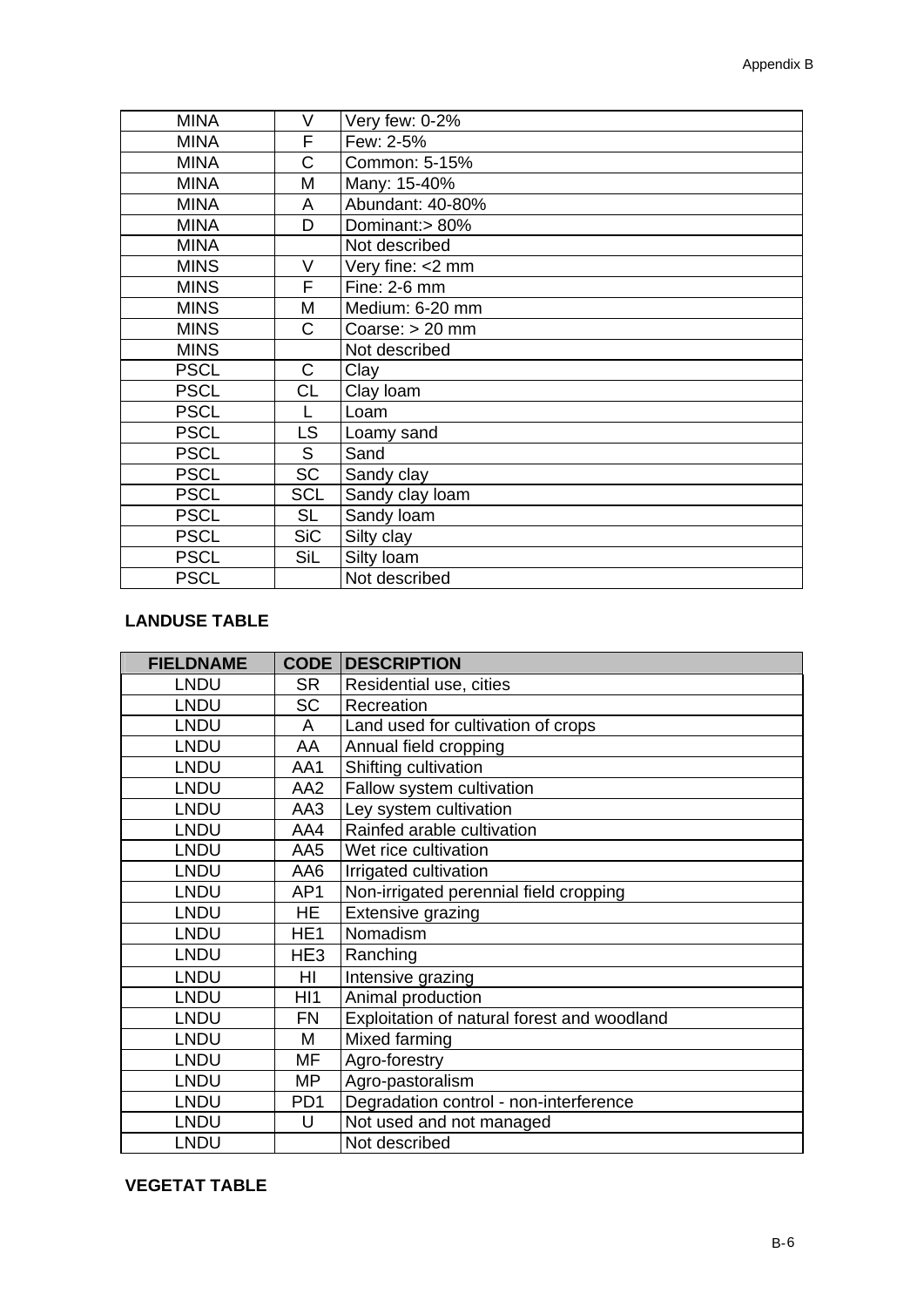| <b>FIELDNAME</b> |           | <b>CODE DESCRIPTION</b>                                 |
|------------------|-----------|---------------------------------------------------------|
| <b>VEGE</b>      | N         | No vegetation                                           |
| <b>VEGE</b>      | G         | Grassland: Grasses, subordinate forbs, no woody species |
| <b>VEGE</b>      | W         | Woodland: Continuous tree layer, crowns usually not     |
|                  |           | touching                                                |
| <b>VEGE</b>      | S         | Shrubland: Continuous layer of shrub, crowns touching   |
| <b>VEGE</b>      | <b>SA</b> | Savanna: Grasses with discontinuous layer of trees or   |
|                  |           | shrubs                                                  |
| <b>VEGE</b>      |           | Not described                                           |

 $\overline{0}$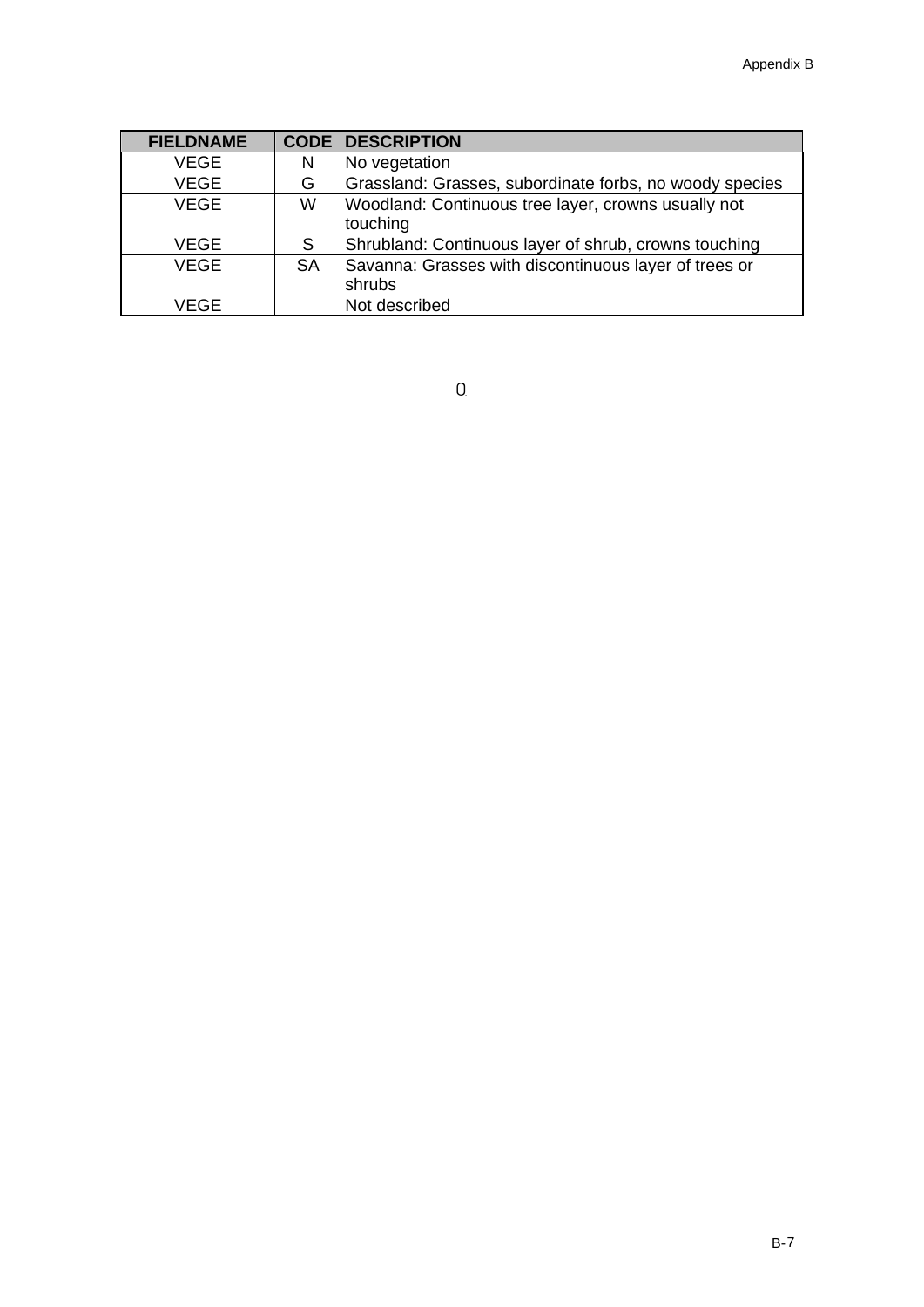### **C. DATA ENTRY FORMS**

| <b>EB TERRAIN</b><br>$\mathscr I$                                                                                 |                                                                                                         |                                                                                                                                |                                                                                                                                                                                                                                                                                                                                     |                                                                                                                                                                             | EOX                                                                                                                                                       |
|-------------------------------------------------------------------------------------------------------------------|---------------------------------------------------------------------------------------------------------|--------------------------------------------------------------------------------------------------------------------------------|-------------------------------------------------------------------------------------------------------------------------------------------------------------------------------------------------------------------------------------------------------------------------------------------------------------------------------------|-----------------------------------------------------------------------------------------------------------------------------------------------------------------------------|-----------------------------------------------------------------------------------------------------------------------------------------------------------|
| <b>ISO</b>                                                                                                        |                                                                                                         | <b>LNDF</b>                                                                                                                    | <b>HYPS</b>                                                                                                                                                                                                                                                                                                                         |                                                                                                                                                                             | LITH                                                                                                                                                      |
| <b>SUID</b><br><b>Date</b><br><b>MAPI</b>                                                                         | $\mathbf{1}$<br>22/06/05<br>Growing Peri                                                                | SH<br>Medium gradient<br>Medium-gradient<br><b>SE</b><br><b>SR</b><br>Ridges<br>Mountainous hig<br>SU<br>SP<br>Dissected plain | 5<br>6<br>7<br>8<br>9                                                                                                                                                                                                                                                                                                               | $\geq 3000 \text{ m}$<br>$\leq 200$ m<br>200-400 m<br>$>400$ m<br>600-1500 m                                                                                                | SC1 Conglomerate, k =<br>SC2 Sandstone, gret<br>SC3 Siltstone, mudst<br>SC4 Shale<br>SO Organic (sedime                                                   |
| <b>MINE</b><br><b>MAXE</b>                                                                                        | 1500<br>2050                                                                                            | 71                                                                                                                             |                                                                                                                                                                                                                                                                                                                                     |                                                                                                                                                                             |                                                                                                                                                           |
| <b>GSLP</b>                                                                                                       | >30                                                                                                     | <b>RSLO</b><br>F<br>0-2% flat                                                                                                  | <b>DISS</b><br>1                                                                                                                                                                                                                                                                                                                    | Slightly dissected                                                                                                                                                          | $\overline{0}$<br><b>PWAT</b>                                                                                                                             |
| <b>RELF</b>                                                                                                       | >600m/2Km                                                                                               | G<br>2-5% gently und<br>U.<br>5-8% undulating<br>8-15% rolling<br>R<br>Ś                                                       | $\overline{2}$<br>3<br>15-30% moders                                                                                                                                                                                                                                                                                                | Dissected<br>Strongly dissected<br>Not described                                                                                                                            |                                                                                                                                                           |
| Record: 14                                                                                                        |                                                                                                         | $1 \rightarrow  H $ $\rightarrow$ of 31                                                                                        |                                                                                                                                                                                                                                                                                                                                     |                                                                                                                                                                             |                                                                                                                                                           |
| <b>B TERRCOMP</b>                                                                                                 |                                                                                                         |                                                                                                                                | <b>SOX</b>                                                                                                                                                                                                                                                                                                                          |                                                                                                                                                                             | Figure 10. TERRAIN data entry form                                                                                                                        |
| <b>ISO</b><br><b>SUID</b><br><b>TCID</b><br><b>PROP</b>                                                           |                                                                                                         |                                                                                                                                | 1<br>$\mathbf{1}$<br>80 <sub>1</sub>                                                                                                                                                                                                                                                                                                | entry form                                                                                                                                                                  | Figure 11. TERRAIN COMPONENT                                                                                                                              |
| TCDC<br>Record: 14                                                                                                | 1/1                                                                                                     | $\blacktriangleright$   $\blacktriangleright$   $\blacktriangleright$ $\neq$   of 47<br>1                                      |                                                                                                                                                                                                                                                                                                                                     | DATA entry form                                                                                                                                                             | Figure 12. TERRAIN COMPONENT                                                                                                                              |
| <b>EB TCDATA</b>                                                                                                  |                                                                                                         |                                                                                                                                |                                                                                                                                                                                                                                                                                                                                     |                                                                                                                                                                             | <b>LOX</b>                                                                                                                                                |
| <b>TCDC</b><br><b>SCGR</b><br><b>SCDL</b><br><b>SCFM</b><br>U Uniform slope<br>C Concave<br>V Convex<br><b>KI</b> | 171<br><b>MRSF</b><br>40<br>Km<br>T<br><b>Irregular slope</b><br>Not described<br>$\blacktriangleright$ | H Hummocky<br>M Mounded cove<br>K Towered<br>R Ridged<br>Terraced<br><b>MRAH</b><br><b>MRPR</b>                                | <b>LITH</b><br>Conglomer ><br>SC <sub>1</sub><br>SC <sub>2</sub><br>Sandstone<br>SC <sub>3</sub><br>Siltstone, m<br>SC4<br>Shale<br>Organic $(s -$<br>SO.<br>ď.<br><b>TEXT</b><br>Y<br>$Very$ claye $\vert \bullet \vert$<br>$\ddot{c}$<br>Clayey<br>Loamy<br>S<br>Sandy<br>X<br>Extremely s<br>$\blacktriangleleft$<br><b>BEDR</b> | <b>SDRA</b><br>S Slow<br>W Well<br>R Rapid<br>V Very rapid<br>$\left($<br><b>GWAT</b><br><b>FLFR</b><br>N None<br>D Daily<br>W Weekly<br>M Monthly<br>٠<br>A Annually<br>15 | <b>FLDU</b><br>E Extremely slov <<br>1 Less than 1 i .<br>2 1-15 days<br>15-30 days<br>3<br>30-90 days<br>4<br>90-180 days<br>5<br>×<br><b>FLST</b><br>Þ. |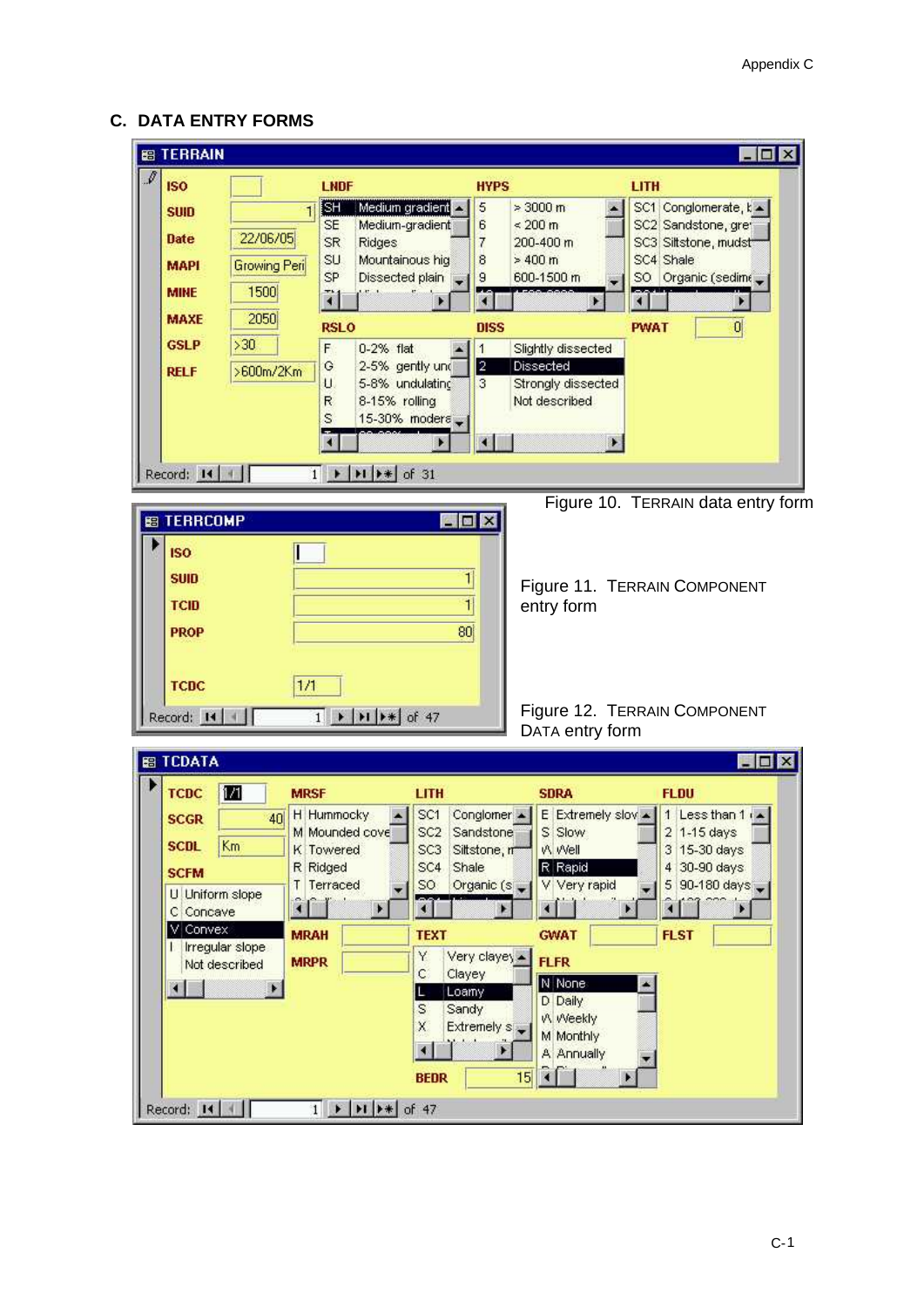| High<br>н<br>Middle-<br>M<br>Low<br>Lowest<br>D.                       | V Very few $(0-2)$<br>F Few (2-5%)<br>C Common (5-15)                                                              | $0 - 5%$<br>5-10%<br>$\overline{2}$                              | N None<br>W Weak                                                                       |
|------------------------------------------------------------------------|--------------------------------------------------------------------------------------------------------------------|------------------------------------------------------------------|----------------------------------------------------------------------------------------|
|                                                                        |                                                                                                                    |                                                                  |                                                                                        |
|                                                                        | M Many (15-40%                                                                                                     | 3<br>10-25%<br>25-50%<br>14                                      | M Moderate<br>S Strong                                                                 |
| All<br>30 <sub>l</sub>                                                 | A Abundant (40-                                                                                                    | 5<br>$> 50\%$                                                    | Not described                                                                          |
| <b>RKSC</b>                                                            | <b>ERTY</b>                                                                                                        | <b>ERDE</b>                                                      | <b>RDEP</b>                                                                            |
| N None (0%)<br>$V$ Very few $(0-2)$<br>F Few (2-5%)<br>C Common (5-15) | N No visible evid ▲<br>S Sheet erosion<br>R Rill erosion<br>G Gully erosion<br>T Tunnel erosion<br>P Deposition by | S Slight<br>M Moderate<br>V Severe<br>E Extreme<br>Not described | V Very shallow<br>S Shallow (30-<br>M Moderately d<br>D Deep (100-1:<br>X Very deep (> |
|                                                                        |                                                                                                                    | M Many (15-40% _ I                                               |                                                                                        |

Figure 13. SOIL COMPONENT entry form

| <b>PRID</b>           | <b>BASALT</b> | <b>DRAI</b>                                                                                                                                                                                                                                                                                       | <b>ORGA</b>                                                 |
|-----------------------|---------------|---------------------------------------------------------------------------------------------------------------------------------------------------------------------------------------------------------------------------------------------------------------------------------------------------|-------------------------------------------------------------|
| <b>Profile databa</b> |               | E                                                                                                                                                                                                                                                                                                 | Excessively well drain A F Fibric; weakly decomposed        |
| Latitud               | 0.0000        | S<br>Somewhat excessivel<br>W<br>Well drained                                                                                                                                                                                                                                                     | H Hemic; moderately decompo:<br>S Sapric; highly decomposed |
| Longitud              | $0.0000$ M    | Moderately well draine                                                                                                                                                                                                                                                                            | Not described                                               |
| <b>ELEV</b>           | 0             | Imperfectly drained<br>Poorly drained<br>P                                                                                                                                                                                                                                                        |                                                             |
| <b>Date</b>           | 01/09/99      | composition domining<br><b>INFR</b>                                                                                                                                                                                                                                                               | <b>ROCK</b><br><b>CLAF</b>                                  |
| LABO                  |               | Very slow $(\le 0.1 \text{ cm/h})$ $\triangle$<br>V<br>S<br>Slow (0.1-0.5 cm/h)<br>D<br>Moderately slow (0.5-2<br>Moderate (2.0-6.0 cm/<br>M<br>$\mathbb{R}$<br>Rapid (6.0-12.5 cm/h)<br>Y<br>Very rapid (12.5-25.0 (<br>$L_{\text{shannon}}$ also applied $L_{\text{in}}$ $\Delta L_{\text{in}}$ | <b>CLAV</b><br><b>STAX</b><br><b>PHAS</b><br><b>CLAN</b>    |

Figure 14. PROFILE entry form

| <b>BR REPHORIZ</b>                                |               |                                                                                                                                                                                             |                                                                                              |         |                                                                                                                                         |                                                                                                                                                      |                                                                         | EDX |
|---------------------------------------------------|---------------|---------------------------------------------------------------------------------------------------------------------------------------------------------------------------------------------|----------------------------------------------------------------------------------------------|---------|-----------------------------------------------------------------------------------------------------------------------------------------|------------------------------------------------------------------------------------------------------------------------------------------------------|-------------------------------------------------------------------------|-----|
| <b>PRID</b><br><b>HONU</b><br><b>HBLO</b><br>DIAH | <b>NAM-20</b> | <b>DIAP</b><br>TC.<br>Abrupt textural change<br>AD<br>Andic properties<br>$\circ$<br>Calcareous<br>Calcaric<br><b>CA</b><br>23<br>Continuous hard rock<br>RO.<br>FA.<br>Ferralic properties | <b>SCMO</b><br><b>SCDR</b><br><b>STGR</b><br>N Structureless<br><b>VA</b> Weak<br>M Moderate | 10YR4/2 | <b>STSI</b><br>V Very fine<br>F Fine<br>M Medium<br>C Coarse<br>X Very coarse<br>$\blacksquare$                                         | <b>MINA</b><br>N None: 0%<br>×<br>V Very few: 0-2%<br>F Few: 2-5%<br>C Common: 5-15%<br>M Many: 15-40%<br>A Abundant: 40-80%                         | <b>SDCO</b><br><b>SDME</b><br><b>SDFI</b><br><b>SDVF</b><br><b>SDTO</b> |     |
|                                                   |               | Family modernation<br><b>I</b> FILE<br>A<br><b>HODE</b><br><b>HBDI</b><br>Abrupt: 0-2 cm<br>A<br>Clear: 2-5 cm<br>Gradual: 5-15 cm<br>G<br>D<br>Diffuse: =15 cm<br>Not described            | S Strong<br>Not described                                                                    |         | <b>STTY</b><br>P Platy<br>R Prismatic<br>C Columnar<br>A Angular blocky<br>S Subangular blocky<br>$\mathbf{H}$<br>$\blacktriangleright$ | D. Development COOK<br><b>MINS</b><br>V Very fine: <2 mm<br>F Fine: 2-6 mm<br>M Medium: 6-20 mm<br>C Coarse: > 20 mm<br>Not described<br><b>SDVC</b> | <b>STPC</b><br><b>CLPC</b>                                              |     |
| Record: 14                                        |               | $\triangleright$   $\triangleright$   $\triangleright$ *   of 86                                                                                                                            | 图                                                                                            |         |                                                                                                                                         |                                                                                                                                                      |                                                                         |     |

Figure 15. REPHORIZON entry form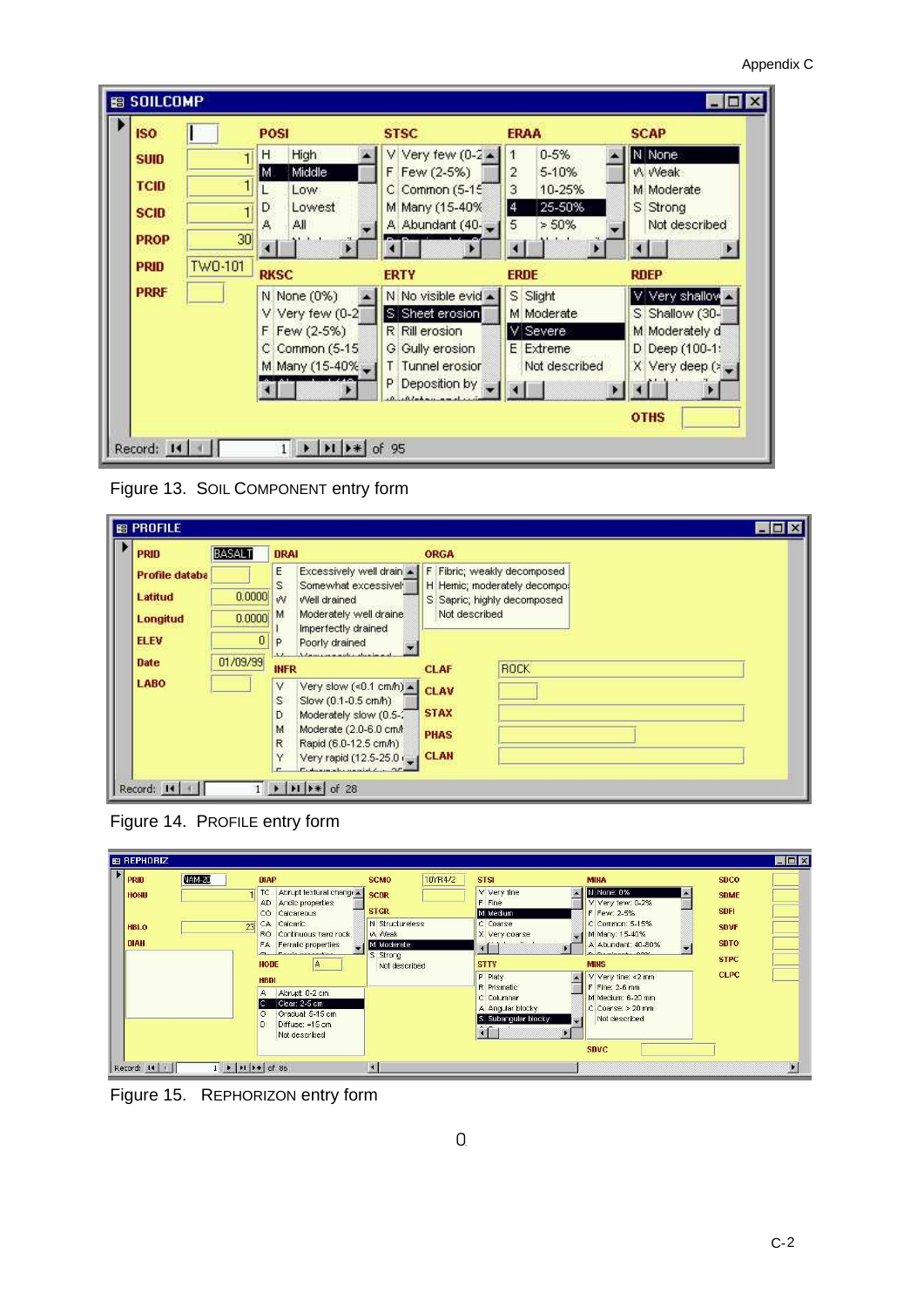### **D. ANALYTICAL METHODS**

### **D-1 Sample Reception and Documentation (SOP Soil-100)**

A series of forms are available to cover the whole sequence of events from a client bringing a sample into the laboratory to the allocation of the designated sample number onto laboratory work sheets. The original forms can be accessed via the computer network.

### **D-2 Sample Preparation (SOP Soil-101)**

Soils received in the laboratory are registered and then mixed and placed into pans to dry at room temperature or using mild heat. Dry samples are ground with a pestle in a mortar by hand or using a machine to break up the larger clods, sieved to a uniform size (2 mm) and stored in a plastic container. Stones and gravel are removed by sieving and weighed separately where they constitute a significant proportion of the sample.

### **D-3 SDTO, STPC, CLPC, PSCL: Particle Size Analysis by the Rowell Autopipette Method (SOP Soil-120)**

The sample is dispersed by shaking with a sodium carbonate/sodium hexametaphosphate solution. Silt and clay sized particles are separated by sampling with an autopipette at a depth of 6 cm after time intervals (related to ambient temperature) determined using Stoke's Law of Sedimentation. These are dried and weighed. Sand is separated by wet sieving through a 53 micron sieve. The sand can be further separated into fine, medium and coarse fractions by dry sieving. The amount of very fine sand may be important since it has very high moisture holding and release properties. Unit: % sand, % silt, % clay.

The USDA Texture Triangle is used to determine the texture class (PSCL).

The method is suitable to determine the proportion of sand, silt and clay in most mineral soils but treatments may be needed for soils with organic carbon contents >2% and soils containing high concentrations of soluble salts and cementing agents such as calcium carbonate and gypsum. The method is not suitable for volcanic ash soils.

### REFERENCE METHOD

Rowell, M.J. 2000. Changing A Laboratory Method: An Example Concerning Particle Size Analysis. Agricola 11: 61-65. Ministry of Agriculture, Water & Rural Development, Windhoek, Namibia.

*Adapted from* Miller, W. P. and Miller, D. M. 1987. A micro-pipette method for soil mechanical analysis. Commun. Soil Sci. Plant Anal. 18: 1-15.

### OTHER REFERENCES

Day, P.R. 1965. Particle fractionation and particle-size analysis. Pages 545-567 in Methods of Soil Analysis, C.A. Black, Ed. Agronomy No. 9, Part I, American Society of Agronomy, Madison, WI.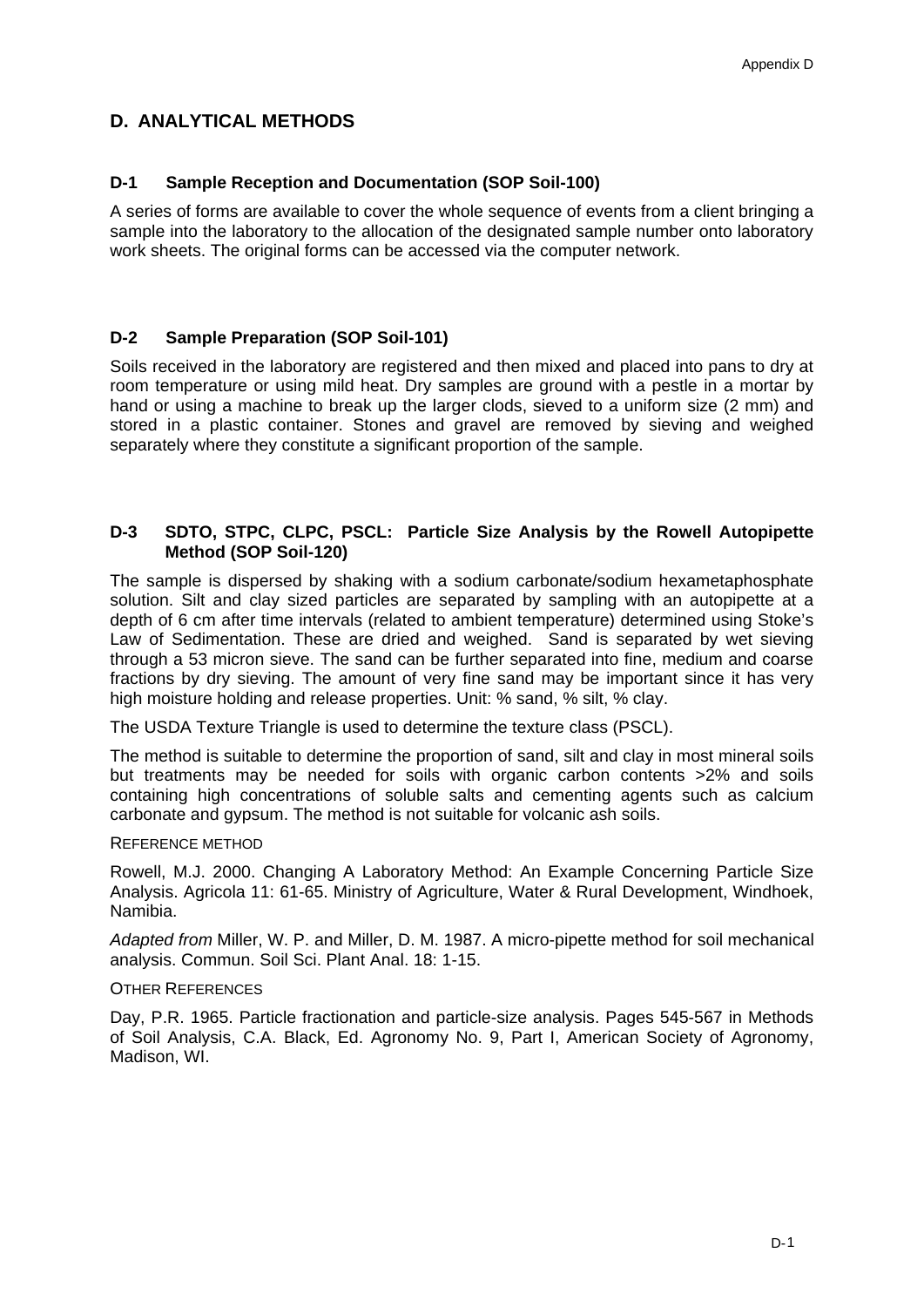### **D-4 BULK: Bulk Density (no SOP)**

The sample is collected with an Eijkelkamp Undisturbed Core Sampler in a cylinder of known volume and sealed. The sample is dried at 105°C to a constant mass, cooled in a desiccator and weighed to 0.001 g precision. The bulk density is calculated as volume per mass. Unit:  $g/cm^3 = kg/dm^3$ .

### REFERENCE METHOD

Yerima, B.P.K. 1997. Bulk Density Determination. Pages 92-94, in Procedures for Soil Analysis, MAWRD/FAO, Windhoek.

### **D-5 PHAQ & PHKC: pH of Soil in Water (pHw) & 1 M Potassium Chloride (pKC) & pH of the Saturation Extract (SOP Soil-109)**

The pH of the soil is potentiometrically measured in the supernatant suspension of a 1:2.5 soil: liquid suspension on a mass to volume basis. The liquid is either water (pHw) or 1 M KCl solution (pHk). It van also be measured in the saturated paste extract.

### REFERENCE METHOD

*Adapted from*: Hendershot, W.H., Lalande, H. and Duquette, M. (1993). Soil reaction and exchangeable acidity. Pages 141-145 in Soil Sampling and Methods of Analysis, M.R. Carter (editor). Canadian Society of Soil Science and Lewis Publishers.

### OTHER REFERENCES

Peech, M. 1965. Hydrogen-Ion Activity, pages 914-926 in C.A. Black (ed.) Methods of Soil Analysis, Agronomy No. 9, American Society of Agronomy, Madison, WI.

### **D-6 ELCO & EL25: Electrical Conductivity in a Saturated Paste or 2 : 5 Water : Soil Extract (SOP Soil-112)**

EC is measured with a conductivity meter with two electrodes placed in the supernatant of a soil : water suspension at a set distance from each other. The EC of an aqueous salt solution increases with increase in temperature (about  $2\%$  per degree  $^{\circ}$ C) hence EC is referenced to a standard temperature (e.g. 20 or  $25^{\circ}$ C). Unit: dS/m.

The content of soluble salts in a soil can be estimated by measuring the EC in a saturated paste, or an extract from a saturated paste or in extracts prepared at varying ratios of soil to water. To prepare a saturated paste extract, water is added to a soil sample until a given mechanical property of the soil is attained equivalent to the liquid limit. The amount of water held at saturation is called the saturation percentage.

The 2:5 method was used generally on all samples, while the saturated extract method was used for saline and/or sodic soils.

### REFERENCE METHOD

*Adapted from*: Bower, C.A. and Wilcox, L.V. 1965. Soluble Salts, pages 933 to 951 in Methods of Soil Analysis, C.A. Black (ed.), Agronomy No. 9, American Society of Agronomy, Madison, WI.

### OTHER REFERENCES

Van Reeuwijk, L.P. 1992. Procedures for Soil Analysis. 3<sup>rd</sup> Edition, pages 3-1 and 13-1. International Soil Reference and Information Centre, Wageningen, The Netherlands.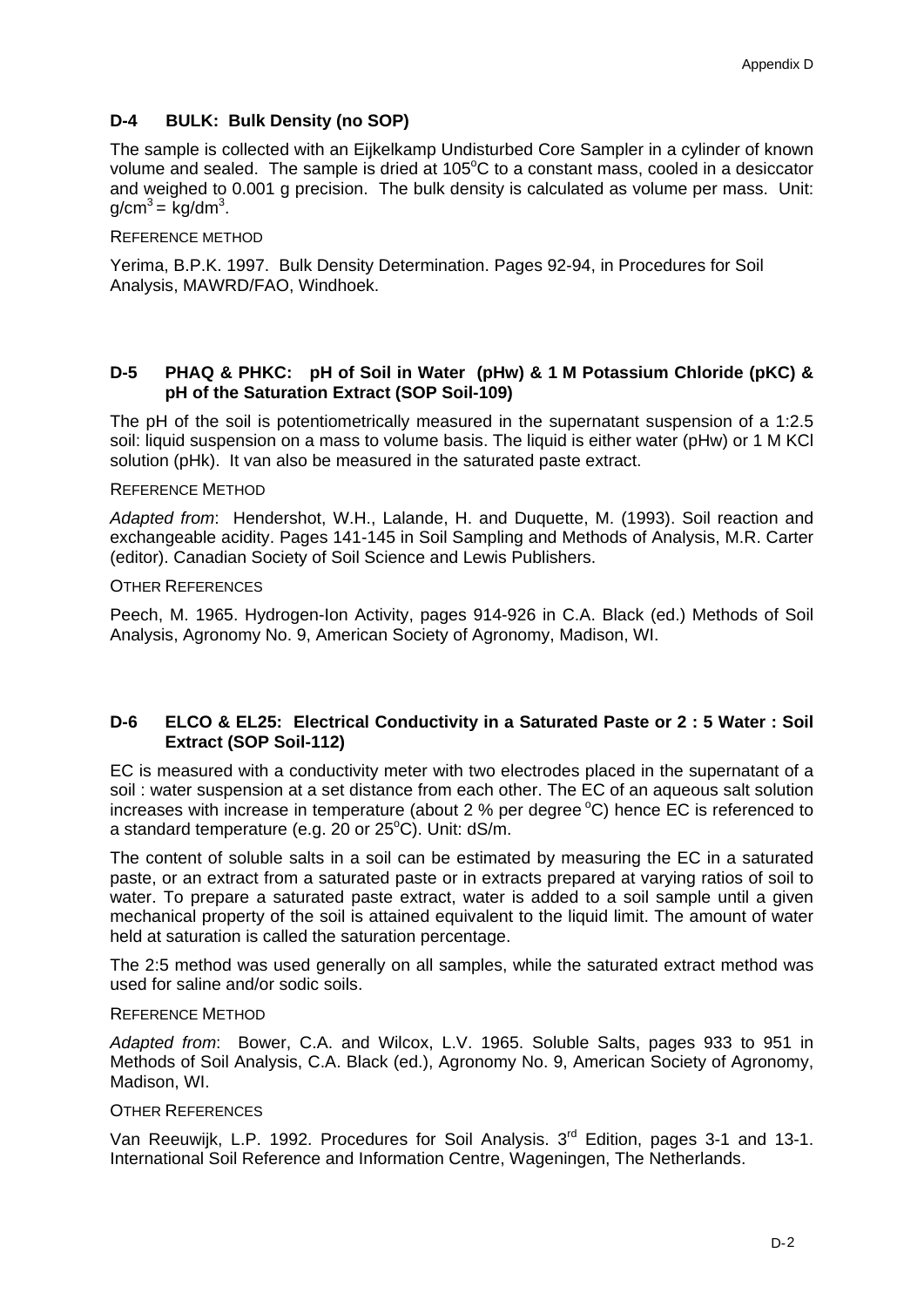Richards, L.A. (Editor). (1954). Diagnosis and Improvement of Saline and Alkaline Soils. U.S. Dep. Agric. Handbook. No. 60.

### **D-7 SOCA, SOMG, SOLK, SONA, SOCL, SHCO3, SCO3: Salinity Analysis (SOP Soil-110) and Cation (Soluble Ca<sup>+</sup>, Mg<sup>+</sup>, K<sup>+</sup>, Na<sup>+</sup>, Cl<sup>-</sup>, HCO<sub>3</sub></sub>, CO<sub>3</sub><sup>2</sup>) Calculations from Analysis of Salinity Extracts (SOP Soil-121)**

An extract of a water saturated soil paste is prepared. The salinity of the soil is assessed by the electrical conductivity of the extract (SOP Soil-112). The recovered extract is analysed for the dominant cations and anions (SOP Soil-123 and SOP Soil-124). Unit: meq/l.

REFERENCE METHOD

Van Reeuwijk, L.P. 1992. Soluble Salts, pages 13-1 to 13-12 in: Procedures for Soil Analysis, International Soils Reference Centre, Wageningen, The Netherlands.

### OTHER REFERENCES

Landon, J.R. (ed). 1984. Booker Tropical Soil Manual. Booker Tate Ltd., Thames, U.K (in USA Longman Inc., New York)

Richards, L.A. 1954. Saline and Sodic Soils. Handbook No. 60. USDA. Gov't. Printing Office Washington DC.

USDA Soil Conservation Service. 1984. Soil Survey Investigations. Report No. 1.

Van Reeuwijk, L.P. 1992. Procedures for Soil Analysis. 3<sup>rd</sup> Edition. International Soil Reference and Information Centre Wageningen (ISRIC). The Netherlands. P.O.Box 353. 6700 AJ Wageningen.

### **D-8 SOCL, SHCO3, SCO3: Anion Analysis in Water and Soil-Water Extracts (SOP Soil-123)**

**CARBONATE** and **BICARBONATE** are determined by potentiometric titration of the extract or water sample with HCl or  $H_2SO_4$  to pH 8.4 and 4.4 respectively. Unit: meg/l. A pH meter can also be used to read above indicated end-points when the titrations are performed manually, alternately, phenolphtalein and methyl-orange respectively can be used as indicators. When phenolphthalein is used the disappearance of its pink colour indicates half the neutralisation of carbonate or the conversion of  $(CO3)^2$  into  $(HCO<sub>3</sub>)$ . At this stage methyl-orange is added and the titration continued. When the colour changes from yellow to rose red, it is an indication of the end point for the complete neutralisation of bicarbonate. The following equations illustrate these changes:

| $2Na_2CO_3 + H_2SO_4$     | $=$ | $2$ NaHCO <sub>3</sub> + Na <sub>2</sub> SO <sub>4</sub> |
|---------------------------|-----|----------------------------------------------------------|
| (phenolphthalein is pink) |     | (phenolphthalein is colourless)                          |
| $2NAHCO3 + H2SO4$         | $=$ | $Na2SO4 + 2H2O + 2CO2$                                   |
| (methyl orange is yellow) |     | (methyl orange is red)                                   |

**CHLORIDE**: The chloride ion in an acid medium combines with the mercuric ion, to form mercuric chloride which is almost completely unionised. Hence, in titrating a solution containing chloride with a solution of mercuric nitrate in the presence of a little nitric acid (the nitric acid neutralises the carbonates and bicarbonate) the mercuric ion reacts with the chloride ion until the chloride ion disappears from the solution. The end of the titration is marked by the presence of free mercuric ions which is detected by its sensitive reaction with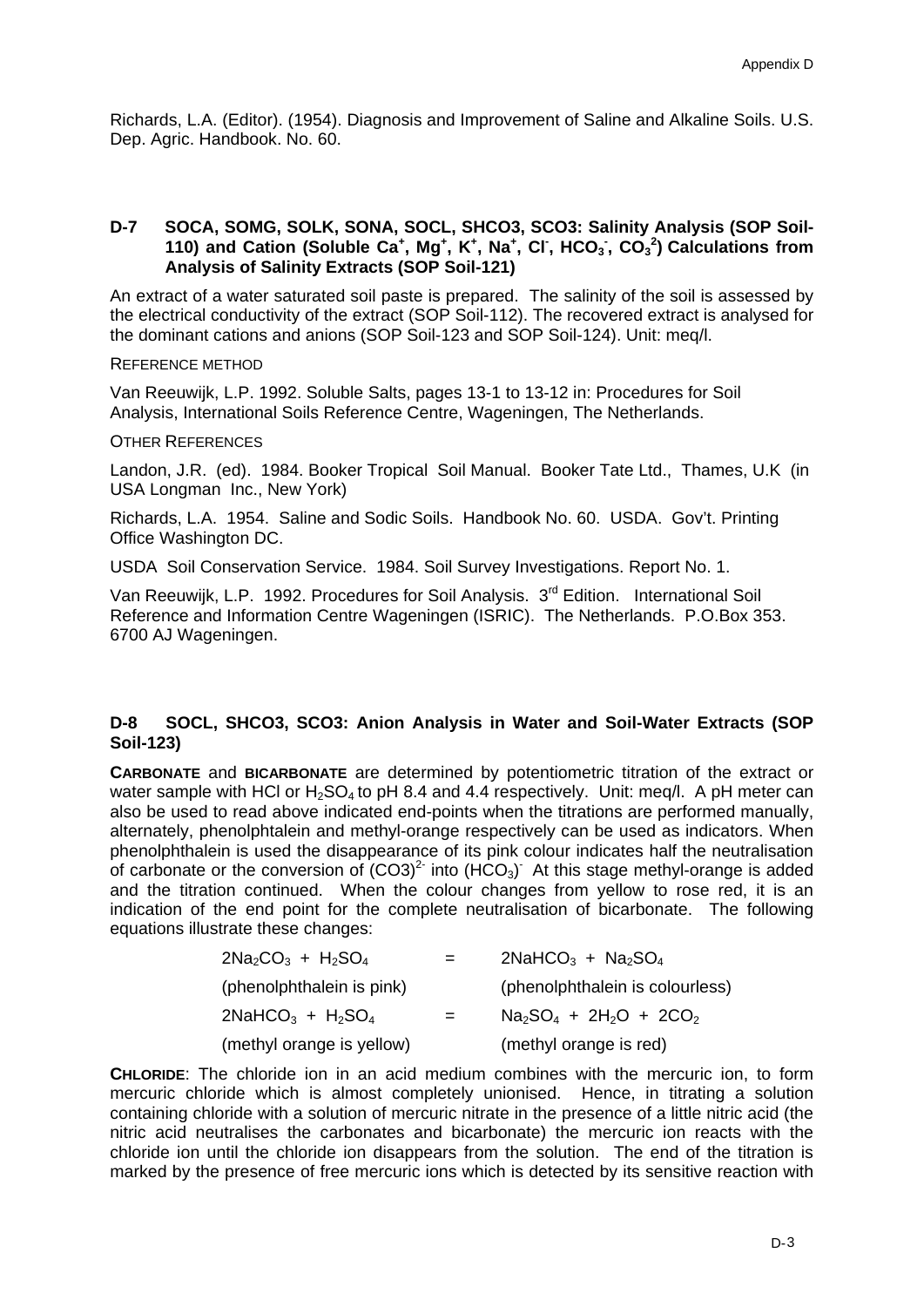diphenyl-carbazone to form a violet coloured complex. Acidity is maintained at the optimum of pH 3 using a pH meter. Unit: meq/l.

### REFERENCE METHOD

Van Reeuwijk, L.P. 1992. Soluble Salts, pages 13-1 to 13-12 in Procedures for Soil Analysis, International Soils Reference Centre, Wageningen, The Netherlands.

### **D-9 EXCA, EXMG, EXNA, EXCK, CECS: Cation Exchange Capacity and Exchangeable Bases (SOP Soil-116)**

A soil sample is pre-washed with deionised water to remove soluble salts. Thereafter it is leached with ammonium acetate to replace exchangeable bases with ammonium ions. Exchangeable calcium, magnesium, sodium and potassium are measured in this effluent (SOP Soil-124). The sample is then leached with sodium acetate to saturate the cation exchange complex with sodium ions. The excess sodium is removed by leaching with ethanol and the cation exchange capacity determined by measuring the sodium subsequently de-sorbed by a further leaching with ammonium acetate. The method uses an automatic extractor where the soils are mounted in plastic syringes for the leaching operations. Unit: cmol(+)/kg

The method may be used to estimate the CEC of most soils. The choice of saturating cation or pH of the equilibrating solution may be varied for soils containing certain clays or minerals. It may be difficult to differentiate between exchangeable and soluble cations in soils containing carbonates, gypsum or soluble salts.

MODIFICATION FOR CARBONATE/NON-SALINE SOILS

If the pH of the 2:5 H<sub>2</sub>O water extract is  $> 7$  with carbonates present but EC 2.5 < 0.4 mS/cm then no pre-washing is needed, but use a 50:50 mixture of  $NH<sub>4</sub>OAC$  pH 7 and ethanol to displace the bases instead of using NH4OAc pH 7 alone, to obviate carbonate dissolution.

MODIFICATION FOR CARBONATE/SALINE SOILS

If the pH of the 2:5 H<sub>2</sub>O water extract is  $> 7$  with carbonates present but EC 2.5  $> 0.4$  mS/cm then do a pre-washing as above followed by a 50:50 mixture of NH4OAc pH 7 and ethanol to displace the bases instead of using NH4OAc pH 7 alone, to obviate carbonate dissolution.

### REFERENCE METHOD

Van Reeuwijk, L.P. (edit.) 1992. Procedures for Soil Analysis pages 9-1 to 9-11, International Soil Reference and Information Centre, Wageningen, The Netherlands.

### OTHER REFERENCES

Rhoades, J.D. 1982. Cation exchange capacity. Pages 149-157 in A.L. Page et al., Eds. Methods of soil analysis, Agronomy No. 9. 2<sup>nd</sup> ed. American Society of Agronomy, Madison, WI.

Thomas, G.W. 1982. Exchangeable cations. Pages 159-165 in A.L. Page et al., Eds. Methods of soil analysis, Agronomy No. 9. 2<sup>nd</sup> ed. American Society of Agronomy, Madison, WI.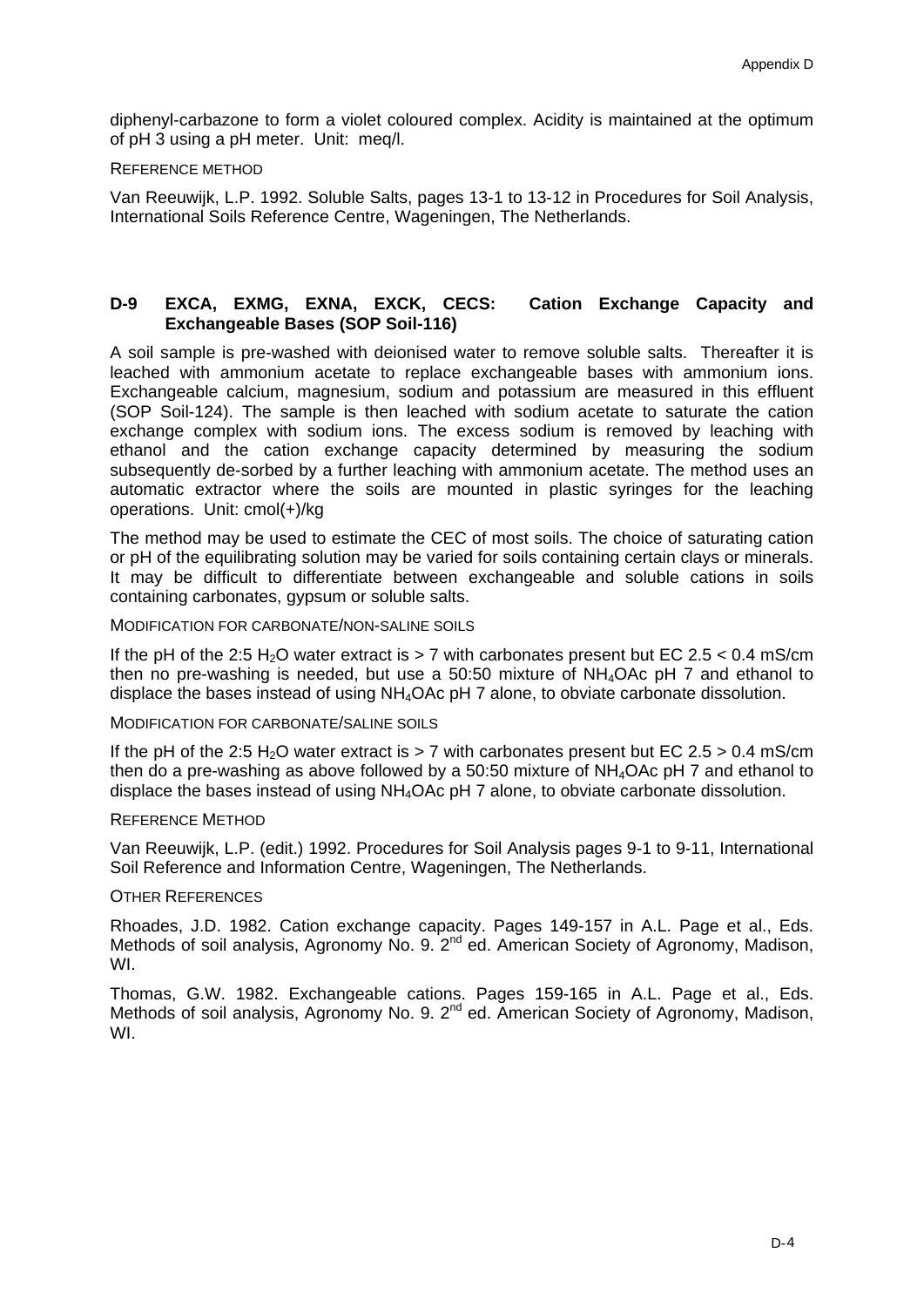### **D-10 SOCA, SOMG, SOLK, SONA, EXCA, EXMG, EXNA, EXCK, CECS: Analysis using Atomic Absorption (SOP Soil-124)**

Solutions are aspirated as a fine mist into an air-acetylene flame, and nitrous oxide-acetylene in the case of calcium measurement. The atoms of different elements produce absorb light at different wavelengths characteristics of their type. The extent of absorption can be amplified and measured using hollow cathode lamps emitting light at these characteristics wavelengths. Unit: meg/l.

The method described here may be used to measure soluble bases and metals in water samples or extracts and digests of plant leaf tissue and soil. This SOP concentrates on such elements in plant and soil. The standard calibrating solutions should contain the same background matrix as the samples. Lanthanum chloride is added as a suppressant in the measurement of calcium, magnesium, sodium and potassium.

| <b>ELEMENT</b> | WAVELENGTH (nm) |
|----------------|-----------------|
| Calcium        | 422.7           |
| Magnesium      | 285.2           |
| Sodium         | 589.0           |
| Potassium      | 766.5           |

### REFERENCE METHOD

Van Reeuwijk, L.P. (edit.) 1992. Procedures for Soil Analysis pages 9-1 to 9-11, International Soil Reference and Information Centre, Wageningen, The Netherlands.

### **D-11 SSO4: Sulphate-S by Turbidometry (SOP Soil-117)**

Soil is shaken with 0.01M calcium chloride at a 1:2 extraction ratio for 30 minutes and the sulphate-S content in the filtered extract determined by estimating the turbidity produced by the precipitation of barium sulphate under acidic conditions. The absorbance is read at 620 nm within 10 minutes. Unit: meq/l.

### REFERENCE METHOD

*Adapted from:* Bardsley, C.E. and Lancaster, J.D. 1960. Determination of reserve sulfur and soluble sulfates in soils. Soil Sci. Soc. Am. Proc., 24: 265-268.

### **D-12 TCEQ: Calcium Carbonate Equivalent (SOP Soil-102)**

The sample is treated with an excess standard hydrochloric acid to decompose carbonates. The excess acid is back titrated with standard sodium hydroxide after clarification of the solution by filtration. Unit: g/kg.

The results are referred to as *calcium carbonate equivalent* since the dissolution is not only selective for calcite, but also other carbonates such as dolomite and sodium carbonate that also react with acid. The method may overestimate the calcium carbonate content since acid may also react with other primary minerals, organic matter or clays that are involved in buffering the soil against acidity.

The analysis is carried out on soils with a  $pH-H<sub>2</sub>O < 6.7$  as carbonate is assumed to be absent below this pH reading.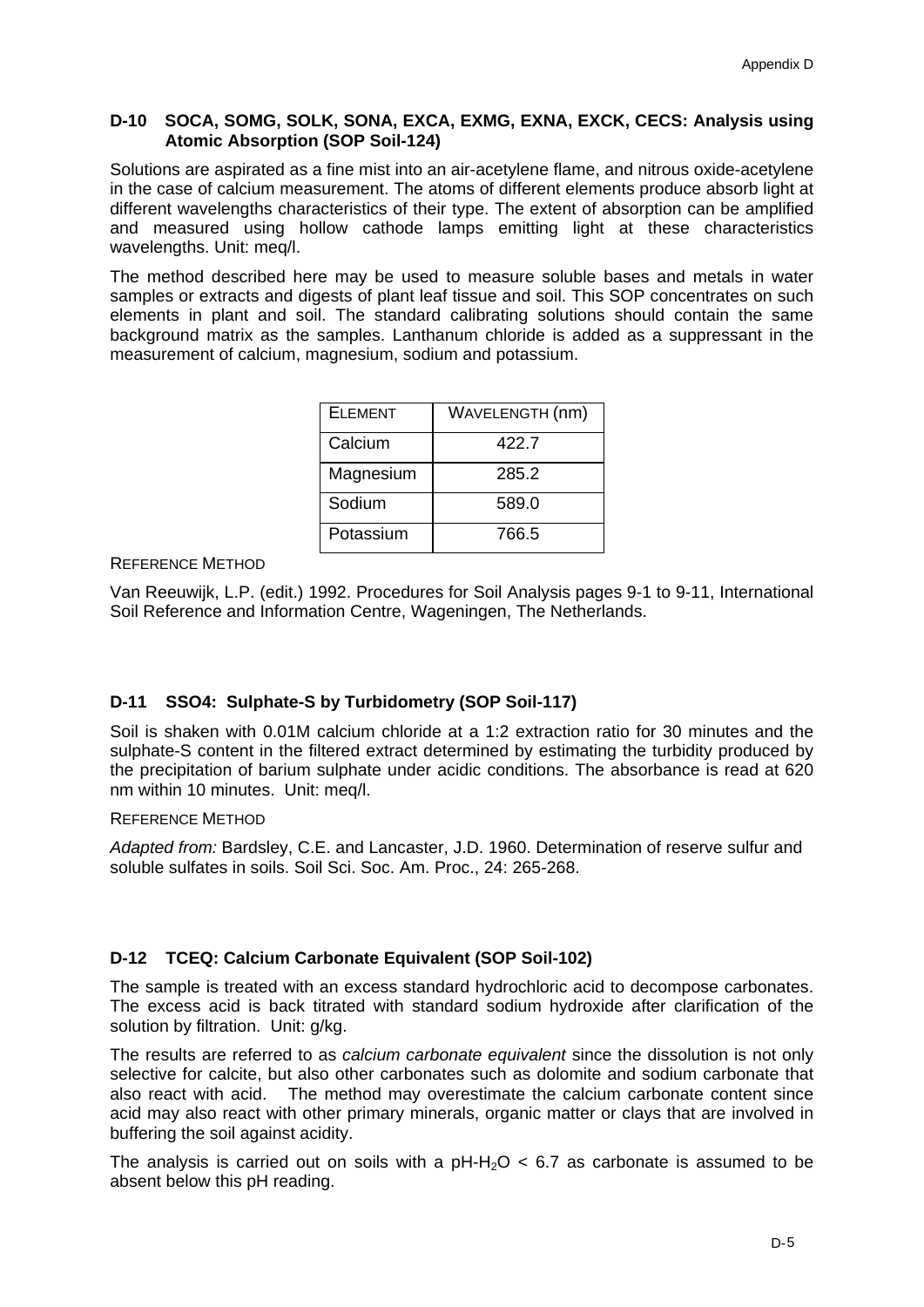### REFERENCE METHOD

International Soil Reference and Information Centre. 1992. Pages 7-1 and 7-2 in Procedures for Soil Analysis, Van Reeuwijk, L.P. Ed., ISRIC, Wageningen, The Netherlands.

### OTHER REFERENCES

Allison, L.E. and Moodie, C.D. 1965. Carbonate, pages 1379-1396 in C.A. Black Ed., Methods of Soil Analysis, Agronomy No. 9, American Society of Agronomy, Madison, WI.

### **D-13 TOTC: Organic Carbon (Colourimetric Walkey-Black Method) (SOP Soil-125)**

Measurement of organic carbon content gives a way of estimating the organic matter content of the soil. The amount and type of organic matter can be directly related to moisture holding capacity, the reserves of exchangeable cations, storage and supply of plant nutrients such as nitrogen and phosphorus, and the maintenance of stable soil structure and aeration.

Organic matter is oxidised with an excess of a concentrated oxidising mixture containing sulphuric acid and potassium dichromate. The amount of unused  $K_2Cr_2O_7$  is determined colourimetrically at 600 nm. Results are calibrated against glucose. Unit: g/kg C.

A factor is included in calculations to take account of incomplete oxidation. Organic matter content is calculated as organic-C x 1.74.

The method is suited to the measurement of the organic carbon content of soils low in organic matter content. The method can also be used to measure the organic carbon content of humus extracts, soil water or polluted waters.

#### REFERENCE METHOD

Rowell, M.J. 2000. Measurement of Soil Organic Matter: A Compromise Between Efficacy and Environmental Friendliness. Agricola 11:66-69, Ministry of Agriculture, Water & Rural Development, Windhoek, Namibia.

*Adapted from*: Sims, J.R. and Haby, V.A. 1971. Colourimetric determination of soil organic matter. Soil Science 112: 137-141.

### OTHER REFERENCES

Nelson, D.W and Sommers, L.E. 1982. Total Carbon. Organic Carbon and Organic Matter, pages 539-579 in A.L. Page et. al. Methods of Soil Analysis Part 2, 2<sup>nd</sup> ed., Agronomy No. 9, American Society of Agronomy, Madison, WI.

Soil Science Society of South Africa. 1990. Handbook of Standard Soil Testing Methods for Advisory Purposes, pages 34-1 to 34-2.

Walkley, A. and Black, I.A. 1934. An examination of the Degtjareff method for determining soil organic matter and a proposed modification of the chromic acid titration method. Soil Science 37:29-38.

DeBolt, D.C. 1974. A high sample volume procedure for the colorimetric determination of soil organic matter. Commun. Soil Sci. Plant Anal. 5:131-137.

### **D-14 GYPS: Gypsum in Soil (SOP Soil-118)**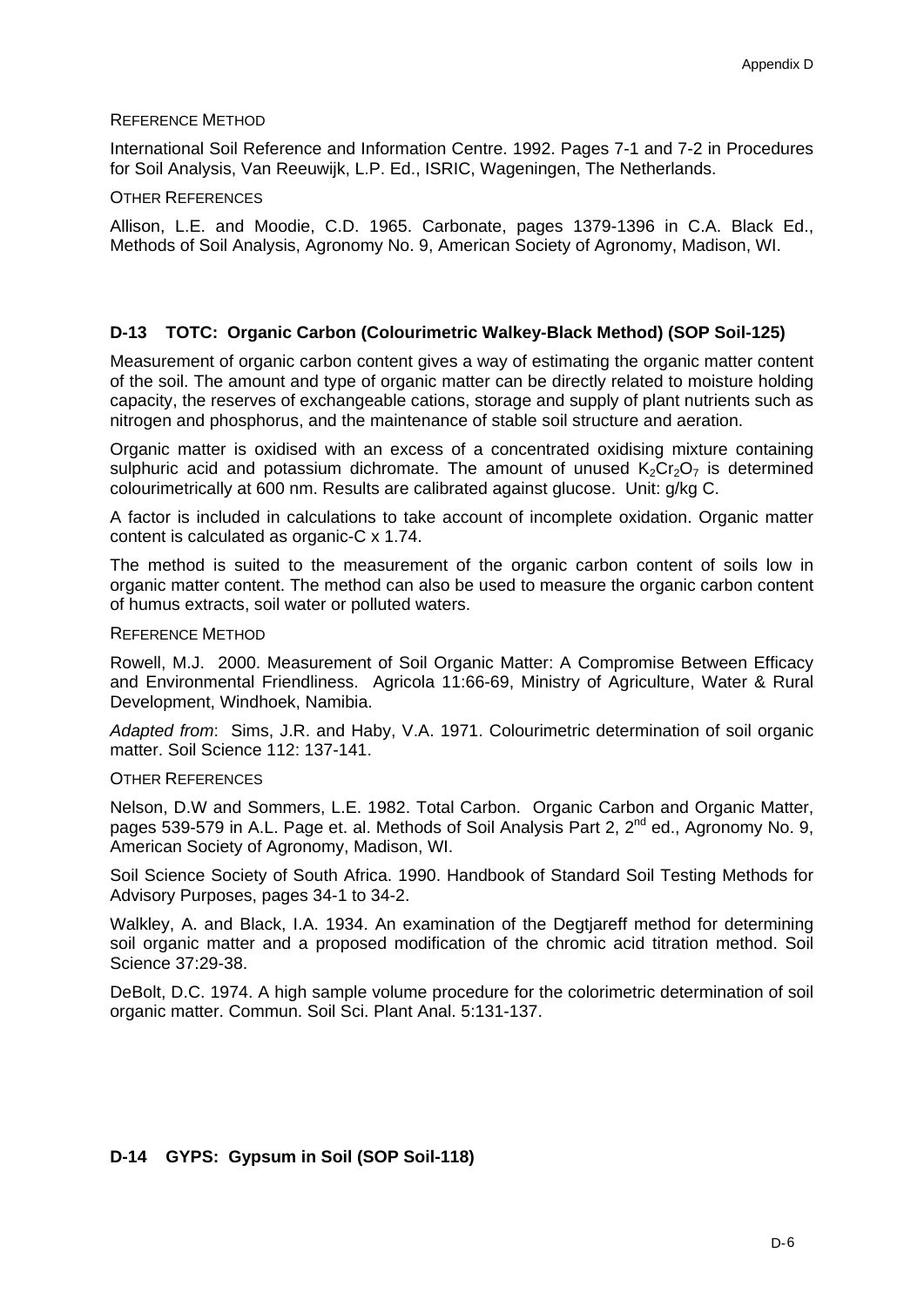Gypsum is dissolved by shaking the sample with water. It is selectively precipitated from the extract by adding acetone. This precipitate is redissolved in water and the gypsum is determined by measuring the electrical conductivity and relating that to standard solutions of gypsum in water, and by measuring the calcium content by atomic absorption spectroscopy. Unit: g/kg

### REFERENCE METHOD

Yerima, B.P.K. 1997. Gypsum Determination. Pages 38-40, in Procedures for Soil Analysis, MAWRD/FAO, Windhoek.

### OTHER REFERENCES

Richards, L.A. (Ed.) 1954. Diagnosis and improvement of saline and alkali soils. US Salinity Lab., US Department of Agriculture Handbook 60.

Sayegh, A.H., Khan, N.A., Khan, P. and Ryan, J. 1978. Factors affecting gypsum and cation exchange capacity determinations in gysiferous soils. Soil Sci., 125: 294-300.

FAO 1990. Management of gypsiferous soils. FAO Soil Bulletin No. 62, Food and Agriculture Organisation of the United Nations, Rome.

### **D-15 P2O5: Available Phosphorus in Soil (Olsen Method) (SOP Soil-104)**

The sample is extracted with a 0.5 M sodium bicarbonate solution at pH 8.5. Phosphate in the extract is determined colorimetrically at 882 nm, by the blue ammonium molybdate method of Murphy and Riley, using ascorbic acid as reducing agent. Unit:  $ma/ka P<sub>2</sub>O<sub>5</sub>$ (where  $P_2O_5 = 2.291 \times P$ ).

The Olsen Method is recommended for alkaline to neutral soils.

### REFERENCE METHODS

Shoenau, J.J. and Karamanos, R.E. 1993. Sodium Bicarbonate-Extractable P, K and N, pages 51-58 in Soil Sampling and Methods of Analysis, M.E. Carter Ed., Canadian Society of Soil Science, Lewis Publishers.

Soil Science Society of South Africa. 1990. Pages 24-1 to 24-3 in Handbook of Standard Soil Testing Methods for Advisory Purposes, SSSSA, Pretoria, RSA.

### OTHER REFERENCES

Murphy, J. and Riley, J.P. 1962. A modified single solution method for the determination of phosphate in natural waters. Anal. Chim. Acta, 27: 31-36.

Olsen, S. R., and L. A. Dean. 1965. Phosphorus pages 1044 - 1046, in C. A. Black (ed.). Methods of Soil Analysis, Agronomy No. 9. American Society of Agronomy, Madison, WI.

### **D-16 TOTN: Total Nitrogen by Kjeldahl Oxidation (SOP Soil-111)**

In the Kjeldahl procedure organic matter is oxidised by treating soil with concentrated sulphuric acid. Potassium or sodium sulphate is added to raise the temperature and selenium powder and copper sulphate are added as catalysts. The procedure determines total soil nitrogen (including adsorbed  $NH_4^+$ ) except nitrates. The organic nitrogenous compounds are converted into ammonium sulphate during oxidation. Ammonia is liberated from the digest by steam distillation at high pH following the addition of excess sodium hydroxide. The distilled ammonia is absorbed in a boric acid solution, thereby increasing its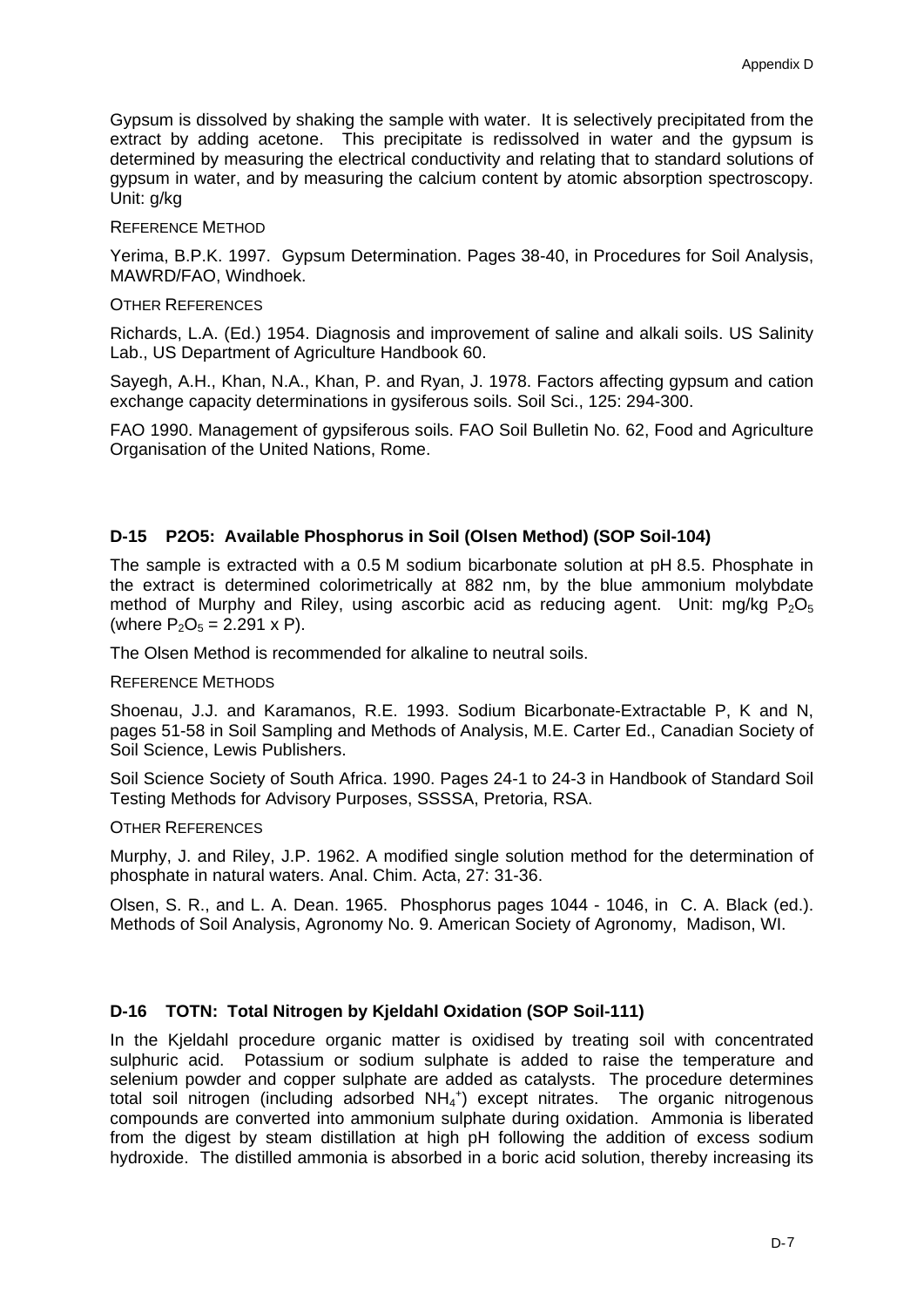pH. The amount of ammonia trapped is measured by back titration with standard sulphuric acid to the original pH of the boric acid. Unit: g/kg N.

The method described here is for use with a Büchi commercial digestion and distillation system. The particular oxidants and catalysts used here are specifically designed for the oxidation of all forms of nitrogen found in soil humus.

#### REFERENCE METHOD

*Adapted from*: McGill, W.B. and Figueirdo, C.T. (1993). Total NItrogen. Pages 201-211 in Soil Sampling and Methods of Analysis, M.R. Carter (editor). Canadian Society of Soil Science and Lewis Publishers.

### OTHER REFERENCES

Yerima, B.P.K. 1997. Determination of Nitrogen – Total Nitrogen (Kjeldahl Method). Pages 32-35, in Procedures for Soil Analysis, MAWRD/FAO, Windhoek.

 $\mathbf{0}$